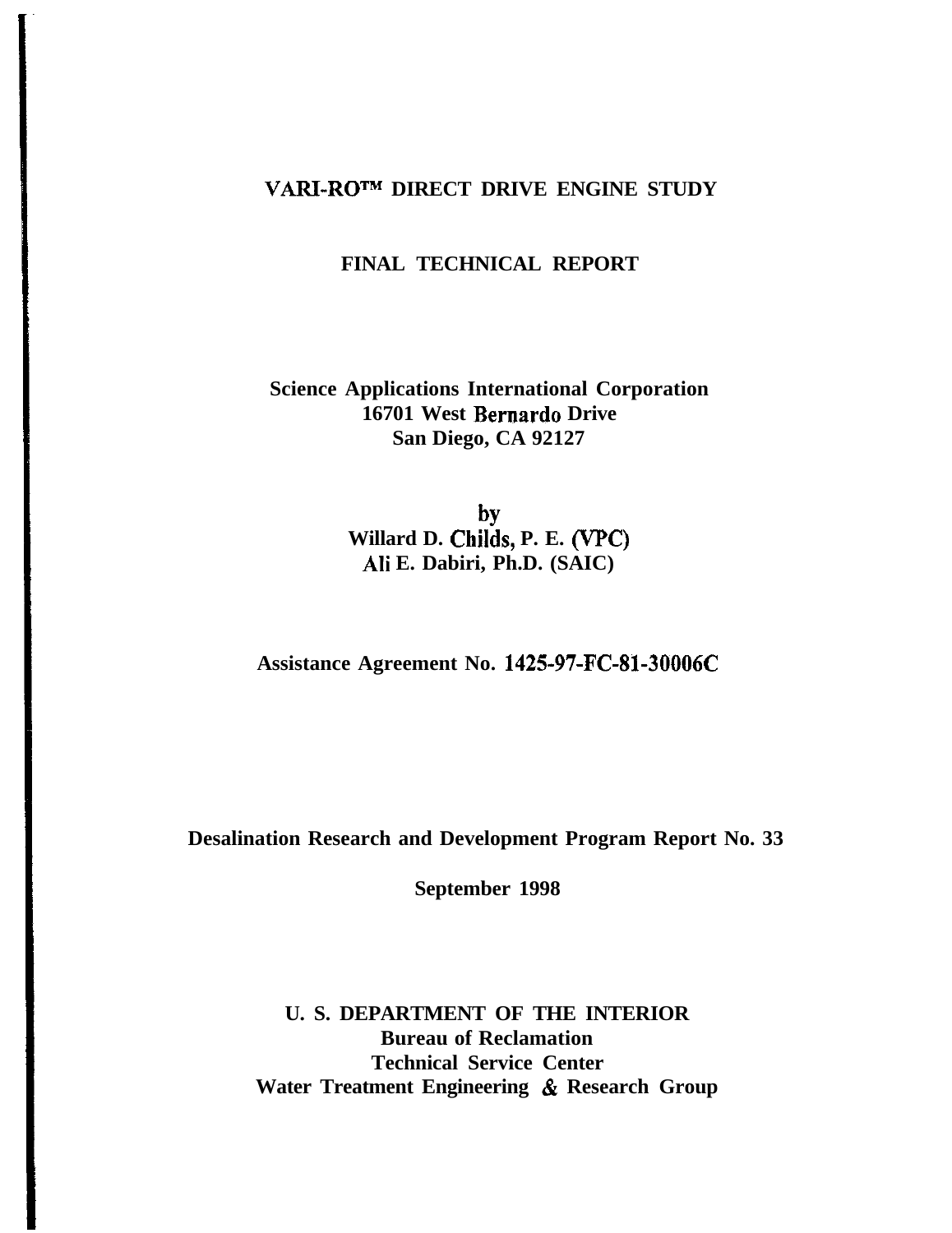|                                                                                                                                                                                         | <b>REPORT DOCUMENTATION PAGE</b>                                                                                                                                                                                                   | Form Approved<br>OMB No. 0704-0188                                    |                                                                                                                                                                                                                                                                                                                                                                                                                                                                                                                                                                                                                                                                                                                                                                                                                         |                            |
|-----------------------------------------------------------------------------------------------------------------------------------------------------------------------------------------|------------------------------------------------------------------------------------------------------------------------------------------------------------------------------------------------------------------------------------|-----------------------------------------------------------------------|-------------------------------------------------------------------------------------------------------------------------------------------------------------------------------------------------------------------------------------------------------------------------------------------------------------------------------------------------------------------------------------------------------------------------------------------------------------------------------------------------------------------------------------------------------------------------------------------------------------------------------------------------------------------------------------------------------------------------------------------------------------------------------------------------------------------------|----------------------------|
|                                                                                                                                                                                         | VA 22202-4302, and to the Office of Management and Budget, Paperwork Reduction Report (0704-0188), Washington DC 20503                                                                                                             |                                                                       | Public reporting burden for this collection of information is estimated to average 1 hour per response, including the time for reviewing instructions, searching existing data sources, gathering a<br>maintaining the data needed, and completing and reviewing the collection of information. Send comments regarding this burden estimate or any other aspect of this collection of informatio<br>including suggestions for reducing this burden to Washington Headquarters Services, Directorate for Information Operations and Reports, 1215 Jefferson Davis Highway, Suit 1204, Arlingti                                                                                                                                                                                                                          |                            |
| 1. AGENCY USE ONLY <i>(Leave Blank)</i>                                                                                                                                                 | <b>2. REPORT DATE</b><br>September 1998                                                                                                                                                                                            | 3. REPORT TYPE AND DATES COVERED                                      |                                                                                                                                                                                                                                                                                                                                                                                                                                                                                                                                                                                                                                                                                                                                                                                                                         |                            |
| 4. TITLE AND SUBTITLE<br>VARI-RO <sup>TM</sup> DIRECT DRIVE ENGINE STUDY.<br>FINAL TECHNICAL REPORT                                                                                     |                                                                                                                                                                                                                                    | 5. FUNDING NUMBERS<br>Assistance Agreement No.<br>425-97-FC-81-30006C |                                                                                                                                                                                                                                                                                                                                                                                                                                                                                                                                                                                                                                                                                                                                                                                                                         |                            |
| a. <b>AUTHOR(S)</b><br>Willard D. Childs, P.E. (VPC)<br>Ali E. Dabiri, Ph.D. (SAIC)                                                                                                     |                                                                                                                                                                                                                                    |                                                                       |                                                                                                                                                                                                                                                                                                                                                                                                                                                                                                                                                                                                                                                                                                                                                                                                                         |                            |
| 7. PERFORMING ORGANIZATION NAME(S) AND ADDRESS(ES)<br>Applications International Corporation<br>Science<br>16701 West Bernardo Drive<br>San Diego, CA 92127                             | 8. PERFORMING ORGANIZATION<br>Report Number                                                                                                                                                                                        |                                                                       |                                                                                                                                                                                                                                                                                                                                                                                                                                                                                                                                                                                                                                                                                                                                                                                                                         |                            |
| 9. SPONSORING/MONITORING AGENCY NAME(S) AND ADDRESS(ES)<br>Bureau of Reclamation                                                                                                        |                                                                                                                                                                                                                                    |                                                                       | <b>10. SPONSORING/MONITORING</b><br>AGENCY REPORT NUMBER                                                                                                                                                                                                                                                                                                                                                                                                                                                                                                                                                                                                                                                                                                                                                                |                            |
| <b>Denver Federal Center</b><br>DesalR&D Program<br>P.O Box 25007<br>Report No. 33<br><b>Denver, CO 802250007</b>                                                                       |                                                                                                                                                                                                                                    |                                                                       |                                                                                                                                                                                                                                                                                                                                                                                                                                                                                                                                                                                                                                                                                                                                                                                                                         |                            |
| 11. SUPPLEMENTARY NOTES                                                                                                                                                                 |                                                                                                                                                                                                                                    |                                                                       |                                                                                                                                                                                                                                                                                                                                                                                                                                                                                                                                                                                                                                                                                                                                                                                                                         |                            |
| 12a. DISTRIBUTION/AVAILABILITY STATEMENT<br>Available from the <b>National</b> Technical Information Service, Operations Division,<br>5285 Port Royal Road, Springfield, Virginia 22161 |                                                                                                                                                                                                                                    |                                                                       |                                                                                                                                                                                                                                                                                                                                                                                                                                                                                                                                                                                                                                                                                                                                                                                                                         |                            |
| 13. ABSTRACT (Maximum 200 words)<br>regions of the world.                                                                                                                               | This study was died toward combining the VARI-RO Direct Drive Engine (VRO-DDE) technology with the highly<br>method to augment natural water sources, and help to mitigate water shortages in many locations in the U.S. and other |                                                                       | efficient VARI-RO Electric Motor Drive (VRO-EMD) integrated pumping and energy recovery system for reverse osmosis<br>(RO) desalting. The <b>engine</b> technology provides the capability to <b>use</b> diit thermal power to replace more expensive electric<br>power. The ways that the VRO-DDE technology reduces desalting cost, and environmental impact, includes the following:<br>1) use of RO. the most energy efficient desalination process; 2) use of efficient positive displacement pumping and energy<br>recovery; 3) use of thermal energy <b>sources</b> that are lower cost <b>than</b> electricity; and 4) by the efficient, and <b>clean</b> , use of these<br>thermal <b>energy sources</b> . By reducing desalting costs, this technology will help to make desalting cost effective as a viable |                            |
|                                                                                                                                                                                         | transmission, computer control, desalting processes, and recuperated Brayton cycle thermal energy conversion.                                                                                                                      |                                                                       | This technology advancement has resulted from the cross-fertilization of the following technologies: modem hydraulic power                                                                                                                                                                                                                                                                                                                                                                                                                                                                                                                                                                                                                                                                                              |                            |
| 14. SUBJECT TERMS--<br>emissions/variable<br>flow/positive                                                                                                                              | desalting/pumping/energy recovery/reverse osmosis/direct drive/engine/high<br>displacement                                                                                                                                         | efficiency/low                                                        | 15. NUMBER OF PAGES<br>55<br>16. PRICE CODE                                                                                                                                                                                                                                                                                                                                                                                                                                                                                                                                                                                                                                                                                                                                                                             |                            |
| 17. SECURITY CLASSIFICATION OF REPORT<br>UL                                                                                                                                             | <b>18. SECURITY CLASSIFICATION</b><br>OF <b>THIS</b> PAGE<br>UL                                                                                                                                                                    | 19. SECURITY CLASSIFICATION<br>OF ABSTRACT<br>UL                      |                                                                                                                                                                                                                                                                                                                                                                                                                                                                                                                                                                                                                                                                                                                                                                                                                         | 20. LIMITATION OF ABSTRACT |
|                                                                                                                                                                                         |                                                                                                                                                                                                                                    |                                                                       | UL                                                                                                                                                                                                                                                                                                                                                                                                                                                                                                                                                                                                                                                                                                                                                                                                                      |                            |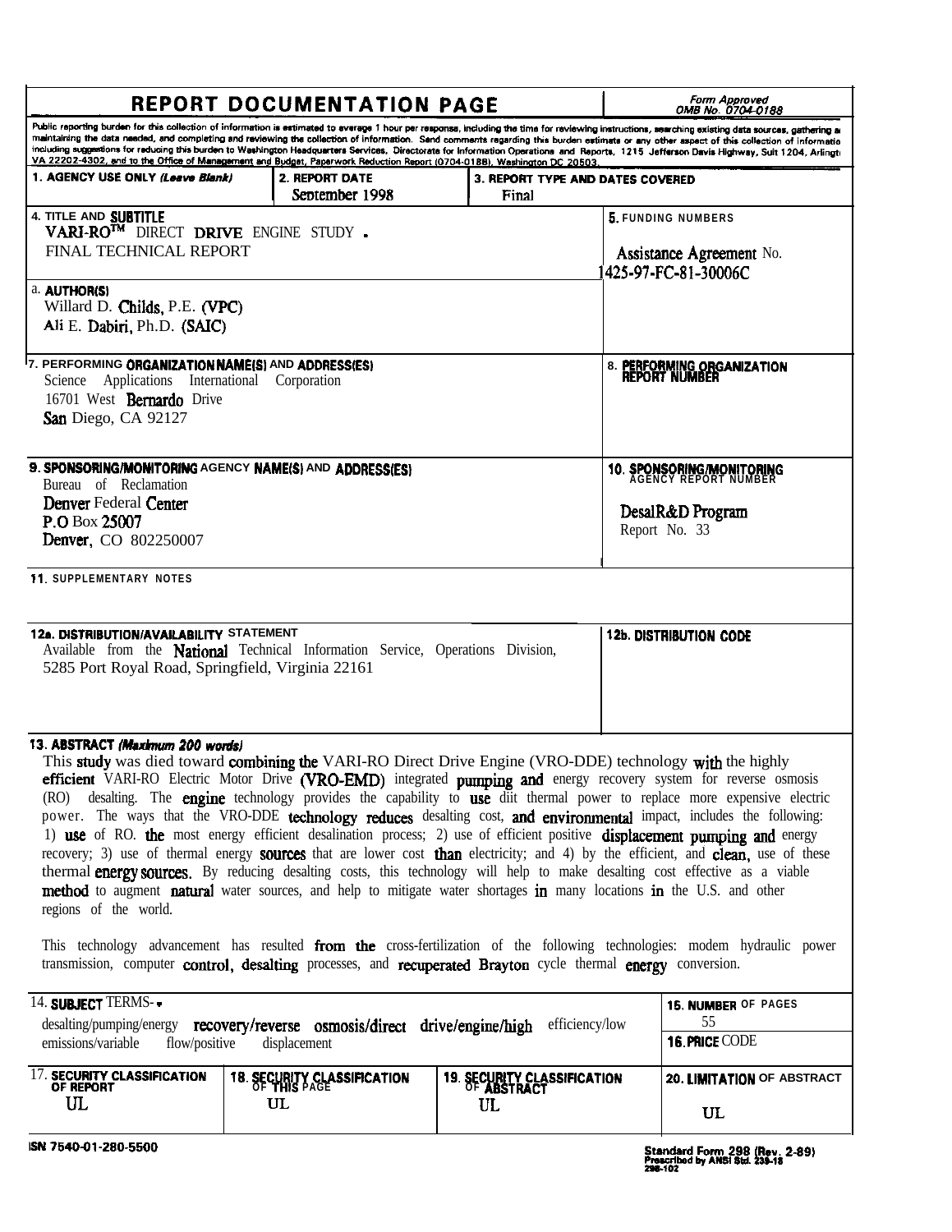## **VARI-ROTM DIRECT DRIVE ENGINE STUDY**

## **FINAL TECHNICAL REPORT**

## **Science Applications International Corporation 16701 West Bernard0 Drive San Diego, CA 92127**

by **Willard D. Childs, P. E. (VPC) Ah E. Dabiri, Ph.D. (SAIC)**

**Assistance Agreement No. 1425-97-FC-Sl-30006C**

**Desalination Research and Development Program Report No. 33**

**September 1998**

**U. S. DEPARTMENT OF THE INTERIOR Bureau of Reclamation Technical Service Center Water Treatment Engineering & Research Group**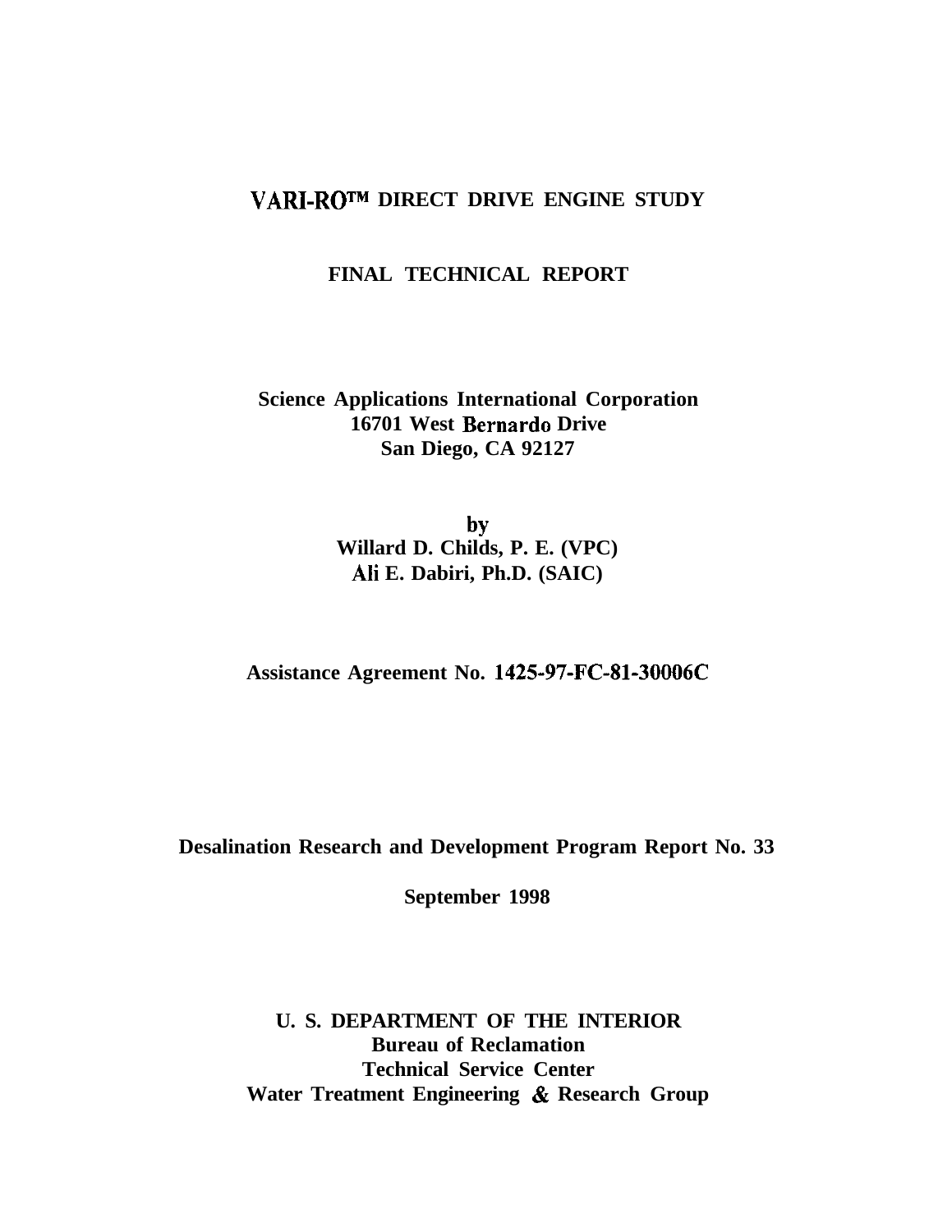#### **ACKNOWLEDGMENTS**

We would like to **thank** the research organizations, consultants, and equipment suppliers that assisted in tbe success of this project. These team members are summarized in the introduction of tbis Fii Technical Report.

Special **thanks** go to the following individuals for their contributions during the design evolution, technical reviews, and system evaluation: Farrokh Issacci, Ph.D. and Gerald **Amarel**, Aerospace Equipment Systems, **AlliedSignal**, Inc.; Orrin Albert, Cal-West Machining, Inc.; Paul C. Hanlon, C. Lee Cook; Helmut Weber. Sc.D., Flow Energy Engineering; and Jeff Carr, K-TECH.

In addition, we would like to extend **our** appreciation to the Bureau of Reclamation for **their** support in the implementation of this **study**.

#### **Bureau** of *Reclamation Mission Statement*

The mission of the Bureau of Reclamation is to manage, develop, and protect water and related resources in an environmentally and economically sound manner in **the** interest of **the** American public.

#### *U.S. Department of the Interior Mission Statement*

As the Nation's principal conservation agency, the Department of the Interior has responsibility for most of **our** nationally-owned public lands and **natural** resources. This includes fostering sound use of our land and water resources; protecting our fish, wildlife, and biological diversity; preserving the environmental and cultural values of our national parks and historical places.; and providing for the enjoyment of life through outdoor recreation. The Department assesses our energy and mineral resources and works to ensure that their development is in the best interests of all people by **encouraging** stewardship and citizen participation in their care. The Department also has a major responsibility for American **Indian** reservation communities and for people who live in island territories under U.S. Administration.

#### **Disclaimer**

Information contained  $\mathbf{in}$  this report regarding commercial products or firms was supplied by **those** firms. It may **not** be used for advertising  $\alpha$  promotional purposes and is not to be **construed** as **an** endorsement of any product or firm by the Bureau of Reclamation.

The information contained in tbis report was developed for the Bureau of Reclamation; no **warranty** as to the accuracy, usefulness, or completeness is expressed or implied.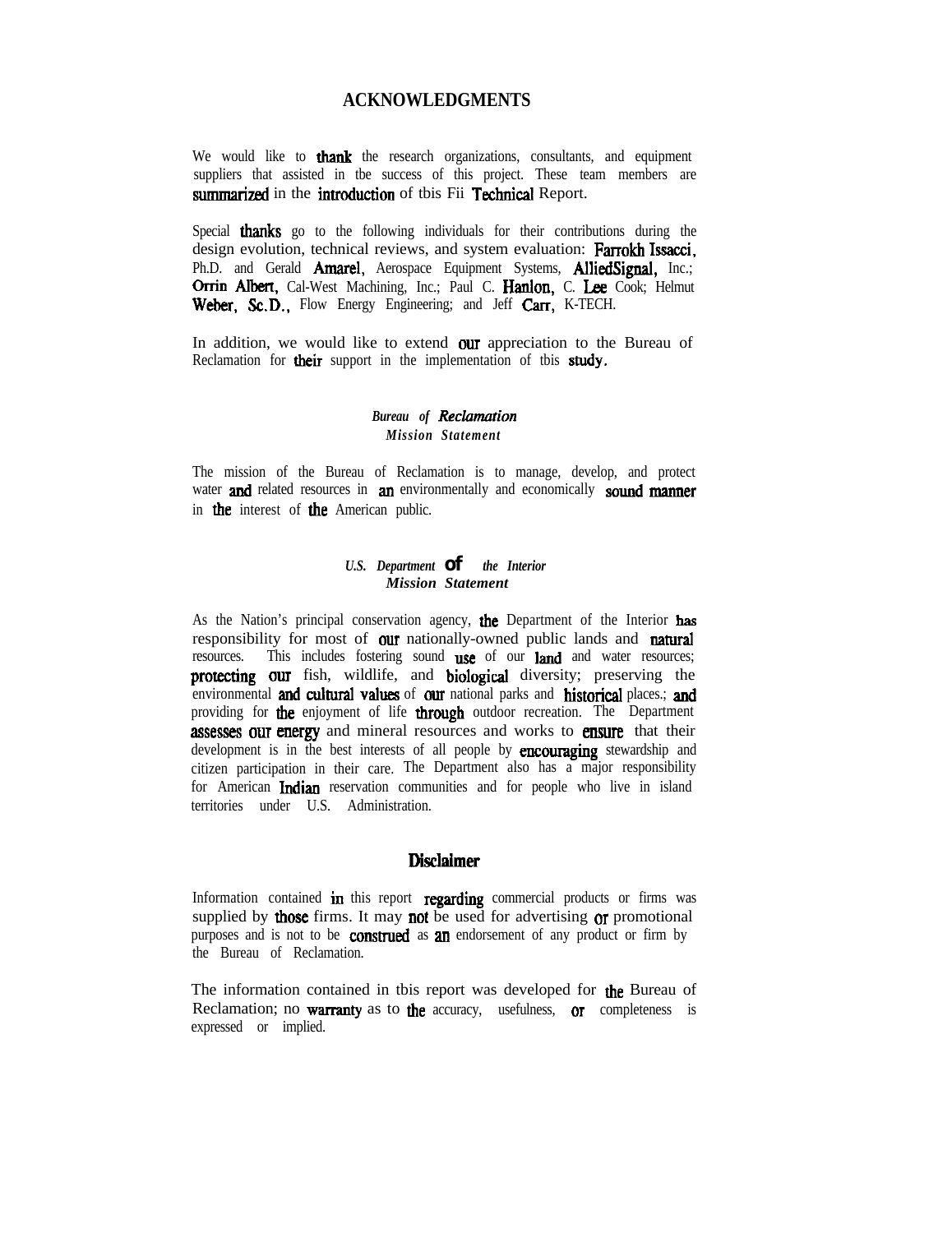## **CONTENTS**

|                |                                                    | Page           |
|----------------|----------------------------------------------------|----------------|
| $\mathbf{1}$ . |                                                    |                |
| 1.1            |                                                    |                |
| 1.2            |                                                    | $\overline{2}$ |
| 1.3            |                                                    | $\overline{2}$ |
| 1.4            |                                                    | 4              |
| 2.             |                                                    | 5              |
| 3 <sub>1</sub> | GENERAL COMPARISON TO CONVENTIONAL PUMPING METHODS | 6              |
| 3.1            |                                                    | 6              |
| 3.2            |                                                    | $\overline{7}$ |
| 3.3            |                                                    | 10             |
| 4.             |                                                    | 14             |
| 4.1            |                                                    | 14             |
| 4.2            |                                                    | 15             |
| 4.3            |                                                    | 17             |
| 5.             |                                                    | 16             |
| 5.1            |                                                    | 18             |
| 5.2            |                                                    | 19             |
| 6.             |                                                    | 20             |
| 6.1            |                                                    | 20             |
| 6.2            |                                                    | 20             |
| 6.3            |                                                    | 20             |
| 6.4            |                                                    | 20             |
| 7.             |                                                    | 21             |
| 7.1            |                                                    | 21             |
| 7.2            |                                                    | 22             |
| 8.             |                                                    | 23             |
| 9.             |                                                    | 25             |
| 9.1            |                                                    | 25             |
| 9.2            |                                                    | 26             |
| 9.3            |                                                    | 27             |
| 10.            | <b>BIBLIOGRAPHY</b>                                | 26             |

## **FIGURES**

| FIGURE 1-1        |                                                          |     |
|-------------------|----------------------------------------------------------|-----|
| FIGURE 3-1        |                                                          | - 9 |
| FIGURE 3-2        |                                                          | 11  |
| FIGURE 3-3        |                                                          | 12  |
| FIGURE $4-1$      |                                                          | 15  |
| FIGURE 4-2        | VARI-RO Pumping and Energy Recovery System Block Diagram | 16  |
| FIGURE 5-1        |                                                          | 18  |
| FIGURE 5-2        |                                                          | 18  |
| FIGURE 5-3        |                                                          | 19  |
| <b>FIGURE 8-1</b> |                                                          | 23  |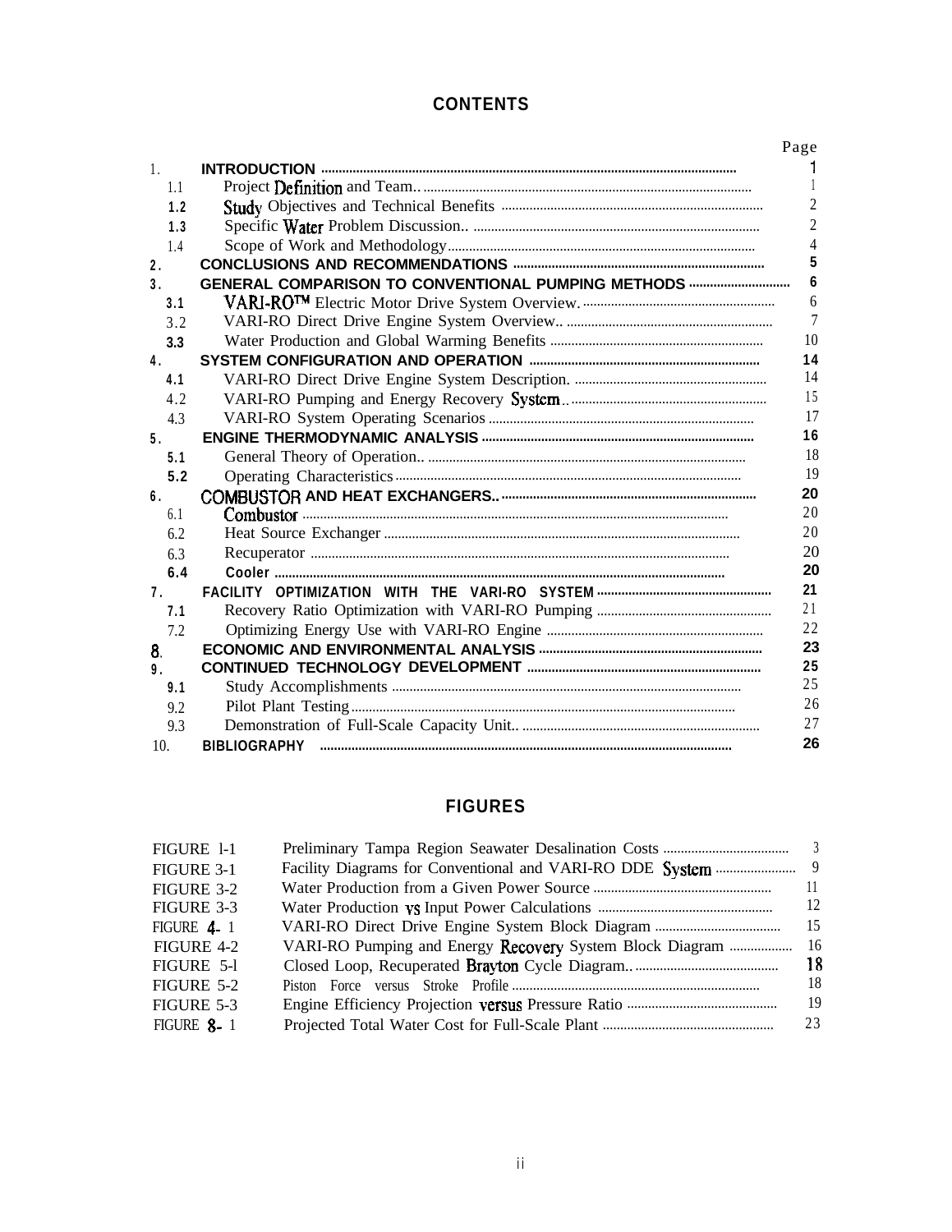## **APPENDICES**

| A | VRO-DDE™ Recuperated Brayton Cycle Thermodynamic Analysis | 29 |
|---|-----------------------------------------------------------|----|
| B | VRO-DDE™ Heat Exchanger Performance Projections           | 42 |
|   | VRO-DDE™ Mechanical and System Design                     |    |

## **GLOSSARY**

| ΑF                          | $\text{acre-foot} = 326,000 \text{ U. S. gallons (approximately)}$   |
|-----------------------------|----------------------------------------------------------------------|
| AFY                         | acre-feet per year                                                   |
| <b>BAR</b>                  | metric pressure unit = 100 kpa = 14.5 PSI = 0.9869 atmospheres       |
| BEP                         | best-efficiency-point                                                |
| <b>BTU</b>                  | British Thermal Unit                                                 |
| BWRO                        | Brackish Water Reverse Osmosis desalting process                     |
| C                           | Concentrate                                                          |
| CO <sub>2</sub>             | Carbon Dioxide                                                       |
| <b>CPM</b>                  | Cycles Per Minute                                                    |
| $\mathsf{CP}$               | Centrifugal Pump                                                     |
| <b>CRA</b>                  | Colorado River Aqueduct                                              |
| CT                          | Centrifugal pump, Turbine, and variable speed drive; reverse osmosis |
|                             |                                                                      |
|                             | pumping and energy recovery system (combined system)                 |
| dpM                         | delta pressure (pressure drop) Membranes                             |
| e                           | efficiency                                                           |
| ECU                         | Electronic Control Unit                                              |
| ERV                         | Energy Recovery Valves                                               |
| F                           | Feed                                                                 |
| <b>FTR</b>                  | Final Technical Report                                               |
| FWV -                       | Feed Water Valves                                                    |
| GDU                         | Gas Displacement Unit                                                |
| GPD                         | U. S. Gallons Per Day                                                |
| GPM                         | U. S. Gallons Per Minute                                             |
| HС                          | Hydraulic Cylinder                                                   |
| HDU                         | Hydraulic Drive Unit                                                 |
| HEU                         | Heat Exchange Unit                                                   |
| HR                          | Heat Recovery                                                        |
| <b>HSE</b>                  | Heat Source Exchanger                                                |
| kBTU                        | 1000 British Thermal Units                                           |
| kgal                        | 1000 u. $S$ . gallons                                                |
| kpa                         | kilopascal                                                           |
| kwh/kgal                    | kilowatt hours per 1000 U.S. gallons                                 |
| kwh/m <sup>3</sup>          | kilowatt hours per cubic meter                                       |
| $m^3/d$                     | cubic meters per day                                                 |
| $1000 \text{ m}^3/\text{d}$ | 1000 cubic meters per day                                            |
| MED                         | Multi-Effect Distillation process                                    |
| MGD                         | Million U. S. Gallons per Day                                        |
| MSF                         | Multi-Stage Flash distillation process                               |
| MVC                         | Mechanical Vapor Compression distillation<br>process                 |
| M W                         | Megawatts of electric power                                          |
| <b>NPSH</b>                 | Net Positive Suction Head                                            |
| P                           | Product                                                              |
| P <sub>C</sub>              | pressure,<br>concentrate                                             |
| PD                          | Positive<br>Displacement                                             |
| pD                          | Discharge<br>pressure,                                               |
| $\rm P~M$                   | Membrane<br>pressure,                                                |
| PP                          | Plunger<br>Pump                                                      |
| PR                          | Performance<br>Ratio                                                 |
|                             |                                                                      |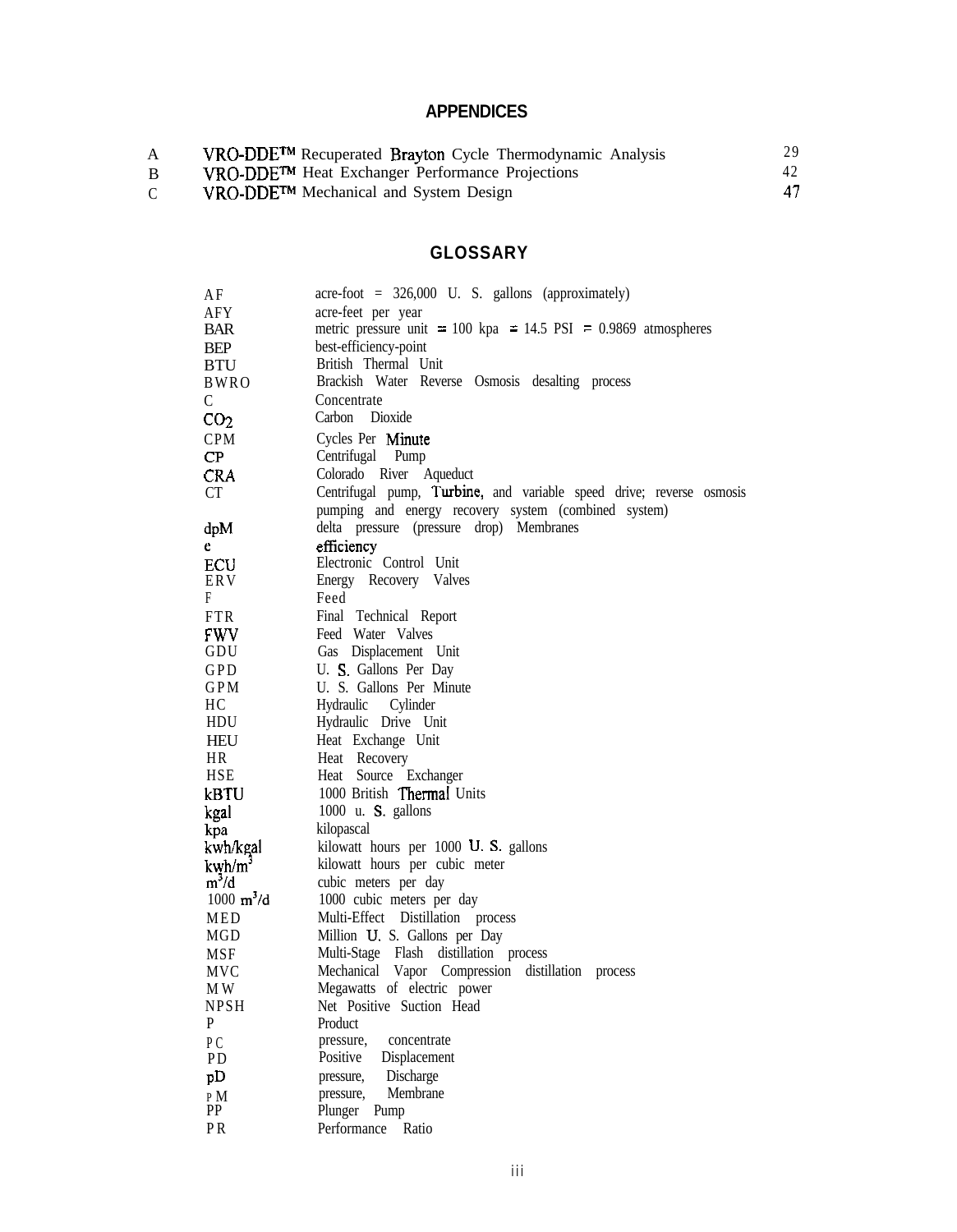| ppm         | parts per million                                                   |  |  |  |
|-------------|---------------------------------------------------------------------|--|--|--|
| <b>PSI</b>  | pounds per square inch                                              |  |  |  |
| <b>PSID</b> | pounds per square inch differential                                 |  |  |  |
| <b>PW</b>   | Pelton Wheel turbine                                                |  |  |  |
| q           | quantity rate $=$ flow rate                                         |  |  |  |
| <b>RFP</b>  | Reverse Flow Pump turbine                                           |  |  |  |
| RO.         | Reverse Osmosis desalting process                                   |  |  |  |
| <b>RPM</b>  | Revolutions Per Minute                                              |  |  |  |
| RR.         | Recovery Ratio of reverse osmosis process                           |  |  |  |
|             | $=$ Product flow rate /Feed flow rate                               |  |  |  |
| sec         | specific energy consumption = $kwh/kgal$ or $kwh/m3$                |  |  |  |
| SP.         | Sump Pumping                                                        |  |  |  |
| <b>SWP</b>  | California State Water Project                                      |  |  |  |
| SWP Nth>Sth | California State Water Project from Northern to Southern California |  |  |  |
| <b>SWRO</b> | Seawater Reverse Osmosis process                                    |  |  |  |
| <b>TDS</b>  | Total Dissolved Solids in parts per million                         |  |  |  |
| TWC         | Total Water Cost                                                    |  |  |  |
| <b>VFD</b>  | Variable Frequency Drive                                            |  |  |  |
| VARI-RO™    | Variable flow pumping and energy recovery technology for RO         |  |  |  |
| <b>VRO</b>  | <b>VARI-RO</b> reverse osmosis pumping and energy recovery system   |  |  |  |
| W C         | <b>Water Cylinder</b>                                               |  |  |  |
| <b>WDU</b>  | Water Displacement Unit                                             |  |  |  |

#### **DEFINITIONS**

Existing Methods

**<sup>=</sup>** methods presently being used to desalt seawater, including MSF, MED, and RO. In this report, the existing methods often refer to RO desalting systems using conventional high pressure feed water pumping and energy recovery, consisting of: centrifugal pumps, plunger pumps, energy recovery turbines, and variable frequency drives for electric motors.

#### **TRADEMARKS**

SAIC is a registered trademark of Science Applications International Corporation. VARI-RO<sup>TM</sup>, VRO-EMD<sup>™</sup>, VRO-DDE™, VPC™, and VARI-POWER™ are trademarks of the VARI-POWER Company.

| <b>SI Metric Conversions</b>          |                 |                                                  |  |  |
|---------------------------------------|-----------------|--------------------------------------------------|--|--|
| <b>From</b>                           | ТO              | Multiply by                                      |  |  |
| ft                                    | m               | $3.048$ 000 E 01                                 |  |  |
| in                                    | m               | $2.540\ 000$ E $\cdot$ 02                        |  |  |
| $\mathrm{ft}^2$                       | m <sup>2</sup>  | 9.290 304 E 02                                   |  |  |
| kgal                                  | m <sup>3</sup>  | 3.785 412                                        |  |  |
| Mgal                                  | m <sup>3</sup>  | 3.785 412 $E + 3$                                |  |  |
| acre-ft                               | m <sup>3</sup>  | 1.233 489 $E + 3$                                |  |  |
| lb/in <sup>2</sup>                    | kpa             | 6.894 757                                        |  |  |
| 1 <sup>b</sup> /in <sup>2</sup><br>°F | <b>BAR</b><br>℃ | 6.894 757 $E \cdot 02$<br>$teC = (teF - 32)/1.8$ |  |  |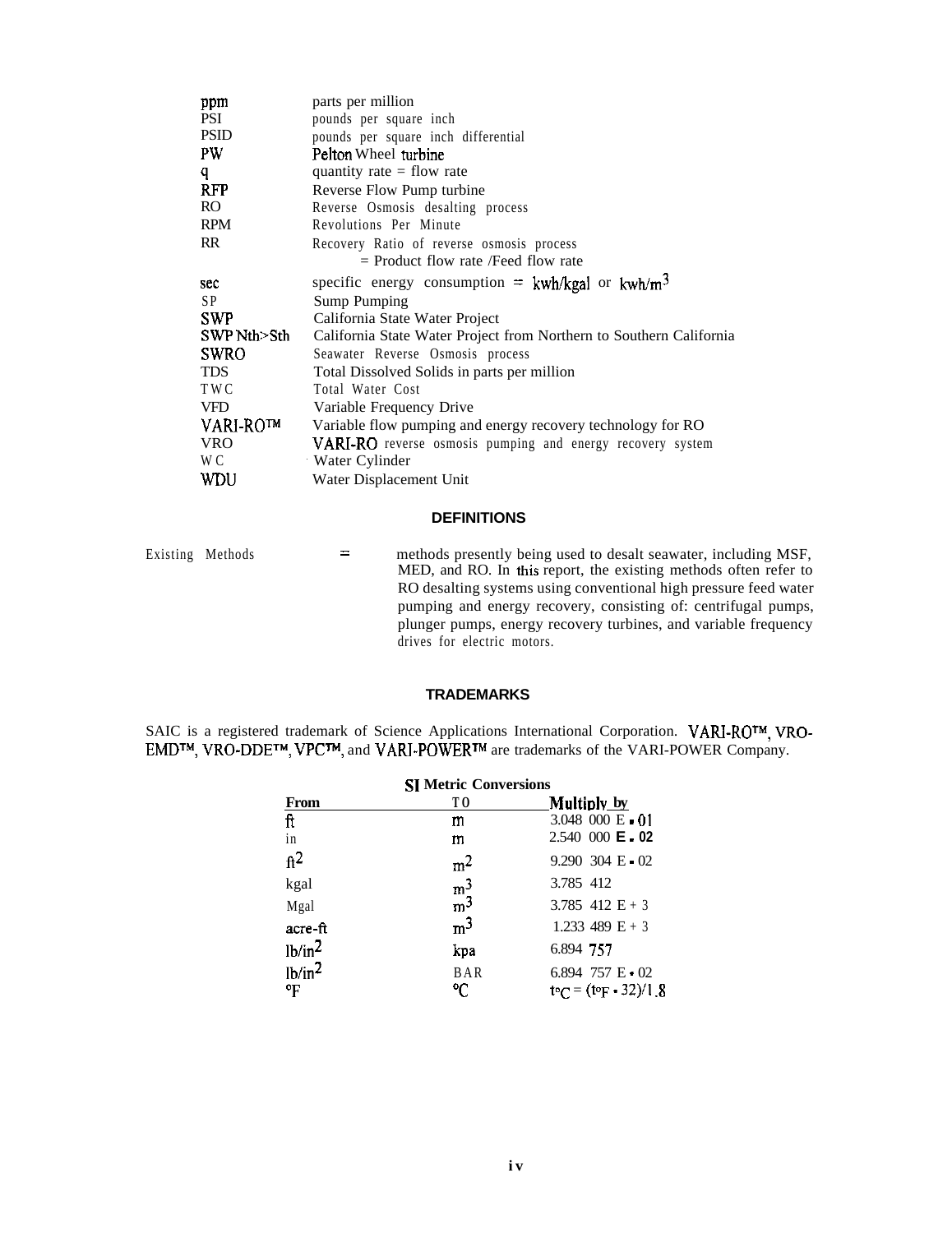### **1. INTRODUCTION**

## **1.1 Project Definition and Team**

The study project. team included a coalition of private organizations, as listed below. This Final Technical Report (FIX) resulted from the efforts of this team. The Pilot Plant project was sponsored by the Bureau of Reclamation, Desalting Research and Development (DesalR&D) Program, under Assistance Agreement No. 1425-97-FC-81-30006C.

This tidy project resulted from the **Bureau** of Reclamation's program to increase the efficiency of desalting and water treatment plants, toward providing more usable water in the Western United States. This Phase I assistance agreement was awarded to determine the feasibility, and effuziency improvement potential, of combining the VARI-RO Direct Drive Engine (VRO-DDE) technology with the highly efficient VARI-RO Electric Motor Drive (VRO-EMD) system for reverse osmosis (RO) desalting. The VRO-EMD system is an integrated pumping and energy recovery system, which was tested under a Phase II Pilot Plant project (Childs and Dabiri, 1998). The engine technology provides the capability to use direct thermal power to replace more expensive electric power for the RO process.

The **contract** requirement was that the offerers, and their cost sharing partners (team members), conduct the **study so that** the test results are applicable to full-scale production systems.

The following supplementary reports are included in the appendices:

- A **VRO-DDE<sup>TM</sup>** Recuperated **Brayton** Cycle Thermodynamic Analysis (FEE and SAIC)
- B VRO-DDE<sup>TM</sup> Heat Exchanger Performance Projections (AES)<br>C VRO-DDE<sup>TM</sup> Mechanical and System Design (VPC and CW)
- VRO-DDE<sup>TM</sup> Mechanical and System Design (VPC and CW)

(NOTE: Because of pending and future patent applications, the Mechanical and System Design is considered confidential to VPC; and this information cannot be released to the general public.).

The following team members provided funding, advisory services, and design assistance for this Study project:

#### **RESEARCH ORGANIZATIONS**

| <b>SAIC</b> | Science Applications International Corp. | San Diego, CA         |
|-------------|------------------------------------------|-----------------------|
| <b>VPC</b>  | Vari-Power Company                       | <b>Encinitas</b> , CA |

#### **CONSULTING ORGANIZATIONS**

| FEE |  | Flow Energy Engineering | San Diego, CA |
|-----|--|-------------------------|---------------|
|     |  |                         |               |

#### **EQUIPMENT SUPPLIERS**

| <b>AES</b>     | Aerospace Equipment Systems, AlliedSignal | Torrance, CA    |
|----------------|-------------------------------------------|-----------------|
| CW <sub></sub> | Cal-West Machining, Inc.                  | Orange, CA      |
| COOK           | C. Lee Cook                               | Louisville, KT  |
|                | K-TECH K-TECH Surface Engineering         | Hot Springs, AR |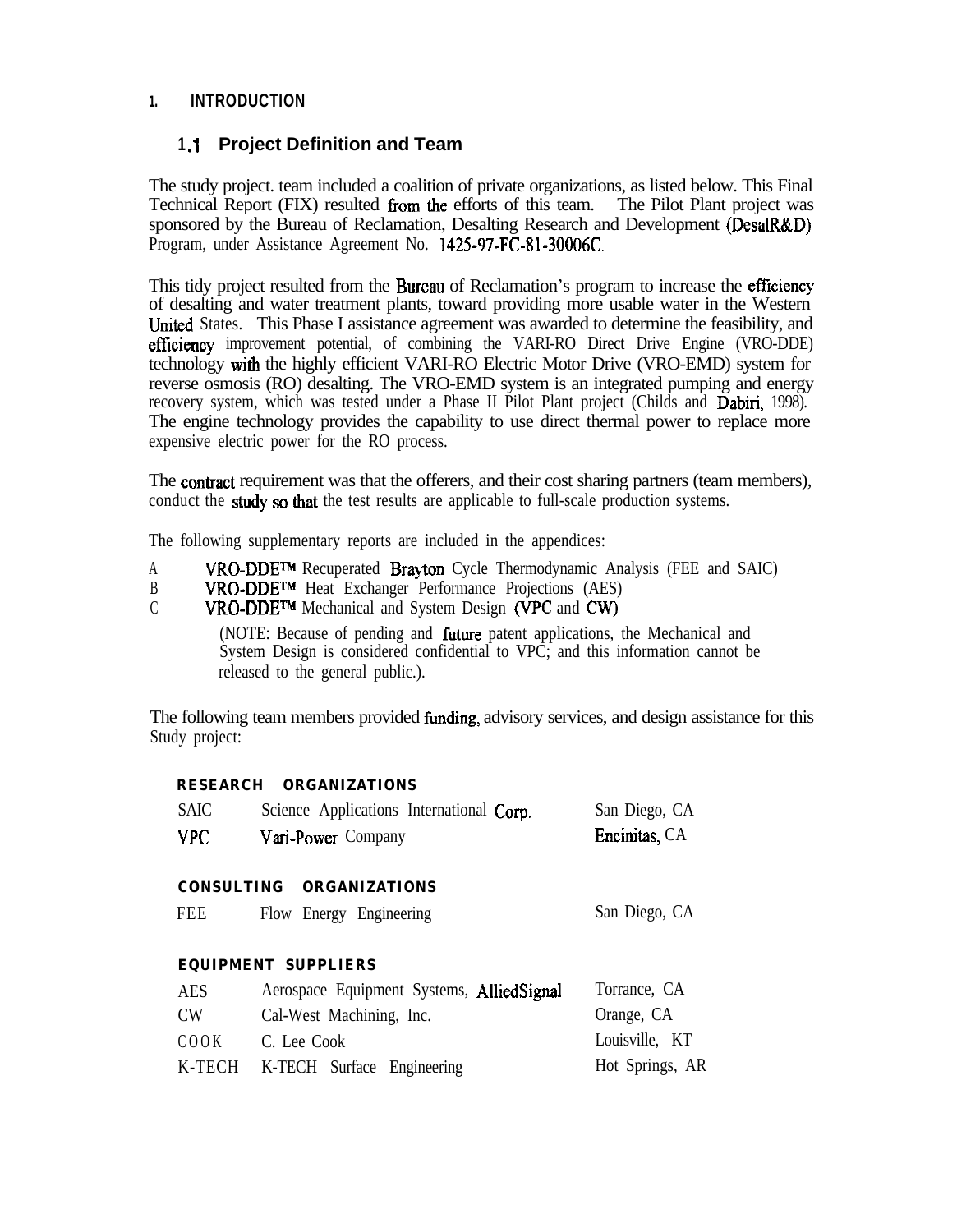The benefits provided toward this desalting advancement, by the strategic affiliation of the team members. includes:

#### Research Organizations:

Provide seed capital to stimulate the development.

Provide expertise in system engineering and analysis.

Participation allows first hand evaluation for future full-scale application needs.

#### Consulting Oreanizations:

Provide thermodynamic energy conversion knowledge to the project.

#### Equipment Suppliers:

Provide valuable assistance with the design evolution.

Provide manufacturing knowledge.

Reduce the capital investment for manufacturing of future full-scale products

## **1.2 Study Objectives and Technical Benefiis**

The **overall** objective of the Study effort was to perform technology development and analysis toward reducing the cost of potable water produced by desalination. More specifically, this study was directed at the use of alternate thermal energy conversion technologies to drive pumping **and** energy recovery systems for the reverse osmosis **(RO)** desalination process. This included developing of technologies that are more energy **efficient** and environmentally attractive than existing RO and thermal desalting methods.

The focus of this Study project was toward the validation of a new approach to utilize direct thermal energy to drive positive displacement pumping and energy recovery for reverse osmosis desalination. The technology to be studied is **known** as the VARI-RO Direct Drive Engine MO-DDE) system, which is used in conjunction with the VARI-RO Electric Motor Drive (VRO-EMD) system. This technology offers the potential to substantially reduce energy cost, provide other operational benefits, and reduce environmental impact when compared to existing desalting methods that are presently being used commercially.

This Study project has shown that the technology is technically viable, can provide energy savings, and can provide other operational benefits for seawater reverse osmosis desalination (SWRO), and that it can **also be configured** for brackish water reverse osmosis desalination (BWRO). The project has answered some of the practical questions relative to the implementation of this new approach for large scale desalination. These practical questions included: mechanical design, performance, maintenance, and economic benefits

## **1.3 Specific Water Problem Discussion**

Presently 90% of the water for the San Diego region is imported, with the remaining 10% coming from runoff stored in local reservoirs. Also, other Southern California regions, including Los Angeles, import a high percentage of the water for urban and other needs A major portion of the water comes from Northern California, via the State Water Project (SWP); or from the Colorado River, via the Colorado River Aqueduct (CRA). Population increases, the six year drought (1985 - 1991), projected shortage of water supply from the SWP and CRA, and contingency plans for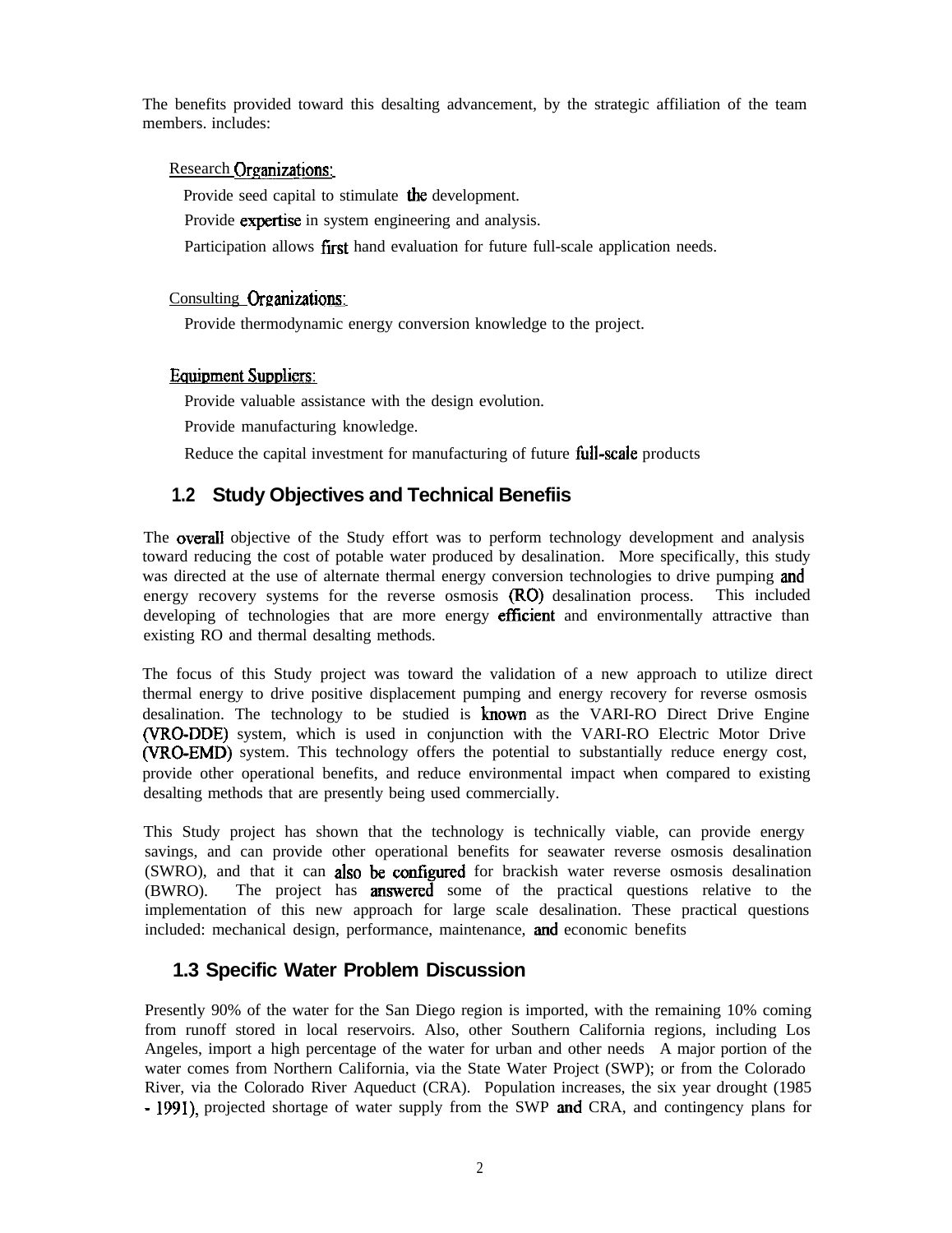supply disruption (such as earthquakes) have stimulated a search for alternative water supplies for the Southern California region.

The alternative supplies under consideration, or are in process of being implemented, include:

- 1. Paying farmers to improve conservation methods, thus making agricultural water available for importation to urban regions.
- 2. Sewage water reclamation for irrigation (freeway landscaping, golf courses, etc.), and industrial uses.
- 3 . Sewage water repurification, which adds additional steps to the reclamation process to allow this water source to be added to the domestic water supply.
- 4 . Seawater desalting, which would be added directly to the domestic water supply.

Of these alternatives, only seawater desalting adds  $new$  water to a water supply system that is presently considered to be nearing maximum capacity. Under the combination of increased population, and emergencies such as severe drought, seawater desalination would help to disaster-proof the water supply system.

Previous studies in the San Diego region indicated that seawater desalination was more costly than other water supply alternatives at the time. However, recent proposals for seawater desalination indicate that this may no longer be the case. Recent proposals (December 3, 1997) have shown that seawater desalination can be accomplished at a substantially lower cost than previous estimates for the San Diego region. These proposals were for a facility near Tampa, Florida for a plant capacity above 20 MGD (76,000  $m^3/d$ ), about 20,000 acre-feet (AF) per year. At the time of this report, these proposals are being evaluated; however, the preliminary water cost results are shown in FIGURE l-l:

| Developer      | Capacity   | Feed Source Deal                |                    | No. of         | Capital Cost | Total             | Water Cost | (TWC) |
|----------------|------------|---------------------------------|--------------------|----------------|--------------|-------------------|------------|-------|
| Team No.       | <b>MGD</b> |                                 | Type               | <b>Trains</b>  | \$ Million   | <u> </u> \$/kgal_ | \$/m3      | \$/AF |
|                | 20         | Tampa Bay<br>& Brackish w/Blend | MED                | $\overline{4}$ | 134.80       | 3.98              | 1.05       | 1297  |
| $\mathfrak{p}$ | 20         | Gulf<br>0f<br><b>Mexico</b>     | <b>RO</b>          | 7              | 78.60        | 2.80              | 0.74       | 913   |
| 3              | 20         | Tampa Bay                       | RO &<br><b>MVC</b> | 4 & 1          | 91.85        | 3.18              | 0.84       | 1037  |
| 4              | 23         | Tampa Bay RO                    |                    | 52             | 72.17        | 2.12              | 0.56       | 691   |
| 5              | 20         | Tampa Bay RO                    |                    | 6              | 93.17        | 2.90              | 0.77       | 945   |

#### EX11a-Tampa TW Cost 3/8/98

FIGURE 1-l Preliminary Tampa Region Seawater Desalination Costs

FIGURE l-1 shows the potential to desalt seawater at a total water cost (TWC) in the range of \$2.12 to \$2.90 per 1000 gallons (\$0.56 to \$0.74 per cubic meter), about \$700 to \$950 per **acre**foot. This is substantially less than the present perception in California of \$1200 to \$2000 per AF, as stated in the January 1998 DRAFT of The California Water Plan Update, Bulletin 160-98, Page **6-80**. In the past, the water agencies in California have been looking forward to the time when the increasing cost of imported supplies intercepts the decreasing cost of seawater desalting. It is quite possible that this time has been reached.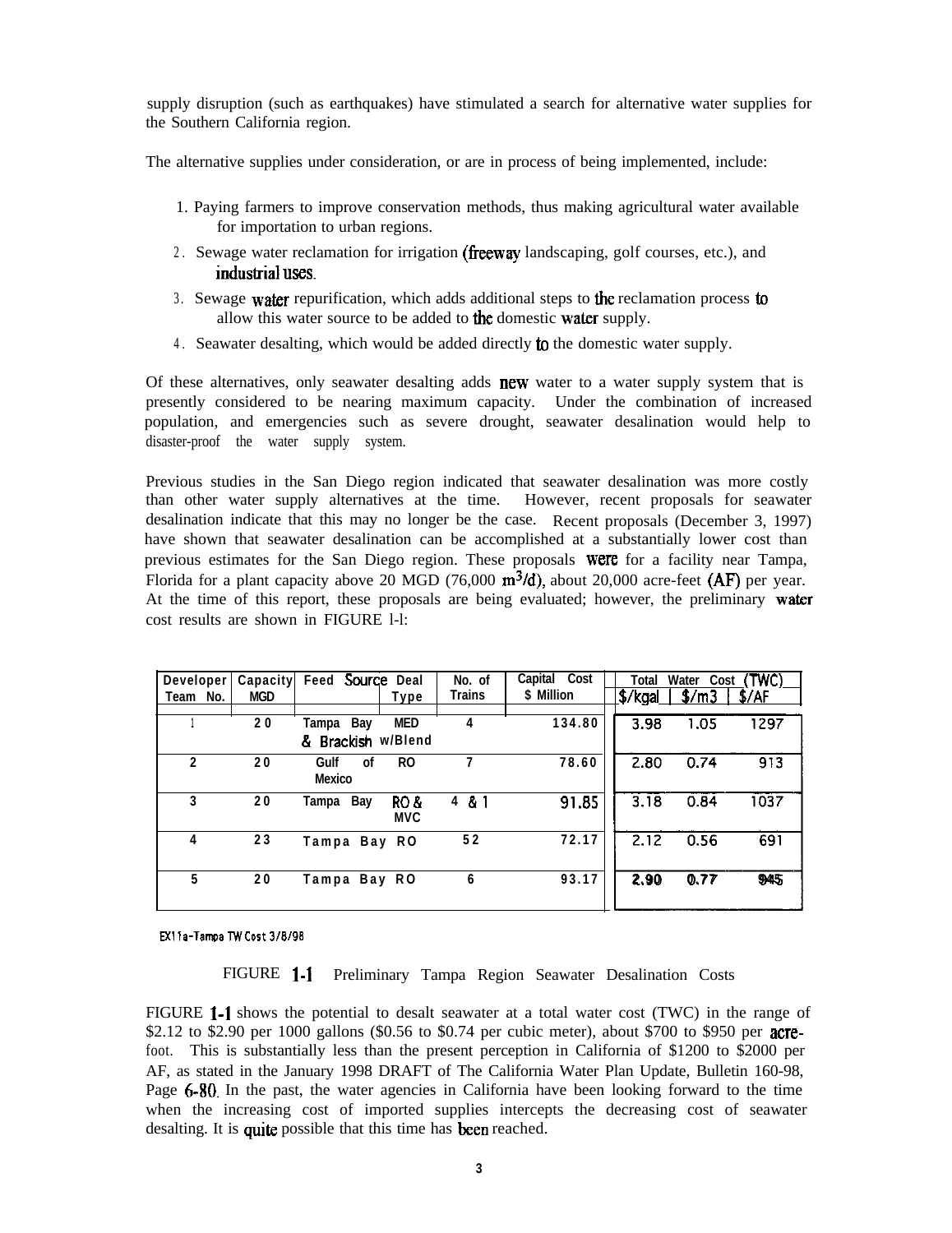A 50% increase in California's population is projected by the year 2020. For Southern California, this will likely mean that the existing aqueducts, and other delivery systems, will exceed existing capacity. While **the** present cost of importing water through the existing infrastructure is now less than seawater desalting, it is very likely that the construction cost of new aqueducts will be in the billions of dollars, and the TWC could very well be greater than the cost of seawater desalination. Also, the energy required to desalt seawater can be lower than the energy required to pump water through the  $SWP$  from Northern to Southern California (SWP Nth  $>$  Sth). Furthermore, it has been found that the sewage **water** reclamation and repurification costs are much higher than originally estimated.

The result is **that** seawater desalination may now be of equal, or in some cases lower cost, than the other alternatives. This lower seawater desalination cost has resulted from advancements in the reverse osmosis technology in general. The low seawater desalination water cost in the Tampa proposals **illustrates** this advancement. The lower energy consumption, and cost, of tbc VARI-RO system can provide an additional cost reduction, thus making this source even more competitive with other alternatives.

The reasons that seawater desalination should now be considered as a viable alternative include:

- 1. New water is added to the water supply system that is reaching maximum capacity.
- 2. Drought and disruption proofing capability is provided.
- 3 . Reverse osmosis desalination is a proven method and is in use around the world.
- 4. Energy consumption can now be lower by using the VARI-RO Electric Motor Drive system.
- 5 . Energy cost, and environmental impact, can be farther improved by using the VARI-RO Direct Drive Engine system.
- 6 . Costs are now competitive to other alternatives; and
- 7 . Acceptance by the public can readily be obtained.

These reasons provide ample incentive to continue the development, and improvement, of the VARI-RO systems. This will assure that this advanced technology becomes a proven method to supply desalted seawater when it is needed in California, and elsewhere around the world.

#### **1.4 Scope of Work and Methodology**

The methodology for conducting the work for the Study project was to utilize thermodynamic experts to verify that the original theoretical approach is sound, and to perform thermodynamic analysis to predict the **performance** potential of **the** system as compared to existing methods

From this analysis, preliminary system configurations were devised to implement the theoretical designs **The** system configurations were **then** incorporated into preliminary mechanical designs, which included the selection of sealing and wear surface methods for long term operation under a high temperature environment.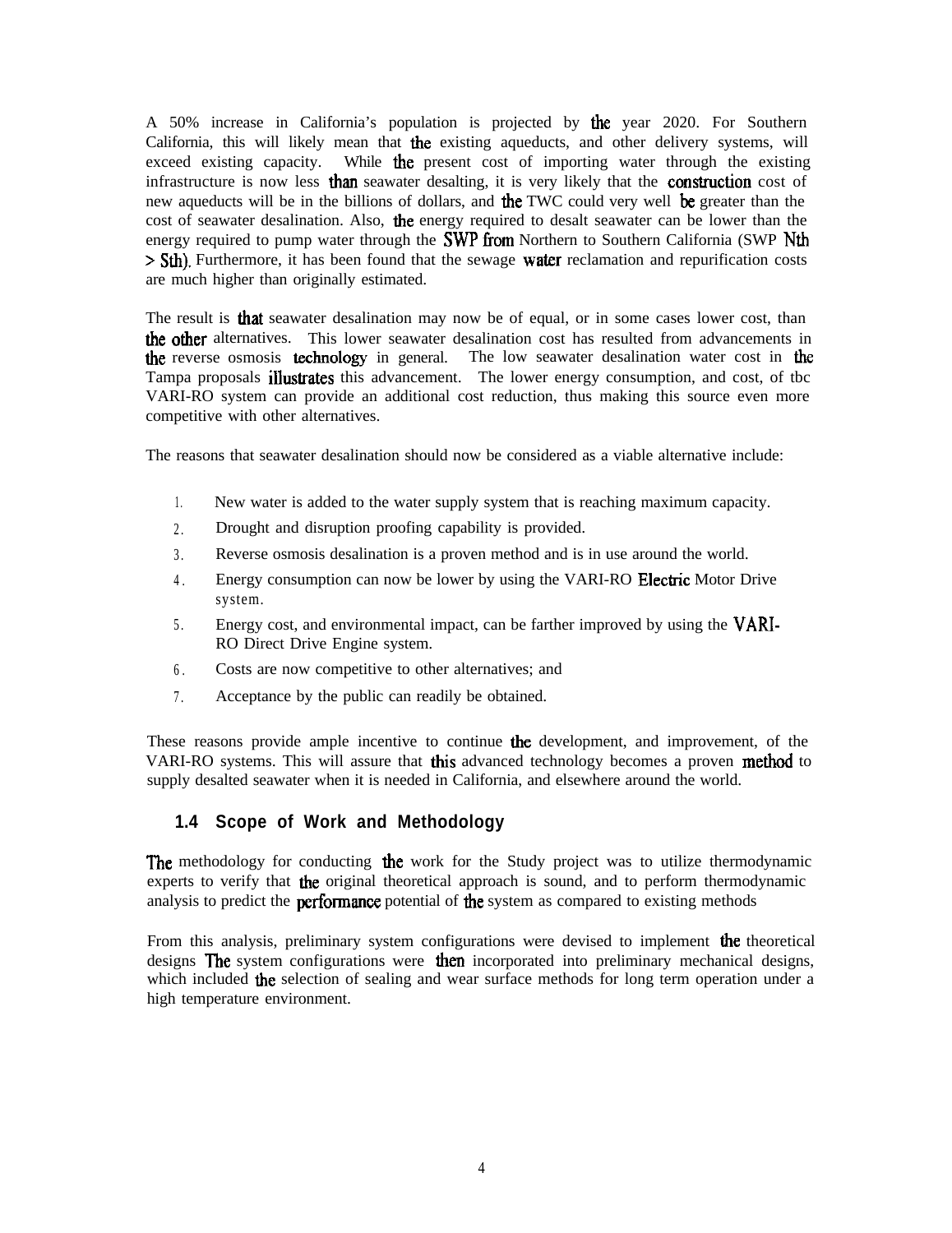### **2 . CONCLUSIONS AND RECOMMENDATIONS**

The VARI-RO technology is an integrated pumping and energy recovery system for reverse osmosis desalination. It includes the VARI-RO Electric Motor Drive version, which has been Pilot Plant tested (Childs and Dabiri, 1998); and the VARI-RO Direct Drive Engine version, which is the subject of this Study. This Study project has shown that the technology can significantly reduce the cost of desalted water, primarily by reducing the energy requirements. It has also been shown that the VARI-RO system has installation and operational advantages over conventional, commercially available, systems for thermal energy conversion and reverse osmosis pumping and energy recovery. For some site locations, where electric power rates are high, operating at lower recovery ratios can provide other economic benefits. The economic and operational benefits over other methods indicate that the technology is suitable for both seawater and brackish water reverse osmosis (SWRO & BWRO) desalting.

From the work performed during this Study project, including the technical and economic evaluations, the conclusions and recommendations below were reached about the VARI-RO Direct Drive Engine technology. The economic analysis was based on parameters provided by the contractor for the existing Santa Barbara Seawater Desalination Facility of 7.2 MGD (27,250  $m^3/d$ ) capacity.

- 1. The technology is technically viable and is suitable for desalting **facilities** of low, medium, or high capacity.
- **2.** The Study analysis and system engineering has shown that the technology can provide energy cost savings under seawater operating conditions. The technology can also provide energy cost savings under brackish water operating conditions, especially for moderate to high salinity brackish water.
- **3 .** Because both the engine system and the pumping system of the VARI-RO technology are positive displacement, the technology provides particular advantage for desalination systems that operate under variable membrane pressure conditions. The variable membrane pressures result from changes of salinity, feed water temperature, and membrane fouling.
- **4.** The economic analysis has shown energy cost savings potential of 54% as compared to conventional RO pumping. The total energy savings are much greater when compared to conventional distillation desalination.
- **5.** Water cost reduction was shown from  $$3.14/\text{kgal}$  ( $$0.83/\text{m}^3$ ) for the conventional plant to \$2.77/kgal (\$0.73 l/m') for the VRO-DDE system. This is a saving of 12% over conventional electric powered systems assuming \$0.06/kwh. The cost savings can be even greater at higher electric power rate installations
- **6.** It is recommended that a proof-of-concept Direct Drive Engine system Pilot, Plant project be undertaken to demonstrate the function and performance improvement of the system.
- **7 .** It is recommended that a full-scale demonstration project be initiated, with a capacity in the 0.3 to 0.6 MGD range. The primary goal of this project would be to show the energy cost reduction improvement that can be achieved with both the VARI-RO Electric Motor Drive system and the VARI-RO Direct Drive Engine system. Another goal would be to demonstrate to the desalting professionals, and users, that the technology is a viable alternative to the conventional methods that are now in use.
- **8 .** It is further recommended that desalting professionals design desalting facilities so that these facilities can be easily retrofitted to VARI-RO systems, thereby providing the user an easy retrofit option to save operating cost in the future.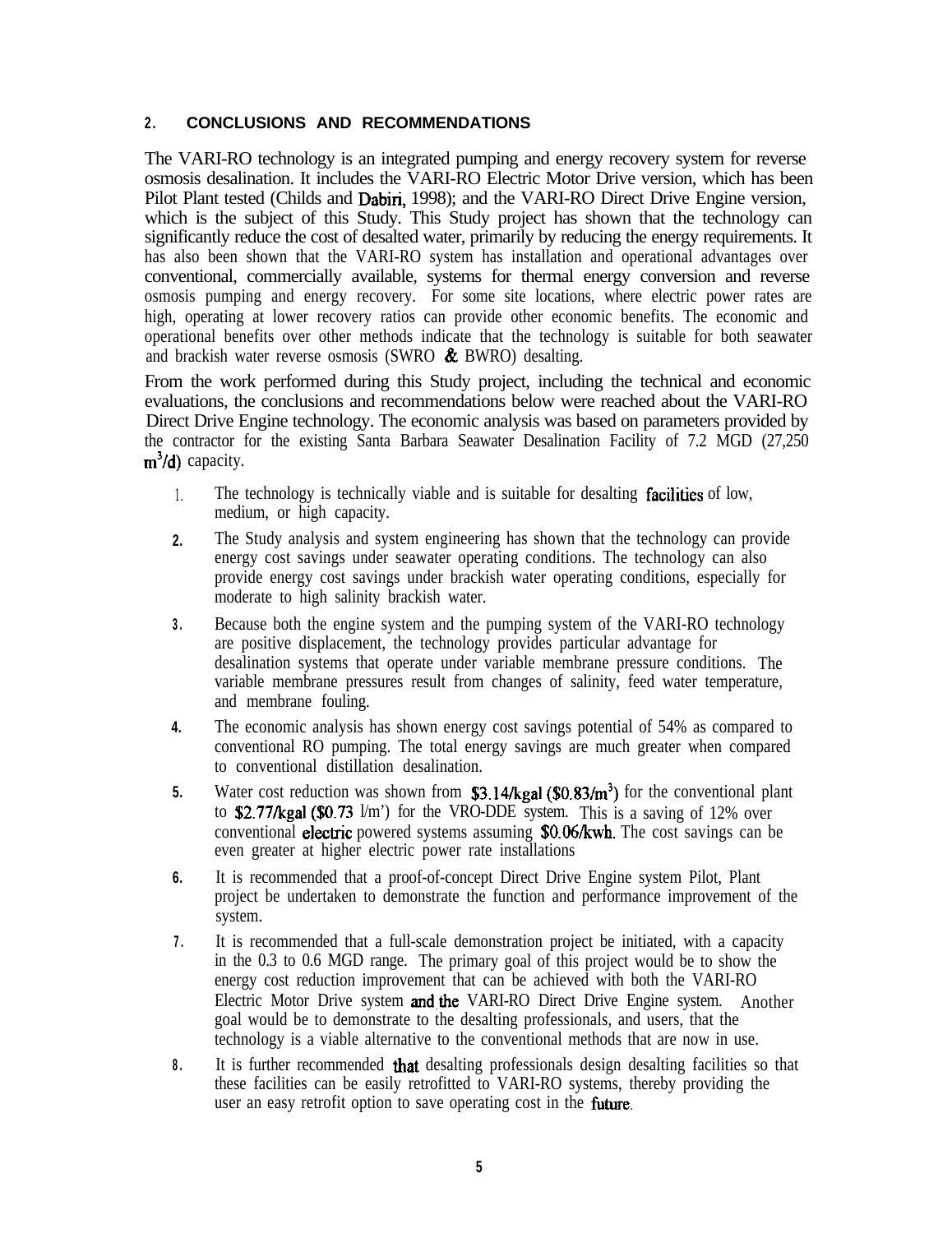#### **3 . GENERAL COMPARISON TO CONVENTIONAL PUMPING METHODS**

### **3.1 VARI-ROTM Electric Motor Drive System Overview**

The VARI-RO Electric Motor Drive (VRO-EMD) system (patent pending) is an integrated variable flow, positive **displacement** pumping and energy recovery system for seawater and brackish water reverse osmosis (SWRO & BWRO) desalination.

This **unique** system utilizes modern hydraulic power transmission and electronic control to provide the following key features:

- Variable flow **control** for optimization and start up.
- . Positive displacement pumping and energy recovery.
- . Low cycle speed, low pulsation.
- . High efficiency.

Because the vibrations and accelerations are low, the system does not require special mounting foundations and can be installed on conventional concrete floors. This feature is particularly beneficial for retrofitting of existing installations with more energy **efficient** pumping and energy recovery equipment. In addition, It IS suitable for low, medium, and high capacity desalination plants; with **units** up to 5 MGD per train being feasible.

As compared to conventional systems using centrifugal pomps, reverse flow **pump** turbines, and variable frequency drives (CP-RFP-VFD), tbe VARI-RO technology controls flow and recovery ratio independent of the membrane system **pressure** changes, because it is positive displacement. Also, the **technology** has a **higher** BEP (best efficiency point) than a centrifugal system, and this higher BEP is maintained over a wider range of flow and pressure conditions. This wider range of bigb efficiency operation assists in optimizing plant operation under variable membrane pressure conditions. For example, the delivery pressure will automatically adjust for changes due to salinity, temperature, fouling, and/or when new membrane improvements become available. To accommodate pressure changes with a centrifugal pump and turbine system, it is necessary to use flow throttle valves, and/or variable **frequency** drives. With centrifugal pumps, it is sometimes necessary to him impellers, or reduce pomp stages, to provide an efficient match of head characteristics.

As compared **to** conventional plunger pumps, the VARI-RO system has low pressure pulsation, low cycle speed, and variable flow; which makes it suitable for higher capacity applications It does not require pulsation dampeners, and at 15 CPM cycle speed as compared to 300 RPM for a plunger pomp, it would take 20 years to equal the same number of cycles that a plunger pump would get in one year. Due to vibration, and high plunger accelerations, plunger pumps require special mounting foundations for facility installation. This results in additional engineering and capital cost for tbe facility.

As compared to **Pelton** wheel (PW) energy **recovery** turbines, the VARI-RO system can accept full concentrate discharge pressure without an **efficiency** loss penalty. Since PW turbines most have an **unrestricted** exhaust, it is **often** necessary to have **sumps** to collect the discharge and sump pumps (with associated electric power and control) to deliver the concentrate to the degasser and the discharge point. The addition of sumps and sump pumping results in an additional capital cost and electric power cost.

In summary, the integrated VARI-RO system provides a unique solution to reverse osmosis desalination and energy recovery. In addition to providing electric power cost savings, it can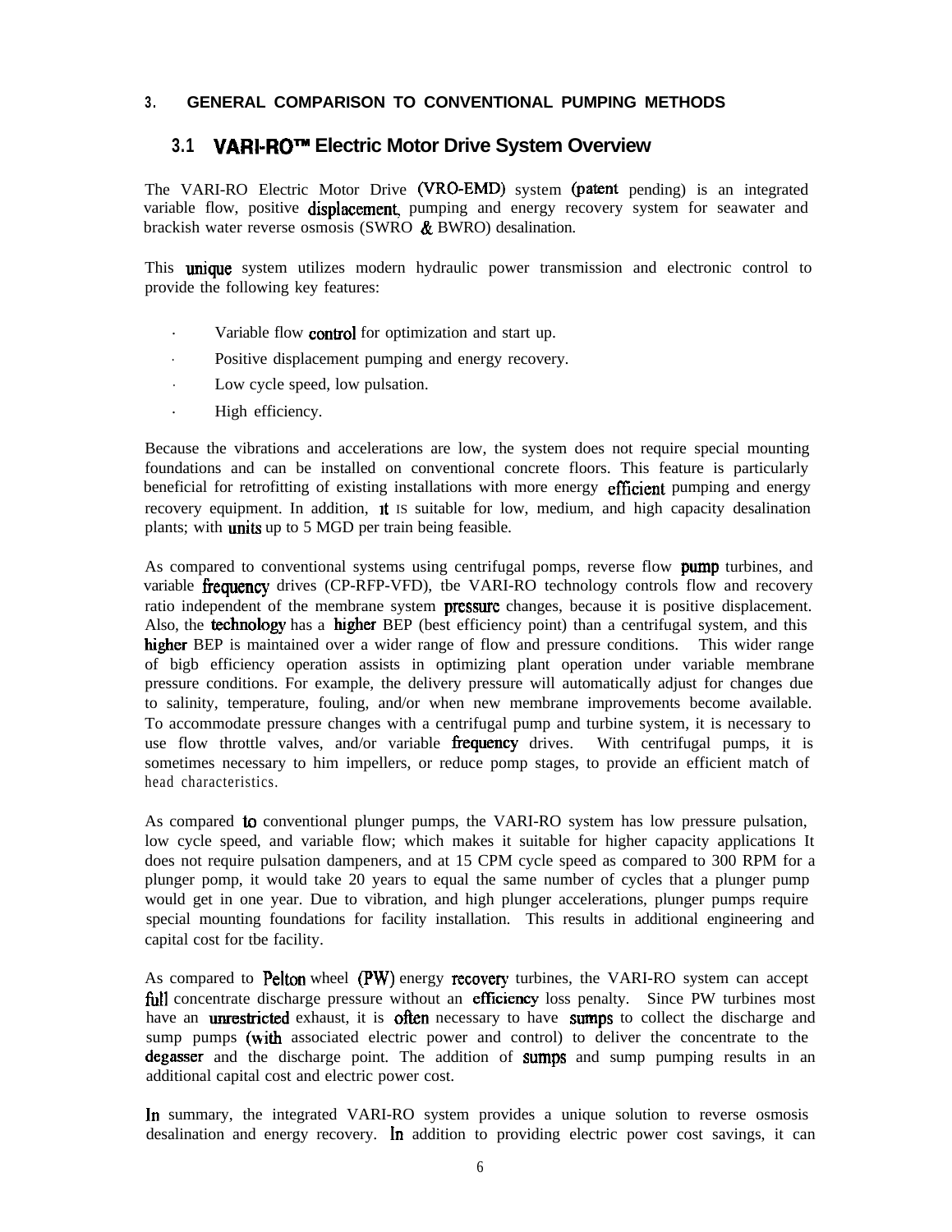provide capital cost and operational benefits as compared to conventional systems. These conventional systems are composed of some combination of the following components:

- **Centrifugal pumps, variable frequency drives, and/or valves for throttle and start up**
- Plunger pomps, pulsation dampeners, **belt** drives, and mounting foundations.
- Reverse flow pump turbines, Pelton wheel turbines, sumps, and sump pumps.

In addition, the VARI-RO system can provide capital cost savings in the **electric** power supply to the facility, because the power requirements are lower and the electric motors are started unloaded. This w-ill be particularly true for VRO-DDE stand-alone installations.

## **3.2 VARI-RO Direct Drive Engine System Overview**

The VARI-RO Direct Drive engine (VRO-DDE) system is a highly efficient, positive displacement, external combustion, thermal energy conversion method using the closed loop, recuperated **Brayton** cycle. The **Brayton** thermodynamic cycle is the same cycle that is used with gas turbines and jet engines. These are continuous born, external combustion, engine systems; which have low emissions as compared to conventional internal combustion **diesel** or natural gas engines.

#### **ADDITION TO THE EXISTING VRO-EMD SYSTEMS**

The VRO-DDE system is an addition to the VRO-EMD system; which will reduce, or in some cases eliminate, the requirement for electric power to drive the pumping system. Both systems utilize the same hydraulic drive and computer control methods to synchronize piston movement through the power and **return** strokes.

The addition of the VRO-DDE system will result in an integrated pumping and engine system, which offers the potential to reduce the total water cost (TWC) of reverse osmosis **(RO)** desalted water in the following ways:

first by having a lower total energy consumption, and

**second** by using lower cost energy sources as compared to electricity.

In addition, the engine system offers the potential to substantially reduce atmospheric emissions as compared to other desalting technologies, including distillation, due to lower total energy consumption and by using low emission combustion technology.

### **THERMODYNAMIC CYCLE COMPARISON**

The thermodynamic cycle of the engine is not the Otto or Diesel cycle, which are internal combustion engines and have high emissions from burning of the fuel. The VRO-DDE system uses the **Brayton** cycle, which is the same thermodynamic cycle as gas turbines. Gas turbines are considered external combustion engines and are well known in the industry as having low emissions as compared to internal combustion engines. However, gas turbines must be of large capacity, and used for applications that operate at nearly constant load and speed, in order to achieve high efficiencies. For electric power generation, gas turbines are often used with steam bottoming cycles to achieve high overall plant efficiency.

The VRO-DDE engine system, on the other hand, is positive displacement and has variable cycle speed. This unique design configuration will allow it to be used for both low and high capacity applications, and to operate efficiently over a wide range of operating conditions.

In addition, the technology is well adapted to use the latest "low  $NOx$ " combustor technologies to improve **efficiency** and reduce emissions as compared to conventional engines, and even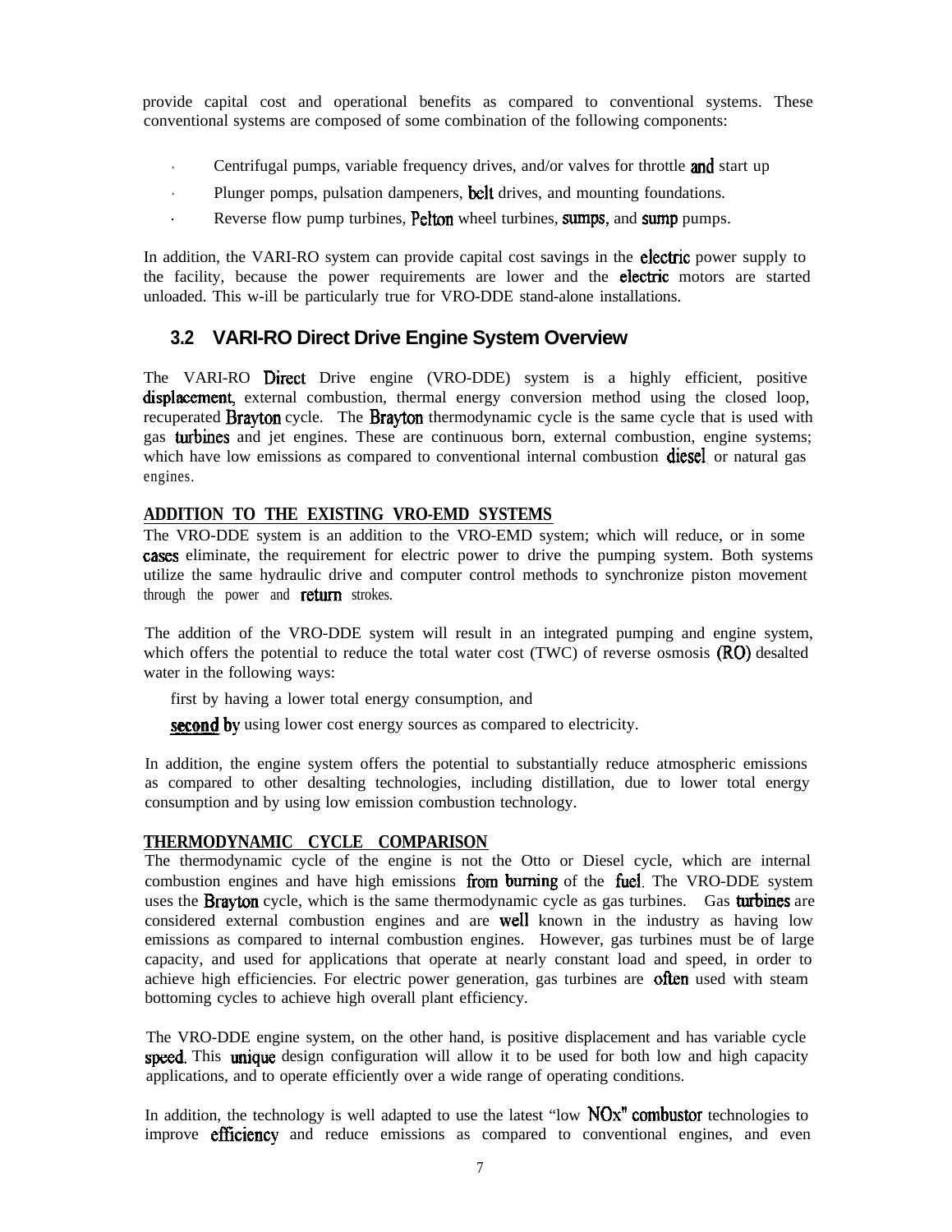conventional electric power generation facilities that are now in use. The externally applied thermal energy allows the clean burning of a wide variety of energy sources, including: natural gas, digester gas Tom wastewater treatment facilities, diesel fuel, hydrogen, *and even coal. The* combustion process can be carefully controlled to minimize emissions, such as CO, NOx, and particulates. The efficient operation will also reduce  $CO<sub>2</sub>$  emissions, one of the greenhouse gases, as compared to conventional desalination methods, including both distillation and reverse osmosis.

The benefits of the VARI-RO Direct Drive engine technology are summarized in the following table:

| <b>FEATURE</b>                                                                         | <b>BENEFIT</b>                                                                                                                                  |  |  |
|----------------------------------------------------------------------------------------|-------------------------------------------------------------------------------------------------------------------------------------------------|--|--|
| Positive Displacement                                                                  | High efficiency over a wide operating<br>۰<br>range.                                                                                            |  |  |
| External Combustion, combined<br>$\bullet$<br>with the latest combustion<br>technology | Lower emissions as compared to internal<br>٠<br>combustion engines, and the potential to be<br>lower than present day electric power<br>plants. |  |  |
| • Low Cycle Speed                                                                      | Increased life of working parts, as<br>٠<br>compared to other positive displacement<br>engines.                                                 |  |  |
| • Variable Cycle Speed                                                                 | Variable speed or variable power, which<br>۰<br>provides for excellent load matching<br>capability.                                             |  |  |
| Proven Components                                                                      | Most of the critical components have been<br>$\blacksquare$<br>proven in other applications.                                                    |  |  |

The benefits of the VARI-RO Direct Drive Engine system complement the benefits of the VARI-RO Electric Motor Drive system.

### **IMPROVED FUEGTO-WATER EFFICIENCY VERSUS CENTRIFUGAL PUMPING**

The system diagrams on **FIGURE 3-1** show simplified diagrams of two desalination systems using the reverse osmosis (RO) process. One system is a conventional system using a centrifugal pump, energy recovery turbine, and a variable frequency drive (CP-ERT-VFD) pumping and energy recovery system. The other system is the VARI-RO Direct Drive Engine (VRO-DDE) system.

For the conventional system, the fuel is **burned** in a **combustor** to drive steam turbines to generate electric power at high voltage. Transmission lines carry the electric power to the sob-station and voltage transformers at the desalination plant. The variable frequency drive (VFD) provides power to the electric motor to drive the centrifugal feed pomp for the RO system. The energy recovery turbine provides an energy assist to reduce the power requirements of the electric motor. The VFD is used to adjust the output of the centrifugal pomp for system startup; and for membrane pressure variations doe to feed temperature changes, salinity changes, and membrane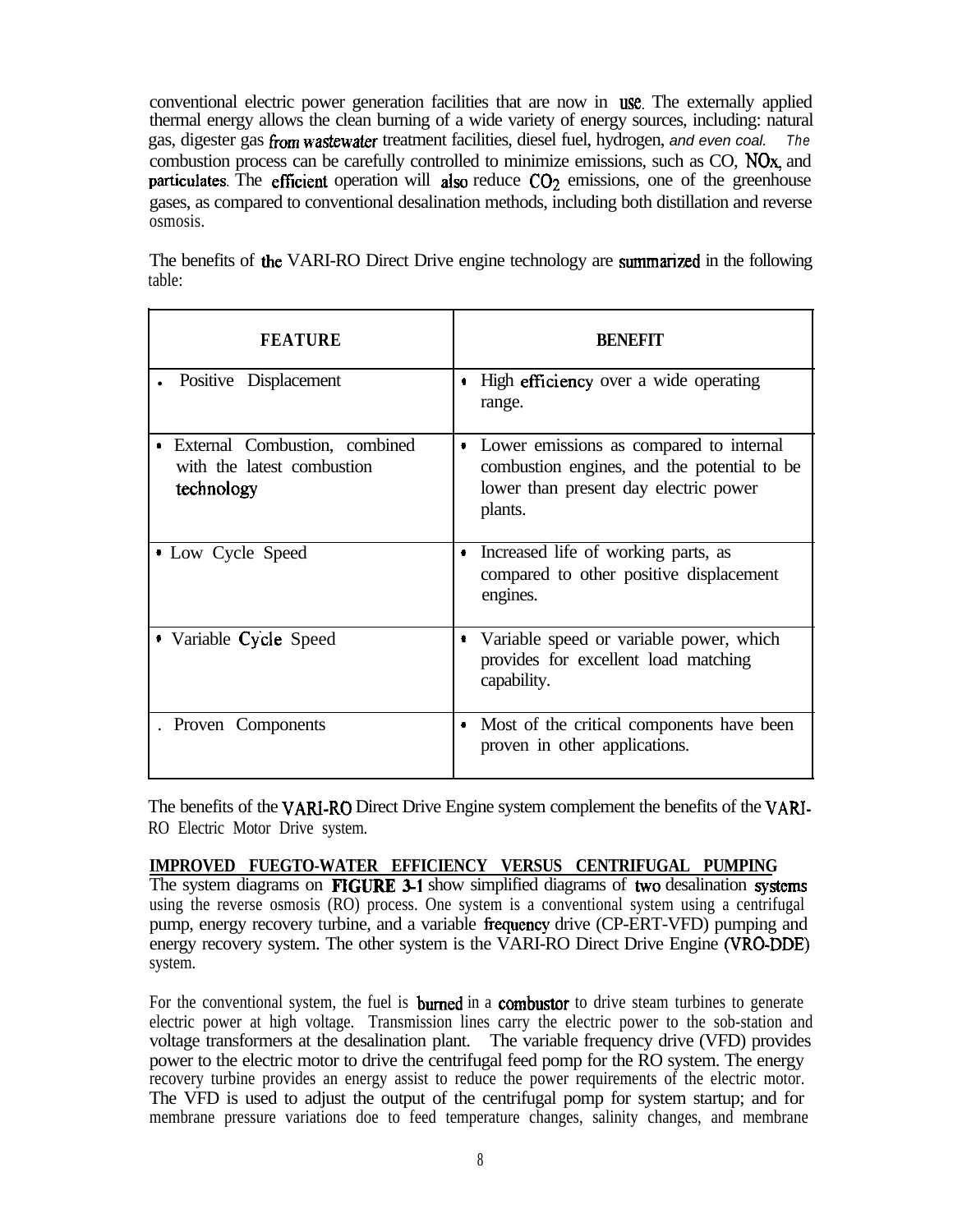fouling. The overall fuel-to-water **efficiency** of the conventional system is **relatively** low, when you consider all of the intermediate efficiencies (losses).



PD3b-DDE. ... 7/23/98

**LEGEND FOR BOTH CENTRIFUGAL PUMP & VARI-RO™ SYSTEM DIAGRAMS:** 

| FUEL $=$ ENERGY SOURCE                                                                       | <b>ERT  ENERGY RECOVERY</b>                                                               | $PP = PISTON$ PUN          |
|----------------------------------------------------------------------------------------------|-------------------------------------------------------------------------------------------|----------------------------|
| <b>CMB 3 COMBUSTOR</b>                                                                       | <b>TURBINE</b>                                                                            | $PER = PISTON$ EN          |
| $SG = STEAM GENERATOR$                                                                       | $CP = CENTRIFUGAL$ PUMP                                                                   | <b>RECOVERY</b>            |
| $ST = STEAM TURBINE$                                                                         | $F = EED$ FLOW                                                                            | <b>PE &amp; PISTON EXI</b> |
| $G = E$ GENERATOR<br><b>VFD = VARIABLE FREQUENCY</b><br><b>DRIVE</b><br>$M = ELECTRIC MOTOR$ | $RO = REVERSE OSMOSIS$<br><b>MEMBRANES</b><br>$P = PRODUCTFLOW$<br>$C = CONCENTRATE FLOW$ | $PC = PISTON CO$           |

**FUEL EXAMPLE PP = PISTON PUMP CM6 3 COYEusTOR TURBINE PER = PISTON ENERGY STREAM THE & PISTON EXPANDER**<br>STREAM PC = PISTON COMPRESS **<sup>G</sup> = GENERATOR RO = REVERSE OSMOSIS F'C = PISTON COMPRESSOR**

**FIGURE 3-l Facility Diagrams for Conventional and VARI-RO DDE System**

For the VRO-DDE system, the **fuel** is burned in a **combustor** at the desalination facility to directly drive the pumping pistons for the variable flow, positive displacement pumping and energy recovery system. Because it is positive displacement, it automatically compensates for membrane pressure changes. In addition, because it is variable flow, it can adjust the flow for star&up and optimization of membrane performance. The overall fuel-to-water efficiency of the VRO-DDE system is **relatively high**, when you consider all of the intermediate efficiencies (losses) that are saved with the Direct Drive Engine method as compared to the conventional method. In addition, the VAFU-RO pumping and energy recovery system is also more **efficient** than a system using centrifugal pumps and energy recovery turbines.

In summary, the VRO-DDE system offers the potential to significantly reduce the energy consumption, and cost, to desalinate water as compared to conventional methods.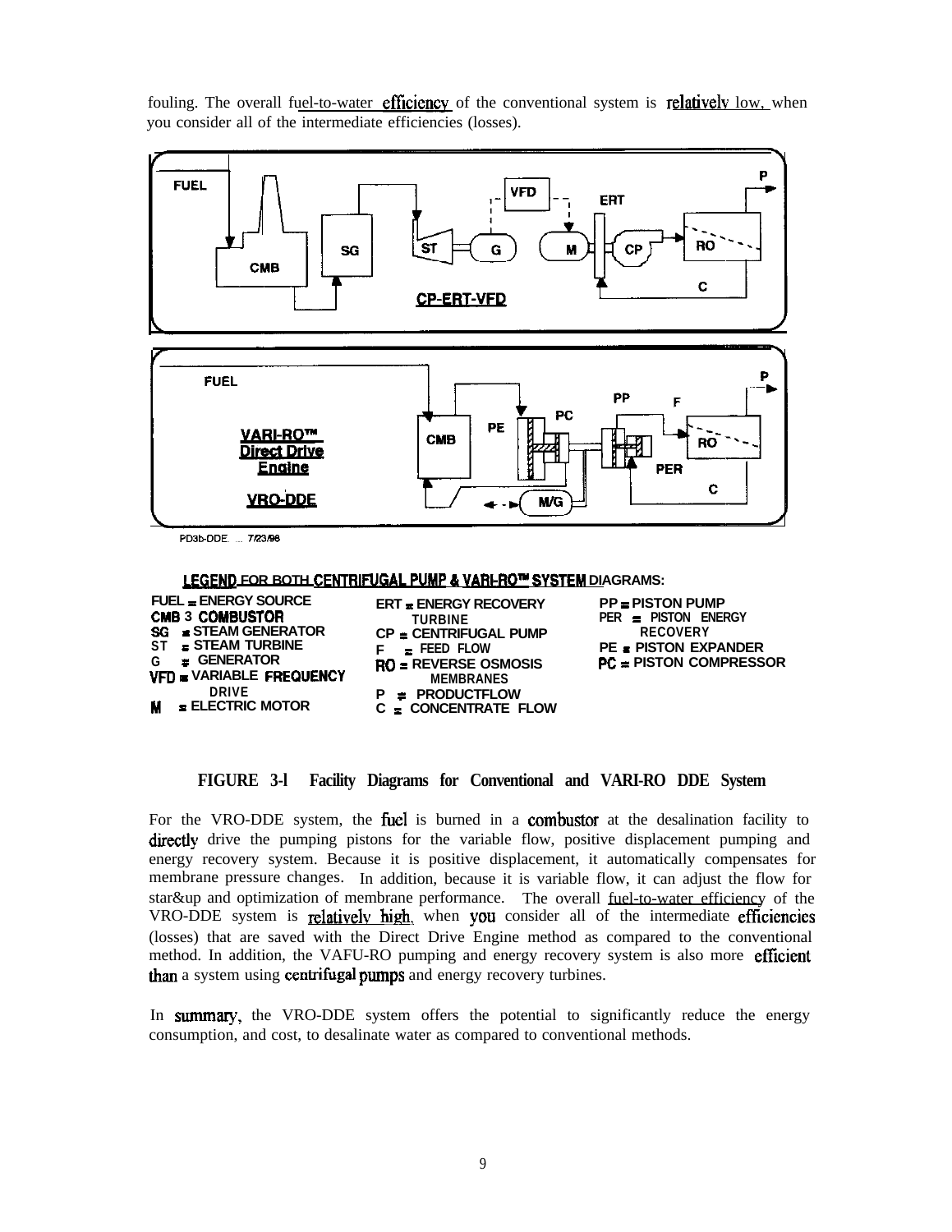#### **3.3 Water Production and Global Warming Benefits**

Currently there arc various systems for seawater desalination, which include: multi-stage flash (MSF), multi-effect distillation (MED), and reverse osmosis  $(RO)$ . Many of the present facilities (some over 20 years old) use the MSF process, and **are** located in Middle East countries. To reduce the energy consumption for distillation, the vertical tube evaporator **MED** (VTE-MED) has been proposed to improve the performance ratio. In recent years, however, the use of the RO process has been growing, primarily due to its lower energy consumption. In addition, RO popularity is increasing due to its easier implementation.

One way to evaluate the various desalination methods is to determine how much water can be produced from a given quantity of thermal power, as shown in FIGURE 3-2. The calculations for this figure are given in FIGURE 3-3. For this illustration, it has been assumed that the equivalent of one megawatt of thermal power is available  $(1 \text{ MWt})$ . This thermal power could be from natural gas, oil, or even solar power. From this quantity of thermal power, the approximate quantity of water that can be produced was calculated, for the following cases (with the input power requirements as noted):

CASE 1: Multi-Stage Flash ( $PR = 13$ ) Desalting Method (base)

Thermal Energy =  $828$  kBTU/kgal; Electric Power =  $12$  kwh/kgal

CASE 2: Multi-Effect Distillation (PR = 23) Desalting Method

Thermal Energy =  $468$  kBTU/kgal; Electric Power = 7 kwh/kgal

CASE 3: Conventional Reverse Osmosis Centrifugal Pump Desalting Method

Centrifugal Pump, **Pelton** Wheel turbine, Variable Frequency Drive, with Sump Pumping (CP-PW-VFD-SP). High Pressure Pumping  $= 12.72$  kwh/kgal; Ancillary  $=$ 4.5 kwh/kgal

CASE 4: VARI-RO Electric Motor Drive Desalting Method

High Pressure Pumping =  $8.27$  kwh/kgal; Ancillary =  $4$  kwh/kgal

CASE 5: VARI-RO Direct Drive Engine Desalting Method

High Pressure Pumping = 7.86 kwh/kgal; Ancillary = 4 kwh/kgal

Source References: Cases 1 & 2, (Boyle, 1991) and (MWD, 1993); Cases 3,4,  $\&$  5 (Childs and Dabiri, 1998). The energy consumption values shown for these cases have been converted, and **extrapolated** from these sources to provide a basis for relative **water** production from a given energy source. For Cases 3, 4, and 5 the ancillary power was reduced from 5.64 kwh/kgal to 4.5 kwh/kgal for the **Pelton** wheel case (with sump pumping) and 4 kwh/kgal for the VARI-RO cases (without sump pumping). The rationale is that the ancillary power can be reduced with careful design. The VARI-RO system features provide for easier facility optimization.

There may be slight variations from actual performance at any given facility.

As shown on FIGURE 3-2, the water production from the conventional RO process is quite substantial as compared to either of the major distillation processes (MSF  $\&$  MED). It is also shown that additional water production can be achieved when the VARI-RO Electric Motor Drive (VRO-EMD) system is used, and even more when the VARI-RO Direct Drive Engine (VRO-DDE) system is used.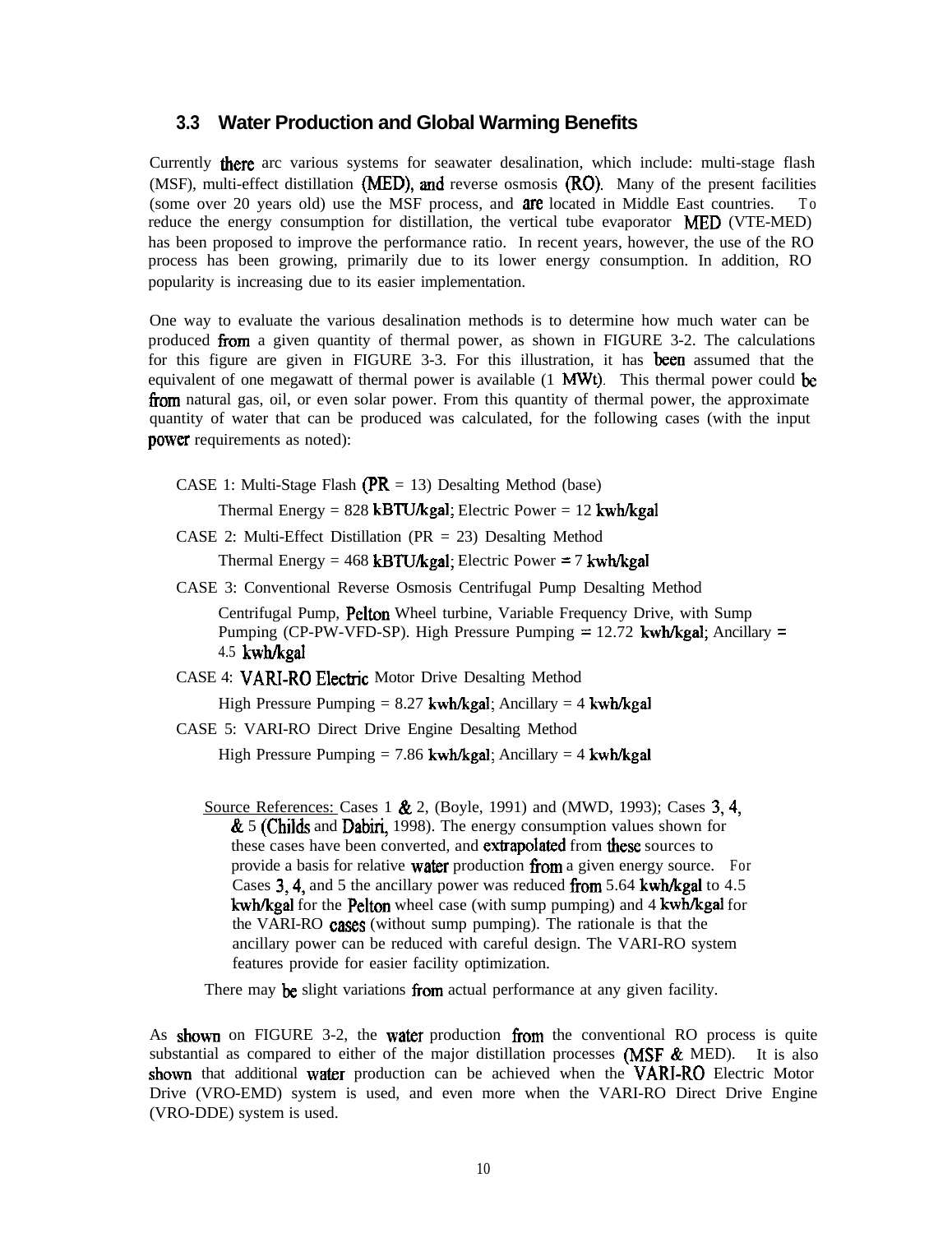

FIGURE 3-2 Water Production from a Given Power Source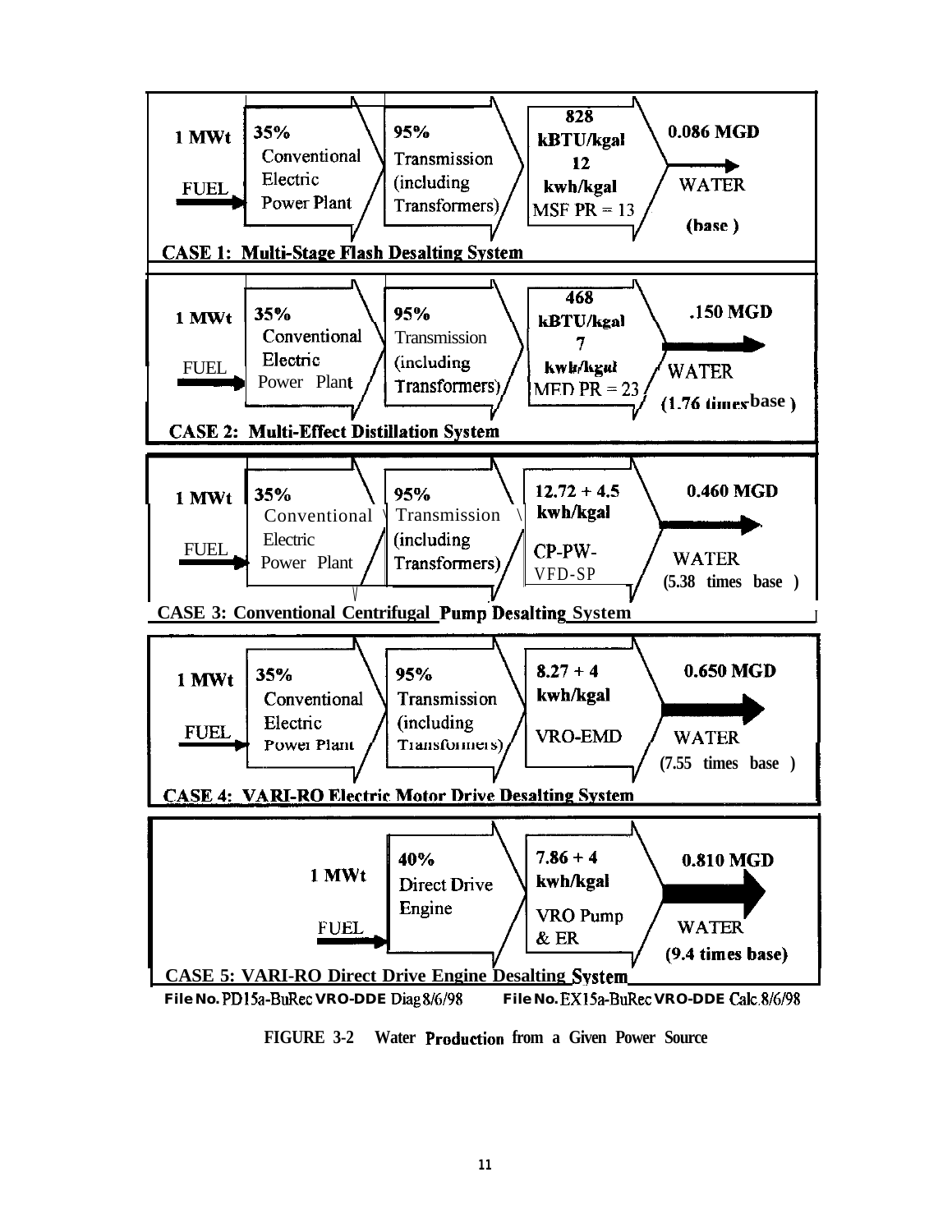| <b>CASE</b>                              |  | Total input<br>Specific<br>Power<br>kwht/kgal | <b>EFFICIENCIES</b>                    |                            | <b>Thermal</b><br><b>Energy</b><br>Regulred<br><b>kBTU/kgal</b> | <b>SEC of</b><br>Plant<br><b>Ancillary</b><br>kwhe/kgal | <b>SEC of</b><br>RO Pump &<br><b>ER System</b><br>kwhe/kgal | <b>Product</b><br>Water<br>Produced<br><b>MGD</b> | Multiple<br>of<br>Water<br>Produced |
|------------------------------------------|--|-----------------------------------------------|----------------------------------------|----------------------------|-----------------------------------------------------------------|---------------------------------------------------------|-------------------------------------------------------------|---------------------------------------------------|-------------------------------------|
| 1<br><b>NSF</b><br>$PR = 13$             |  | 279                                           | <b>Power Plant Transmission</b><br>35% | 95%                        | 828                                                             | 12.00                                                   |                                                             | 0.086                                             | <b>BASE</b>                         |
| $\mathbf{z}$<br><b>MFD</b><br>$PR = 23$  |  | 158                                           | Power Plant Transmission<br>35%        | 95%                        | 468                                                             | 7.00                                                    |                                                             | 0.152                                             | 1.76                                |
| 3<br>CP-PW-<br><b>VFD-SP</b>             |  | 52                                            | Power Plant Transmission<br>35%        | 95%                        |                                                                 | 4.50                                                    | 12.72                                                       | 0.463                                             | 5.38                                |
| 4<br><b>VRO-EMD</b>                      |  | 37                                            | <b>Power Plant Transmission</b><br>35% | 95%                        |                                                                 | 4.00                                                    | 8.27                                                        | 0.650                                             | 7.55                                |
| 5<br><b>VRO-DDE</b>                      |  | 30                                            | Engine for VRO-DDE<br>40%              |                            |                                                                 | 4.00                                                    | VRO-Pump & ER<br>7.86                                       | 0.809                                             | 9.40                                |
| File No. EX15a-BuRec VRO-DDE Calc.8/6/98 |  |                                               | <b>NOTES:</b>                          | Water production based on: | <b>Transmission includes transformers</b>                       |                                                         | 1.00 MWI input power                                        |                                                   |                                     |

FIGURE 3-3 Water Production **vs** Input Power Calculations

**These calculations** show the potential for over **nine** (9) times the water to **be** produced from a given energy **source** with the VRO-DDE system as compared to a facility using the MSF PR = 13 distillation process. Most of the world's seawater desalination is presently accomplished with the energy intensive MSF process, and a more efficient process is **definitely** needed.

In addition to the Middle East **countries**, there arc major seawater desalting facilities in other locations around the world, including: Spain, Canary Islands, Malta, Okinawa, and the Caribbean Many of the desalting facilities at these locations use the RO process. The potential applications for the VARI-ROTM technology (both the VRO-EMD and the VRO-DDE systems) include: 1) the replacement of existing distillation facilities that have excessive energy consumption and emissions (or are at the end of their **useful** life); 2) the retrofitting of existing RO facilities with more **efficient** pumping systems; and 3) providing improved technology for new RO desalting **facilities**. The VRO-DDE technology will be especially beneficial in regions with high electric power rates.

At the 1997 Global Warming Conference, Kyoto, Japan, the proposed treaty emphasized the need to cut carbon dioxide  $(CO<sub>2</sub>)$  emissions, one of the "greenhouse" gases. In February 1998, the Clinton administration proposed a \$6.3 billion package to "... mobilize *cutting-edge technologies in the fight against global warming* " The motivation is to "... overcome *the challenge of global climate change and create new avenues of growth for our economy ".* 

In 1995, the world desalination capacity was 5.4 billion gallons per day (20 million  $m^3/d$ ), which resulted from an average growth rate of 250 MGD (about one million  $\text{m}^3/\text{d}$ ) per year over the past 10 years. It is projected that the **future** growth in desalination capacity will be at an even greater rate. The chart in FIGURE 3-2 shows that the use of **VARI-RO** technology for this new capacity, and the retrofitting of antiquated existing installations, could provide an enormous reduction in  $CO<sub>2</sub>$  emissions for a given water production. Conversely, more water could be produced from the energy that is now being used.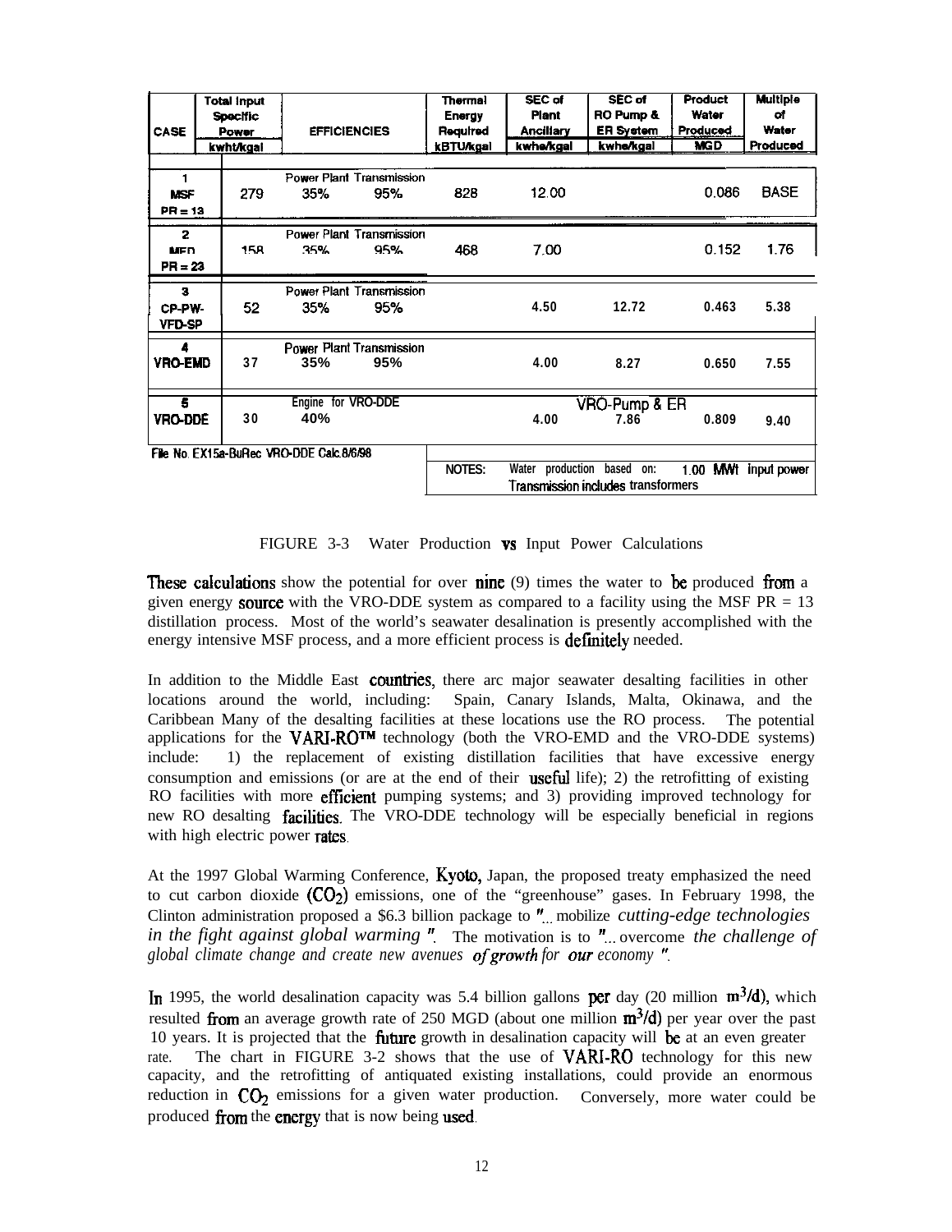The sale of this technology on a worldwide basis would help to meet the Bureau of Reclamation Desalination Research  $\&$  Development (DesalR $&$ D) Program objectives, as follows:

- . Help United States industry compete in major international markets for desalting systems, by fostering the development and use of new cost-effective and technologically advanced desalting processes.
- $\bullet$  Promote partnerships **between** government and industry in **the** use of desalting to meet critical water needs.
- . Promote technologies that are more energy efficient and environmentally attractive than existing methods.

The VARI-RO technology developments can also help to meet a key objective of the global warming treaty, which is to reduce  $CO<sub>2</sub>$  emissions by a substantial amount by the year 2010.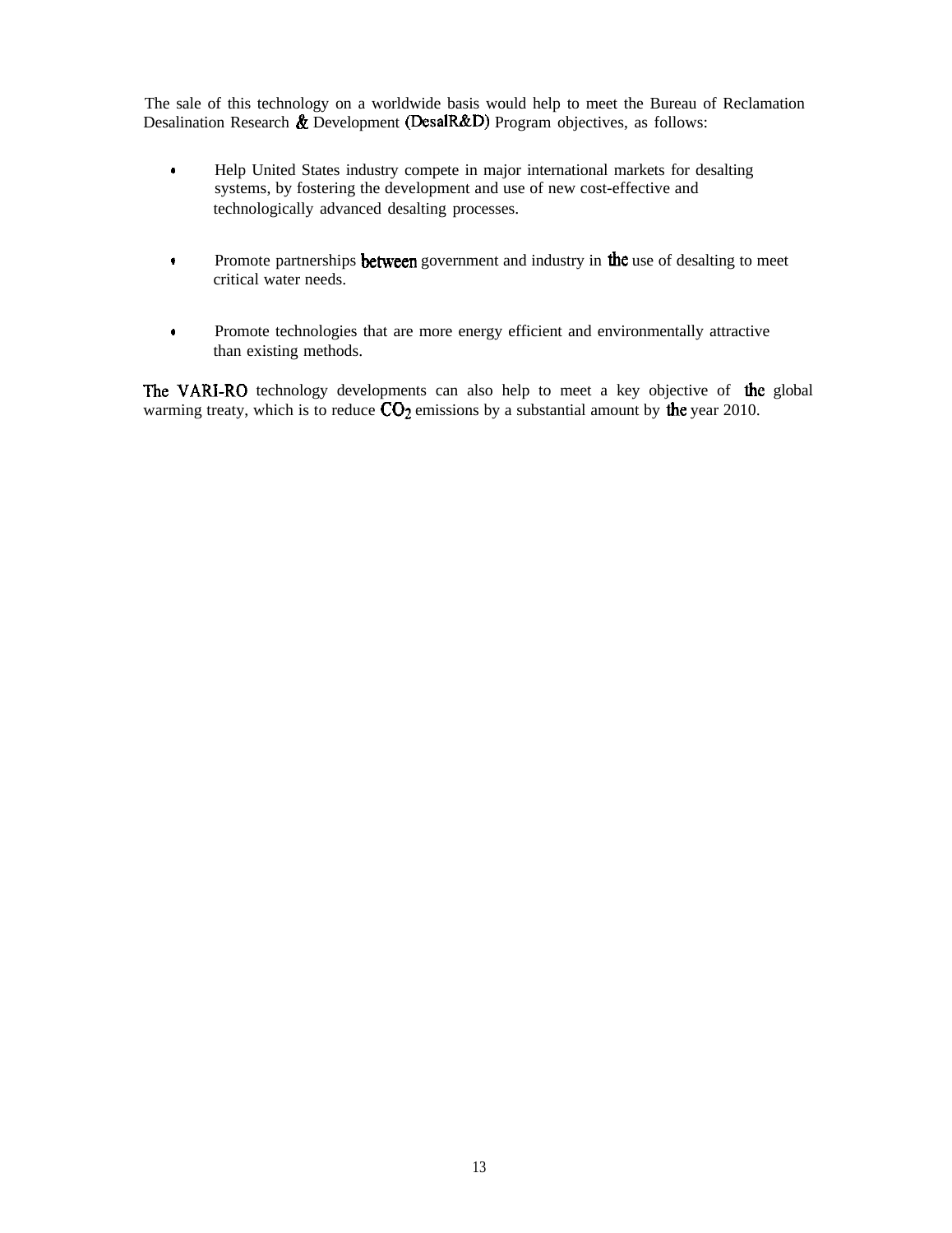#### **4. SYSTEM CONFIGURATION AND OPERATION**

The preliminary design for a VARI-RO Direct Drive Engine included the selection of the most suitable configuration. The following describes the system design that was selected It is expected that as the design **matures** there will be **an** opportunity to improve upon this initial selection.

### **4.1 VARI-RO Direct Drive Engine System Description.**

The VARI-RO Direct **Drive** Engine (VRO-DDE) **system** consists of a highly efficient, positive displacement, external combustion, thermal energy engine system using the closed loop, recuperated **Brayton** cycle. This engine system drives a highly **efficient** pumping and energy recovery system for pumping feed water to reverse osmosis membranes, and recovering energy from the reject concentrate A block diagram of the system is shown on FIGURE 4-1.

The Direct Drive Engine (DDE) system consists of the sub-systems, noted below. These subsystems will be integrated with the pumping and energy recovery sob-systems of the previously tested Electric Motor Drive system.

The sub-assemblies of the DDE system include:

#### **SUB-ASSEMBLY**

#### **HEAT EXCHANGE UNIT (HEU)**

### **CONSISTING OF:**

Combustor (C) Heat Source Exchanger (HSE) Recuperator (RC) Cooler (CL)

**GAS DISPLACEMENT UNIT (GDU)**

Expander Cylinders (EC) Compressor Cylinders (CC) Expander Valves (EV) Compressor Valves (CV)

This will result in an integrated pumping and engine system, which offers the potential to reduce the total water cost of reverse osmosis (RO) desalted water

In addition, the engine system offers the potential to substantially reduce atmospheric emissions as compared to other desalting technologies, including distillation. These lower emissions result from lower total energy consumption, and from using improved "low emissions" combustion technology.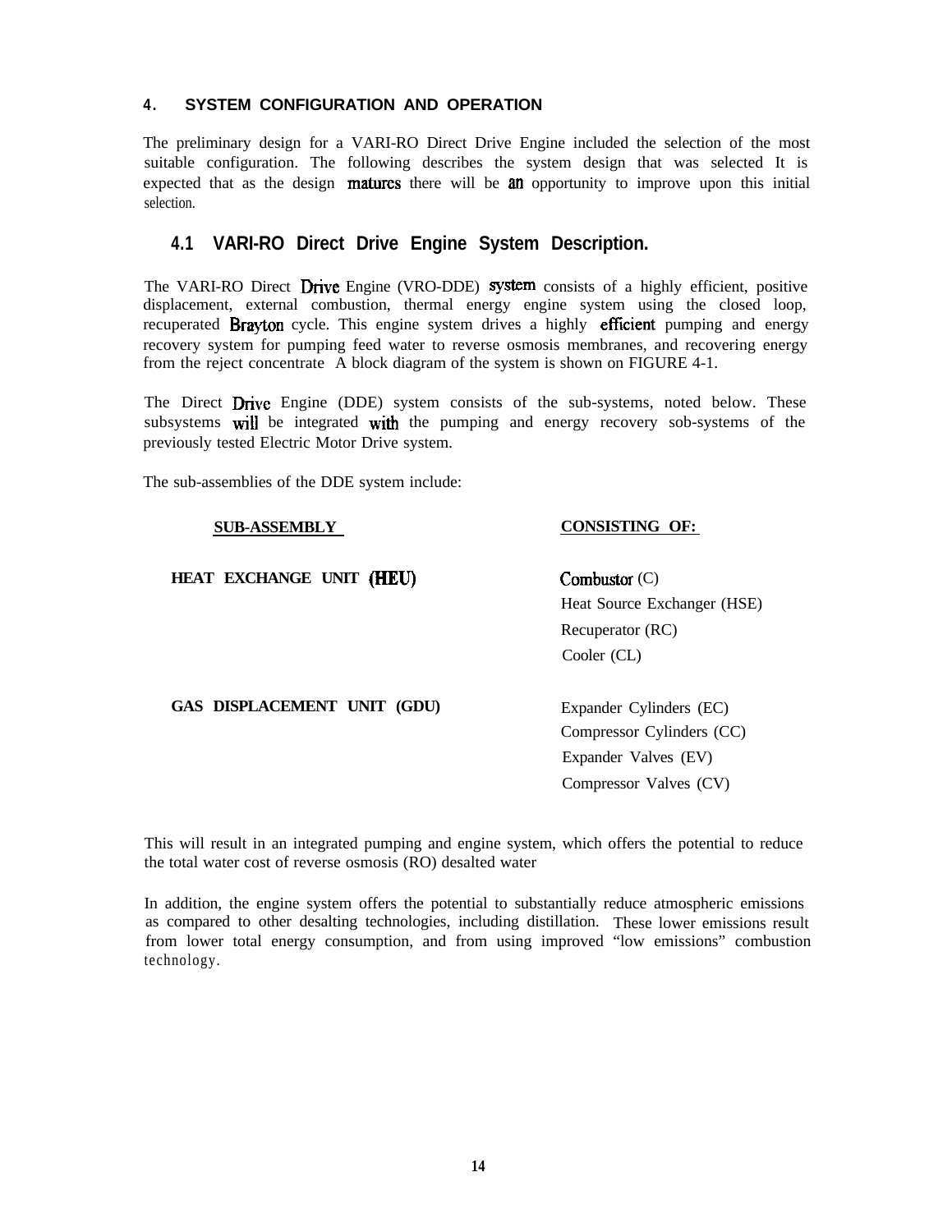

FIGURE 4-1 VARI-RO Direct Drive Engine System Block Diagram

The above block diagram shows how the sub-assemblies of the DDE are integrated with the subassemblies of the VARI-RO Pumping and Energy Recovery system, which are described in the next section.

## **4.2 VARI-RO Pumping and Energy Recovery System**

The sub-assemblies of the VARI-RO pumping and energy recovery system are listed below. These are the same sob-systems that are used in the VARI-RO Electric Motor Drive system.

| <b>SUB-ASSEMBLY</b>           | CONSISTING OF:               |  |  |
|-------------------------------|------------------------------|--|--|
| ELECTRONIC CONTROL UNIT (ECU) | Computer                     |  |  |
|                               | Servo Controller             |  |  |
|                               | Instrumentation              |  |  |
| HYDRAULIC DRIVE UNIT (HDU)    | Electric Motor (EM)          |  |  |
|                               | Hydraulic Pumps (HP)         |  |  |
|                               | Hydraulic Accessories        |  |  |
| WATER DISPLACEMENT UNIT (WDU) | Hydraulic Cylinders (HC)     |  |  |
|                               | Water Cylinders (WC)         |  |  |
|                               | Feed Water Valves (FWV)      |  |  |
|                               | Energy Recovery Valves (ERV) |  |  |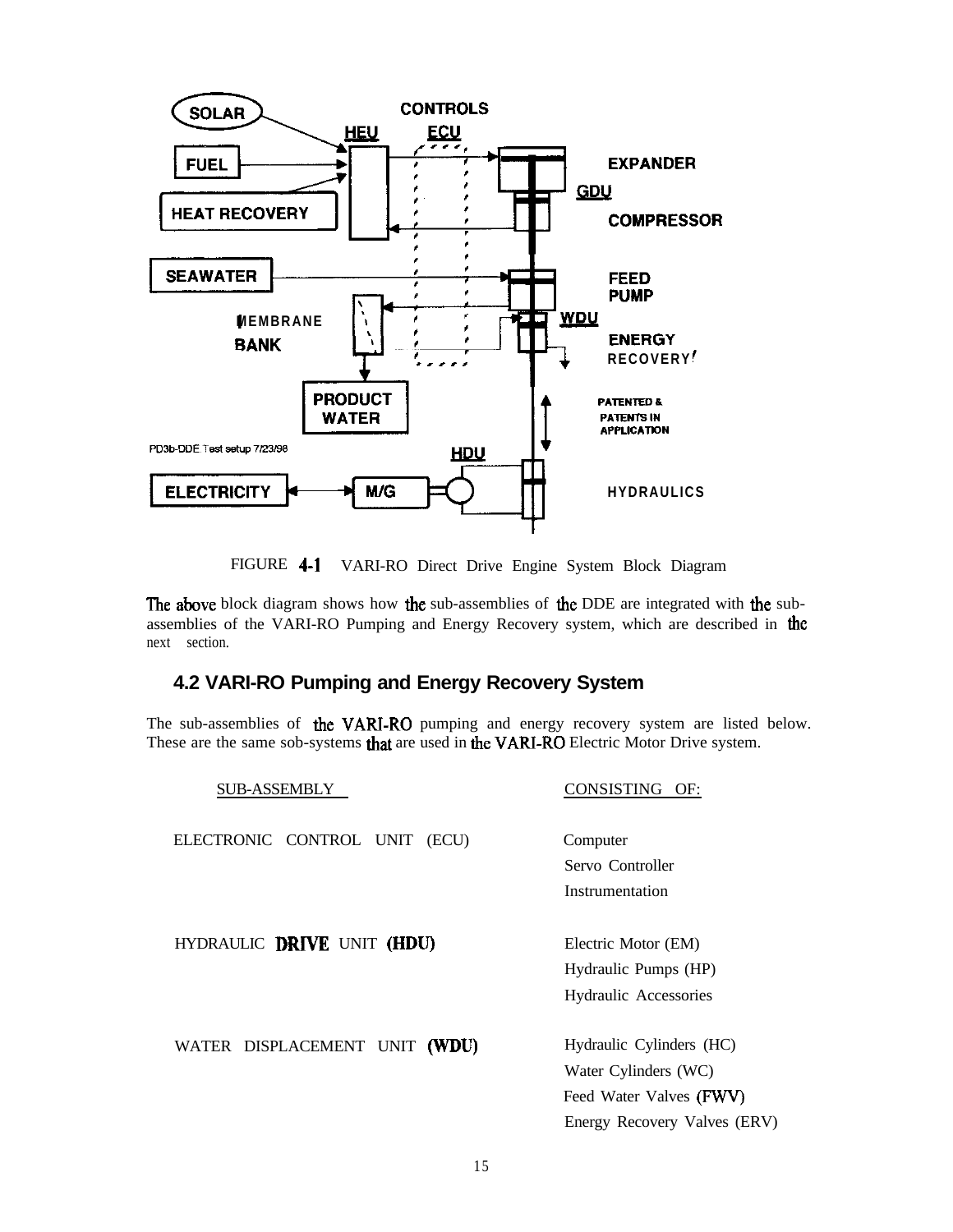A block diagram of the **VARI-RO** integrated pumping and energy recovery system is shown in FIGURE 4-2. This figure also shows the relationship to the other systems in a reverse osmosis desalting facility. The other systems include the electric power supply system, the feed water supply and treatment system, and the reverse osmosis membrane bank system,



**FIGURE 4-Z VARI-RO Pumping and Energy Recovery System Block Diagram**

The VARI-RO Pumping and Energy Recovery system, when used with the Direct Drive Engine system, is **very** similar to the Electric Motor Drive system; except for some key differences. The major key difference is that most of the energy input is  $\lim_{h \to 0}$  the DDE, rather than the electric motor. In the case of the VRO-DDE system the electric motor function is for system start-up, and to provide a power smoothing effect during the piston stroking. In this case, the electric motor provides a function similar to the flywheel in conventional crank type engines.

The primary power input into the pumping and energy **recovery** system is  $\mathbf{f}_{\text{COM}}$  a direct drive shaft; which is connected to the DDE cylinders in the gas displacement unit (GDU), as shown in **FIGURE 4-l.**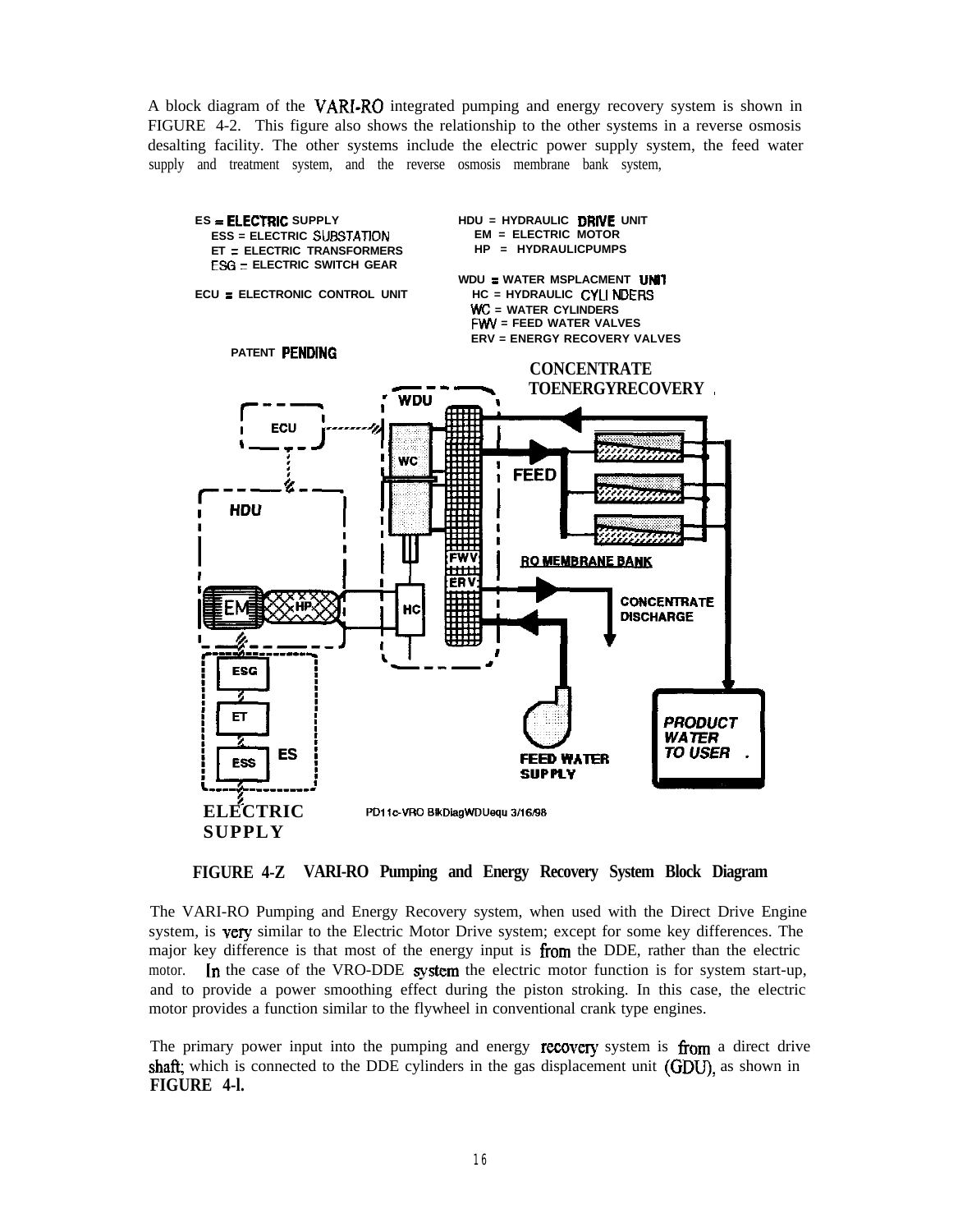## **4.3 VARI-RO System Operating Scenarios**

The technology is applicable to any desalination requirement, including brackish water and seawater. It is also applicable to other applications, such as general pumping and gas compression. An example of general pumping would be the pumping of the product water to a higher elevation for distribution. The **technology** can, however, provide the greatest savings for seawater desalination; which was the focus of this study.

### **UNIOUE DUAL-USE CAPABILITY**

The VARI-RO technology (both the VRO-EMD and the VRO-DDE versions) can be applied in several ways. One way would be to start off with the EMD version for the facility, and design the install&on for the-future addition of the DDE version. This would provide electric power cost savings for the initial plant start-up with a technology that has been proven with the testing program The decision to implement the DDE version could then be based on increased cost of electric power, shortage of available electric power, and the general desire to lower the operating cost of the desalting facility by using a lower cost energy source.

After the implementation of the DDE version, the dual-use plant can be operated from fuel, or from electric power during lower cost off-peak rates. In addition, the facility could be used to generate electric power, when there is no need for water. In this case, the RO pumping would be bypassed; and the electric motors would be driven as induction generators.

This dual-use capability would add to the cost effectiveness of a desalting facility that was put in place for water supply diversification and drought-proofing. In the dual-use mode, the facility could provide useful electric power when adequate **water** supply is available from traditional sources; rather than being put on stand-by.

It is expected that the efficiency for electric power generation will be greater than the efficiency of conventional **steam** powered electric power plants, **and** the technology will have **the** potential to be equal to combined cycle electric power plants. Tbe combined cycle plants would include gas turbine generators with steam bottoming cycles. The practicality of operating the VRO-DDE system in the dual-use mode would depend on the need for additional electric power production in the region, when water supply  $from$  desalination is not needed. A trade-off analysis will be necessary to determine the economic benefit of this dual-use operation.

#### **STAND-ALONE CAPABILITY**

When the Direct Drive Engine technology has sufficiently matured in its design development, then the facility can be designed to implement the DDE technology without **first** going with the EMD version. The benefit here would be that the cost of a major electrical sub-station, and the associated power equipment, would be saved.

This stand-alone implementation scenario would be particularly applicable for locations that are away from traditional power grids, where electric power rates  $\overline{a}$  region, and where the primary need is water supply augmentation with desalination. This would save the cost of the electric power transmission lines, and/or the additional electric power generating capacity that would be necessary with an electric powered desalting system. It would also be applicable for solar power applications, where the thermal energy is obtained by focusing the sun's rays on a high temperature receiver, which becomes the heat source exchanger.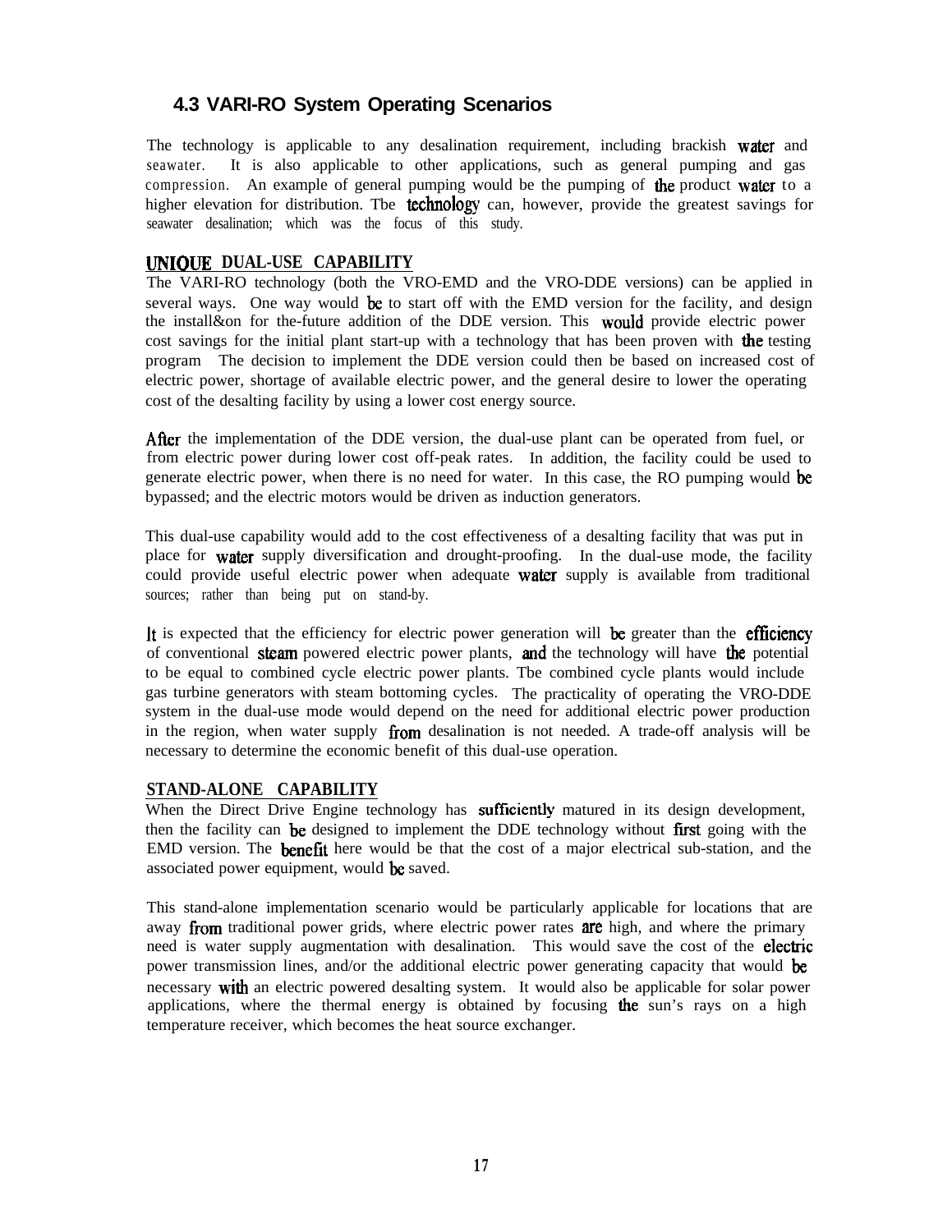### **5.** ENGINE THERMODYNAMIC ANALYSIS

#### **5.1 General Theory of Operation**

The thermodynamic cycle of the VARI-RO Direct Drive Engine system is a closed loop, recuperated Brayton cycle, as shown in FIGURE 5-l. The Brayton cycle is the same thermodynamic cycle common to jet engines and gas turbines, which are usually open loop, are without the recuperator, use rotary compressors and expanders, and operate at high pressure ratios to get high efficiency. For the VRO-DDE system, the loop is closed to reduce the volume of the working fluid gas, uses a recuperator to recover energy, uses piston compressors and expanders to improve efficiency and transmit force directly to the RO pumping equipment, and will achieve high efficiency at low pressure ratios.



#### **FIGURE. S-l Closed Loop, Recuperated Brayton Cycle Diagram**

The P-V and T-S diagrams for this thermodynamic cycle are shown in Figure I of Appendix A. In the case of the VRO-DDE system, a significant amount of the expander force output of the engine system is transmitted directly to the RO pumping pistons. The remaining force is used to drive the compressor pistons. A typical force profile is illustrated in FIGURE 5-2.



**FIGURE 5-2 Piston Force versus Stroke Profile**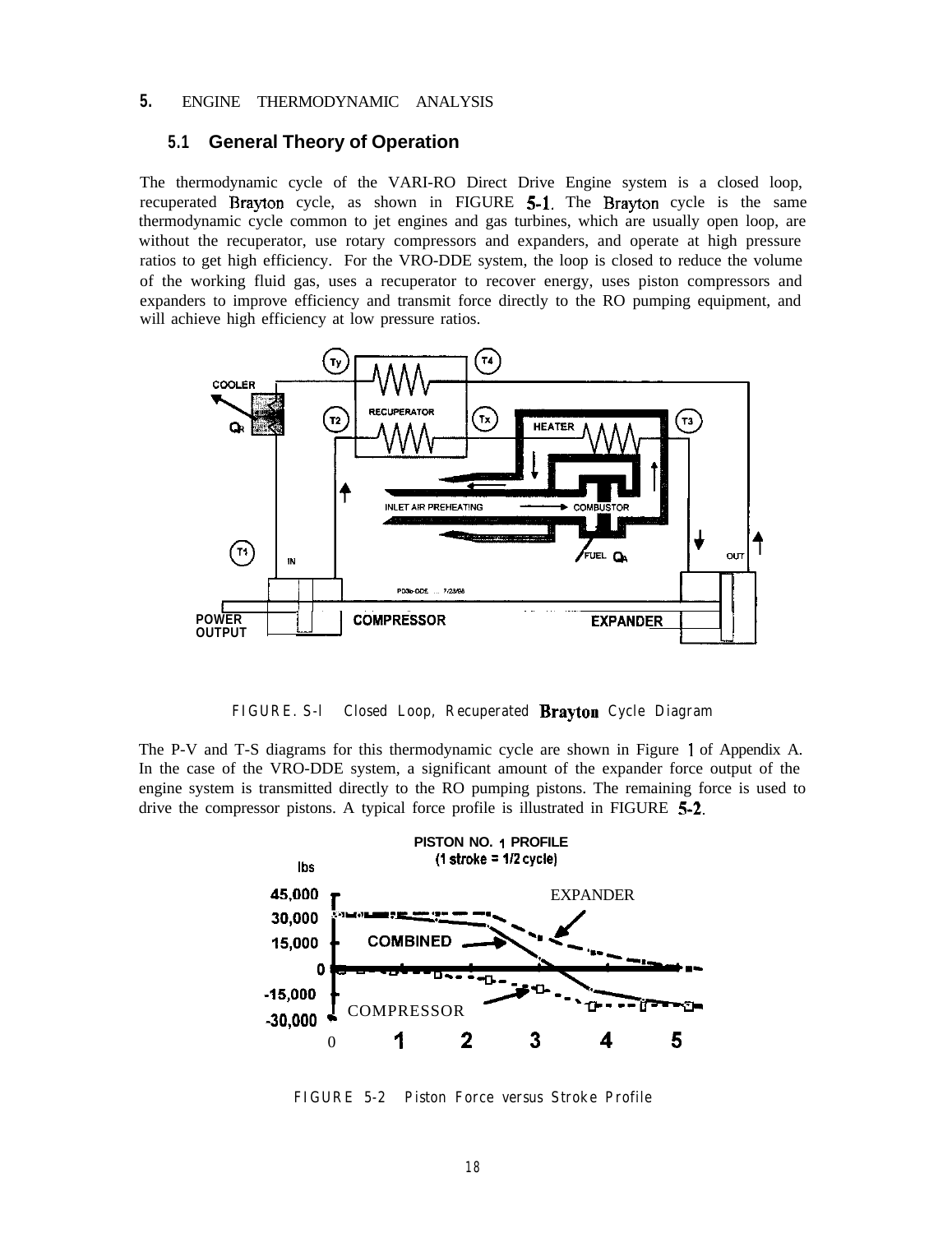The **efficiency** of the recuperated **Brayton** cycle can approach that of the Stirling cycle, when high efficiency compressors and expanders arc used, which reduces the back work of the cycle for gas compression. The VRO-DDE system accomplishes this by using positive displacement in a unique way. Previously, positive displacement application of the Brayton cycle has been limited by the use of conventional cranks to convert linear motion into rotary motion. The limitation of conventional cranks for the Brayton cycle include the bulky machinery that is required to handle the large displacement of the working fluid, and the resulting geometric side loads of the piston on the cylinder walls. The unique VRO-DDE system design eliminates geometrically induced side loads.

#### **5.2 Operating Characteristics**

An efficiency projection for the engine versus pressure ratio is shown **on FIGURE 5-3.** This projection has been made based on a heat source temperature of 1500 "F and a cooling water temperature of 70  $\text{P}_{\text{I}}$ . At a pressure ratio of 2.5 it shows a thermal efficiency of 55% and a system **efficiency** of 4 1%. These projections have **been** made based on estimated efficiencies and effectivenesses of the key components, including: heat source exchanger, recuperator, cooler, expander, compressor, and hydraulic power transmission. For comparison, the efficiency of a conventional electric power plant is in the range of  $35\%$  To get higher efficiencies of say  $50\%$ , it has been necessary to go to gas turbines with a steam bottoming cycle to extract the energy from the exhaust. This is only feasible for high capacity, base load power plants; not load following power plants



FIGURE 5-3 Engine Efficiency Projection versus Pressure Ratio

During the Study, the design team reviewed the selection of operating pressures and temperatures versus available materials and design configurations. For the proof-of-concept Pilot Plant testing lower pressures and temperatures will be used, which will result in lower efficiencies than is projected for full-scale applications. The analysis performed for this Study is in APPENDIX A (Weber and Dabiri, 1998).

With the computer models, it will be possible to compare the actual results to the predicted **FESULTS.** Based on the test information, it will then be possible to project the operating performance that can be expected at higher pressures and temperatures in a mature design From these predictions, a projection of "equivalent"  $kwh/1000$  GAL  $(kwh/m<sup>3</sup>)$  product water will be made for comparison with conventional RO pumping systems using conventional electric power generation.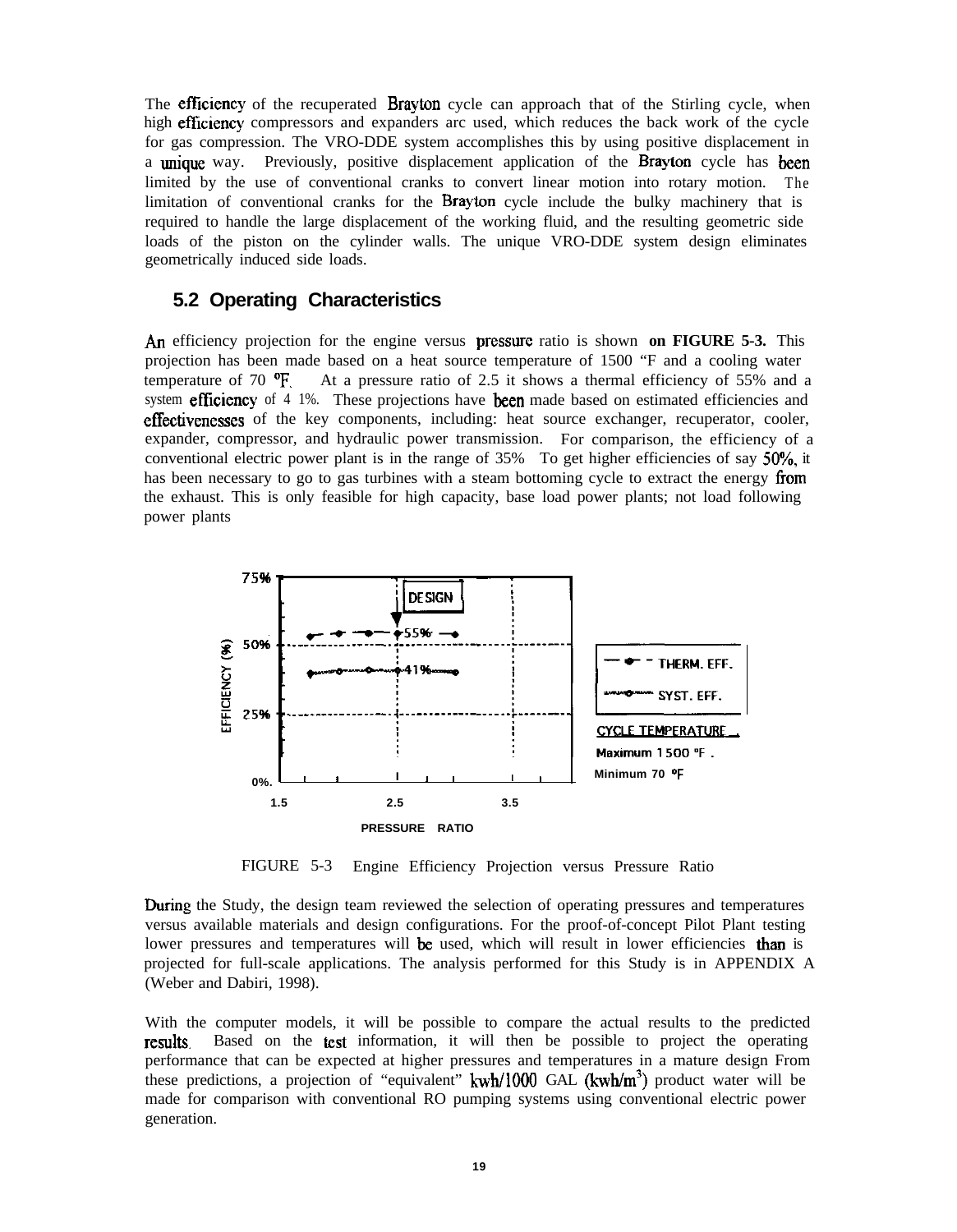### **6. COMBUSTOR AND HEAT EXCHANGERS**

### **6.1 Combustor**

The Direct Drive Engine technology is well adapted to use the latest "low  $NOx$ " combustor technologies to improve efficiency and reduce emissions as compared to conventional engines, and even conventional electric power generation facilities that are now in use. There have been substantial improvements in burner technologies over the past decade, as a result of the drive to reduce atmospheric pollution. The externally applied thermal energy allows the clean burning of a wide variety of energy sources, including: natural gas, digester gas from wastewater treatment facilities, diesel fuel, hydrogen, and even coal. The combustion process can be carefully controlled to minimize emissions, such as  $CO$ ,  $NOx$ , and **particulates**. The efficient operation, and the lower fuel requirements per volume of water produced, will also reduce CO2 emissions, one of the greenhouse gases.

#### **6.2 Heat Source Exchanger**

The heat source exchanger (HSE) provides a similar function that the steam generator, or boiler, and superheater performs in a steam power plant. The design principles for the HSE are a well known science. The design challenge will be to optimize the thermal transfer effectiveness in a cost effective configuration. Once through steam generators have been built and tested for gas turbine exhaust heat recovery systems. These steam generators were designed to ASME Boiler Code to operate at 1500  $\mathbb{F}(8\ 15\ \mathbb{C})$  and 1500 PSI (103 BAR). Presently, it is expected that the full-scale VRO-DDE HSE operating requirements will be at a similar temperature, but at a lower pressure of 500 PSI (34 BAR). Another part of the HSE is the combustion air pre-heater. This heat exchanger recovers some of the energy from the combustion gas before it goes up the exhaust stack.

#### **6.3 Recuperator**

The recuperator (RC) heat exchanger is a key component in performance of the VRO-DDE system. The RC recovers thermal energy from the hot exhaust gas of the expander, which reduces the energy input requirements of the combustor and the heater. This improves the overall thermal efficiency of the system. There are several configurations of recuperators that are possible from simple tube and shell heat exchangers to plate-fin heat exchangers. The latter are more compact, lighter, use less material, and have higher effectiveness than other configurations. For the preliminary design plate-fin heat exchangers have been selected. The design parameters and general characteristics are given in APPENDIX B (Issacci, 1998).

#### **6.4 Cooler**

The cooler (CL) rejects thermal energy from the engine system. The design requirements are much less severe than the other heat exchangers. The material selection will depend on the cooling medium. The coolant could be air, fresh water, or seawater, for example. One possibility that will be examined for full-scale designs will be to use the feedwater as the coolant before going to the high pressure pumps and the RO membranes. This would be a form of energy recovery, because the increased temperature of the feedwater will result in a lower membrane pressure requirement. A tradeoff analysis would be necessary to determine the cost effectiveness of this alternative. A preliminary sizing of a plate-fin heat exchanger is given in APPENDIX B.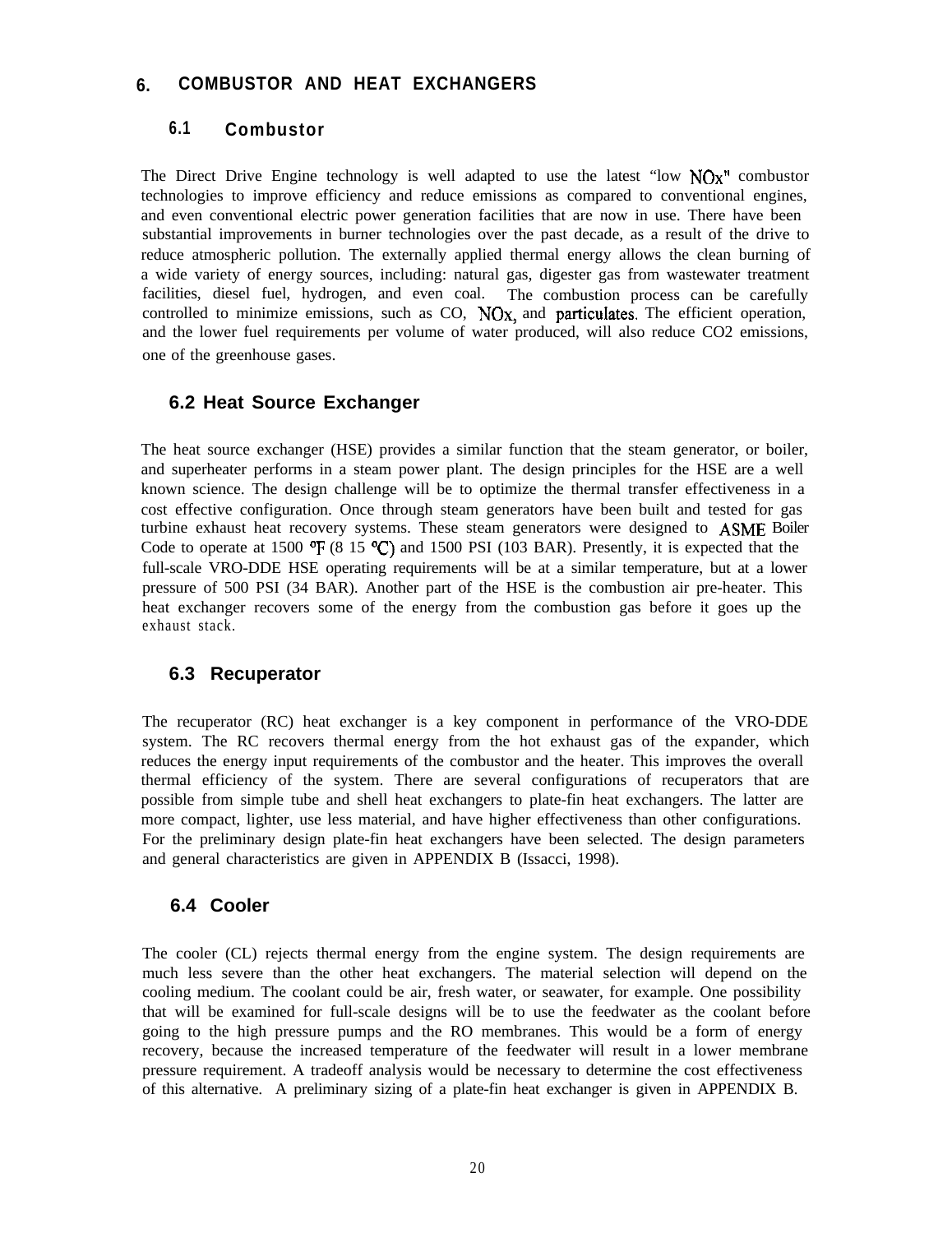## **7 . FACILITY OPTIMIZATION WITH THE VARI-RO SYSTEM**

### **7.1 Recovery Ratio Optimization with VARI-RO Pumping**

The VARI-RO pumping and energy recovery system has a relatively flat specific energy consumption versus recovery ratio at a constant membrane pressure. As a result of this flat energy consumption characteristic, it is possible to have lower energy consumption at lower recovery ratios than can be accomplished with conventional pumping, by operating at lower pressures. The capability to operate at lower pressures results from the lower osmotic pressure of the lower salinity concentrate. This feature of the VARI-RO system provides the RO system designer a new tool for the optimization of the facility for lowest total water cost (TWC).

With conventional pumping and energy recovery systems, the energy **consumption** is higher at lower recovery ratios, due to the lower **efficiencies**. Because of this higher energy consumption at. lower recovery ratios, and other factors, it is presently the usual case for the RO system designer to select a high recovery ratio. The recovery ratio selected is often a.5 high as the membrane system will allow before having scaling problems, leaving very little margin for abnormal conditions. This high recovery ratio can create operational problems if there is a change in the feed water, or if an error is made in the control of the recovery ratio or the chemical pretreatment.

Advantages of lower recovery ratios include:

- $1$ . Lower membrane pressure for the same membrane quantity, resulting in lower energy consumption when the VARI-RO system is used.
- 2. Conversely, fewer membranes can be used if the pressure is kept the same.
- 3. The **water** quality is improved at lower recovery ratios.
- 4. The salinity of the concentrate is lower, which reduces the scaling potential.
- 5. At lower concentrate salinities, it may be possible to improve the chemical pretreatment for lower cost or less environmental impact.
- 6. With a lower salinity concentrate, the environmental issues related to ocean brine disposal may be improved. For example, less mixing for dilution of tbe **concentrate** may be possible.

Disadvantages of lower recovery ratios include:

- $1$ . The feedwater flow is higher for a given product water production.
- 2. Higher capacity intake and discharge piping are needed.
- 3. More feedwater needs to be pumped and pretreated.
- 4. The chemical costs could be higher, if some modification of the chemical pretreatment is not made to take advantage of the lower concentrate salinity.

In many cases, it may be more advantageous to operate at a lower recovery ratio to save energy, improve the product water quality, and reduce the potential for membrane fouling by providing a greater safety margin. To evaluate these factors, a tradeoff study is needed.

The potential benefits, for facility optimization and lower recovery ratio operation for seawater desalination, were covered in a previous report (Childs and Dabiri, 1998).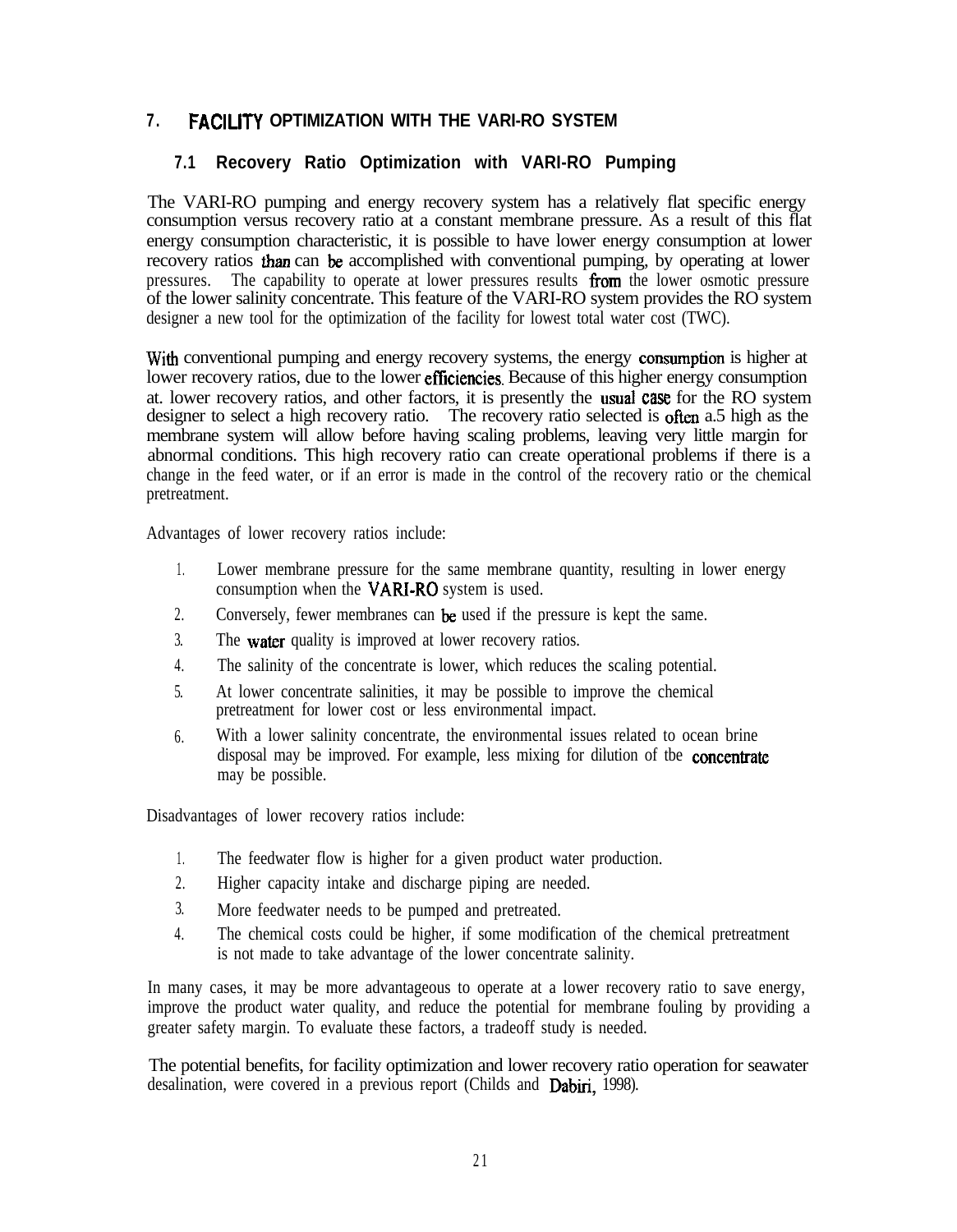## **7.2 Optimizing Energy Use with VARCRO Engine**

As mentioned in a previous paper (Childs and Dabiri, 1992), there are several versions of the VARI-RO technology that are feasible, including the Electric Motor Drive and the Direct Drive Engine. The following briefly describes a few of the possible versions, and summarizes how the engine versions can be applied to optimize the energy use at a desalination facility.

**VARI-RO<sup>TM</sup>** Electric Motor Drive (VRO-EMD): This is an integrated pumping and energy recovery system for reverse osmosis desalination. This integrated system competes directly with conventional systems composed of centrifugal and plunger pumps, reverse flow pump and Pelton wheel turbines, throttle valves, variable frequency drives, sumps and sump pumping, and the associated mounting foundations and piping necessary for installing this equipment.

The VRO-EMD system can also be driven by other prime movers, such as **steam** turbines or diesel engines. In fact, the low inertia, and zero flow, start-up makes it ideal for saving wear and tear on diesel engine clutches. Field reports have shown that there have been clutch problems when driving conventional plunger pumps for high pressure RO systems.

 $VARI-RO<sup>TM</sup>$  Direct Drive Engine (VRO-DDE-NG and VRO-DDE-HR): The energy source for these versions is natural gas (NG) or thermal energy heat recovery (HR). These versions are similar to the VRO-EMD, except that they are driven directly by a heat engine from a thermal energy source. In the case of the natural gas version, this fuel source would be burned in a combustor and the thermal energy transferred to the engine system by means of a heat source exchanger (HSE).

7.2 **Optimizing Energy Use with VARCRO Engine**<br>As mentioned in a previous paper (Childs and Dabiri, 1992), there are sevently ARI-RO technology that are feasible, including the Electric Motor Dive and Engine existion. Thi In the case of the heat recovery version, this could be the hot exhaust gas from a gas turbine electric power plant. A possible scenario would be to use some, or all, of the thermal energy in the exhaust gas to direct drive the RO pumping system to provide increased water production. This would be more efficient than using this energy directly for MSF or MED distillation. Also, it would also be more efficient than first converting this thermal energy to steam in a heat recovery boiler, generating electricity, and using this electricity to drive the RO pumps.

**VARI-RO<sup>TM</sup>** Direct Drive **Engine (VRO-DDE-DUAL)**: This is a dual-use version, which is similar to the "NG" or "HR" versions except that a huger electric motor is used, which can also be driven as an induction generator to produce electric power at high **efficiency**. In its simplest form, the electric power generation would be similar to the methods used for generating electricity from wind power, which utilizes the main grid to control electric power frequency. It would **also** be possible to add the necessary speed controls for stand-alone operation. A solar powered installation would be a possible stand-alone application.

This power generation capability can be used instead of, or in conjunction with, pumping feed water to the reverse osmosis membranes. With the "DUAL" version, excess engine power can go to generate electricity, or the pumping can be bypassed and all of the engine power can go to drive the generator. This electric power generation capability can help offset facility costs when desalination is not needed. This could be particularly cost effective for locations where the desalination facility is only put in place for drought protection, emergency use, and/or to augment natural water sources during times of peak demand. When the facility is not needed to produce water, it can be quickly switched over to produce electricity, by simply bypassing the water pumping function. A possible operating scenario would be to produce electricity during peak demand (say air-conditioning load), and produce water for storage during off-peak electric power demand.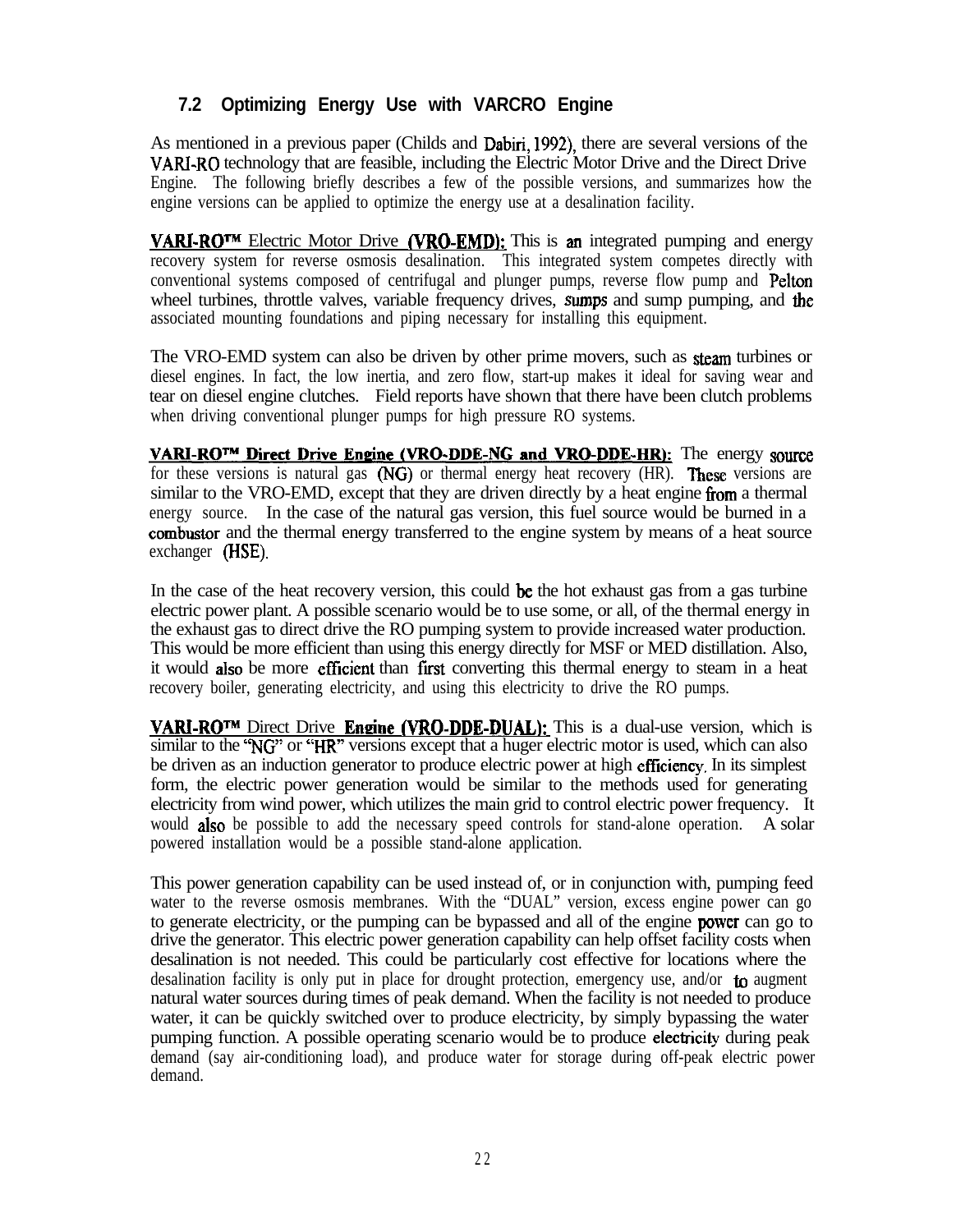#### a. **ECONOMIC AND ENVIRONMENTAL ANALYSIS**

In a **previous** report (Childs and Dabiri, 1998), a report by Laughlin Associates is included as Appendix C, entitled: *"Economic Comparison of VARY-RO vs. Conventional High Pressure Pumping and Energy Recovery Technology. "* This report uses as the base case the 7.2 MGD  $(27,250 \text{ m}^3/\text{d})$  seawater desalination facility at Santa Barbara, California. The present pumping system consists of 12 trains of 0.6 MGD (2,270  $m<sup>3</sup>/d$ ) each at 45% recovery ratio. The initial operating pressure was 865 PSI (59.6 BAR), and the design operating pressure for the facility is 955 PSI (65.8 BAR). The initial operating pressure is used for the comparative analysis of the VARI-RO system versus the conventional system.

The conventional pumping and energy recovery system consists of centrifugal pumps, Pelton wheel energy recovery turbines, variable speed drives, **and** sump pumping to discharge the concentrate back to the ocean (CP-PW-VFD-SP). The facility contractor provided the efficiencies for the components used in this comparison.

For the VARI-RO Direct Drive Engine system, a preliminary estimate of projected capital, O&M, and total water cost (TWC) per 1000 gallons are shown in **FIGURE 8-l.**

|                                                                                                                                                                           | Conventional<br>Plant                                                    | <b>VARI-RO</b><br><b>DDE</b>                                             |
|---------------------------------------------------------------------------------------------------------------------------------------------------------------------------|--------------------------------------------------------------------------|--------------------------------------------------------------------------|
| Plant<br><b>MGD</b><br>Capacity,                                                                                                                                          | 7.20                                                                     | 7.20                                                                     |
| Plant Availability Factor, %                                                                                                                                              | 92%                                                                      | 92%                                                                      |
| <b>Annual Water Production, MGD</b>                                                                                                                                       | 6.62                                                                     | 6.62                                                                     |
| Annual Water Production, Mgal.                                                                                                                                            | 2,418                                                                    | 2,416                                                                    |
| Electric Power Rate, S/kWh                                                                                                                                                | 0.06                                                                     | 0.06                                                                     |
| Installed Capital Cost, U. S. \$                                                                                                                                          | 38,126,000                                                               | 39,326,000                                                               |
| High Pressure Pumping Cost, \$/yr                                                                                                                                         | 1,845,000                                                                | 645,000                                                                  |
| VARI-RO DDE Savings of Energy<br>Cost                                                                                                                                     |                                                                          | 54%                                                                      |
| of Plant Power<br>Cost<br>Balance<br>Total Annual Power Cost<br>Other O&M Cost<br><b>Total Annual O&amp;M Cost</b><br>Annualized Cost of Capital<br>Total First Year Cost | 616,000<br>2,663,000<br>2,013,000<br>4.676.000<br>2.920.000<br>7,596,000 | 616.000<br>1,663,000<br>2,013,000<br>3,676,000<br>3,011,906<br>6,687,906 |
| Total Water Cost, \$/AF                                                                                                                                                   | 1,024                                                                    | 902                                                                      |
| Total water Cost, \$/m <sup>3</sup>                                                                                                                                       | 0.630                                                                    | 0.731                                                                    |
| Total Water Cost (TWC), \$/1000 gallon                                                                                                                                    | 3.14                                                                     | 2.77                                                                     |
| VARI-RO DDE Savings of TWC, %                                                                                                                                             |                                                                          | 12%                                                                      |
| EXBa-TII Wat Cost DDE 7/25/98                                                                                                                                             |                                                                          |                                                                          |

EXBa-Ttl.Wat.Cost DDE 7/25/98

#### **FIGURE 8-l Projected Total Water Cost for Full-Scale Plant**

For this estimate, the starting point was the Santa Barbara Seawater Desalination facility, as reported in the previous VARI-RO Desalting Pilot Plant Testing and Evaluation Final Technical Report. The total cost of water for the conventional plant is taken from the previous report.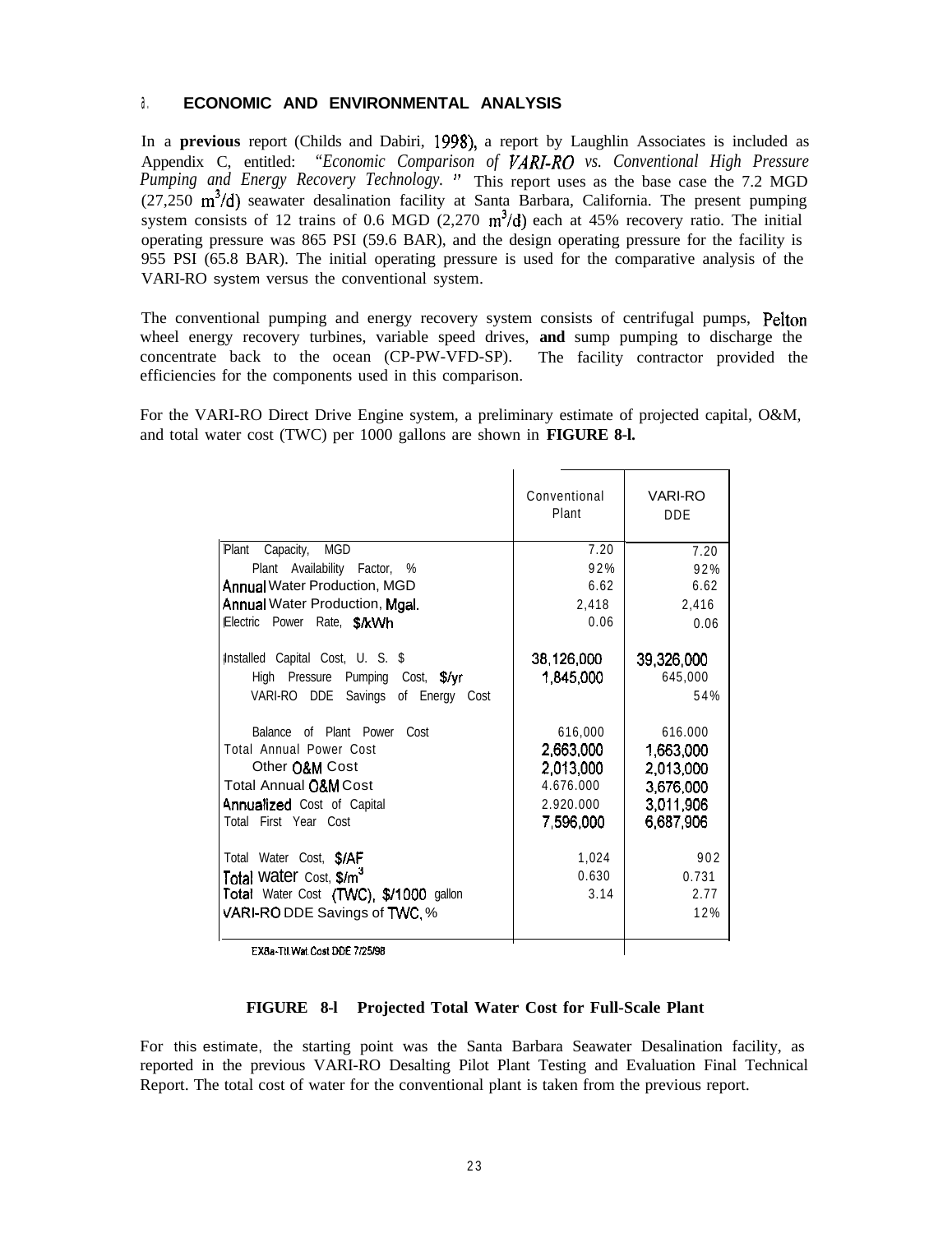### ECONOMIC SAVINGS

For this preliminary economic evaluation, it was assumed that the capital cost for the pumping equipment would increase from about \$3 million to about \$4.2 million, which is a 40% increase. By using lower cost natural gas, in place of electricity, it was estimated that the high pressure pumping energy cost would be reduced about \$1 million per year; or about a 54% reduction. Based on these estimates, the water cost would decrease about 12%, for the base case facility.

Based on the results from the Tampa Bay proposals, see FIGURE 1-1, it is expected that for a modem higher capacity facility, the water cost for a conventional facility would be lower than that shown in FIGURE  $8-1$ . By using the VRO-DDE system there would be a further lowering of the total water cost.

There are several arrangement options that are feasible with the VARl-RO Direct Drive Engine system full-scale applications For example, it would be possible to have one high capacity heat exchange unit (HEU) that would supply high temperature gas to several gas displacement units (GDUs), that are supplying water pumping energy to individual RO trains. This is one of the many options that can be reviewed to optimize the energy cost saving capability versus the capital cost of the method.

#### ENVIRONMENTAL SAVINGS

Environmental savings were discussed in SECTION 3.3. As compared to conventional distillation facilities (MSF and MED) and conventional RO facilities the potential energy savings is quite substantial as shown in FIGURE 3.2. This **figure** shows that over 9 times the water can be produced as compared to the MSF  $PR = 13$  desalting system. Conversely, this **means** that for a given quantity of water, the energy requirement is 1/9th.

The energy savings will result in lower emissions, especially  $CO<sub>2</sub>$ . In addition, low emission combustors would be used, as discussed in SECTION 6.1. This would provide additional environmental savings.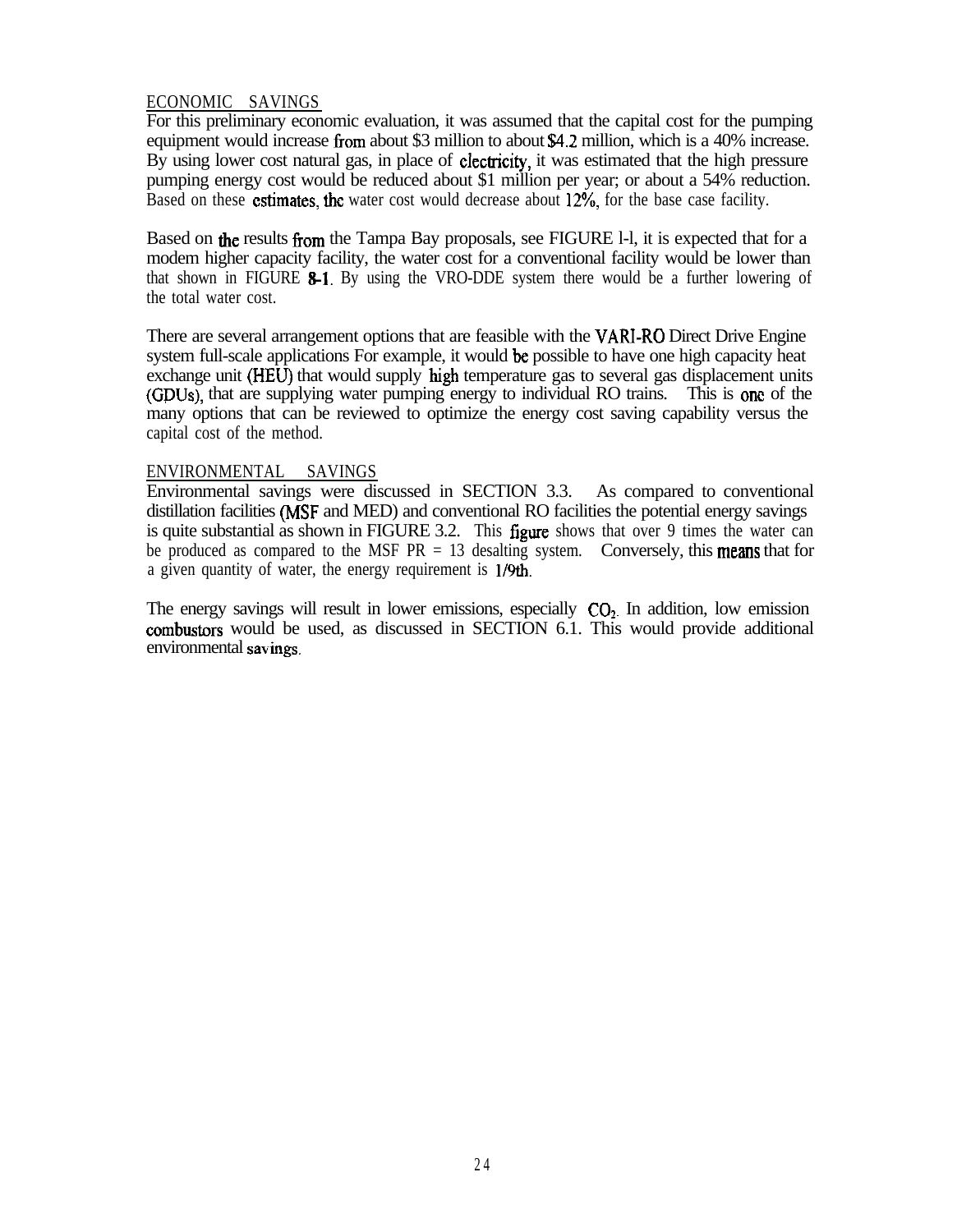#### **9.** CONTINUED TECHNOLOGY DEVELOPMENT

### **9.1 Study Accomplishments**

The primary objectives for the present VARI-RO Direct Drive Engine Study were as follows:

- 1. To verify the theoretical analysis of the proposed Direct Drive Engine to show the technical validity of the approach.
- 2 . To identify key equipment areas that arc likely to create problems, and implement design efforts to minimize these problems.
- 3. To show **how** the cost of water desalination can be reduced with the use of thermal energy in conjunction with the energy **efficient** reverse osmosis process.

With respect to these objectives, the project has been very successful. A very capable technical team has reviewed and analyzed the technology, and found that it is based on sound technical principles. Some of the technical findings and accomplishments include the following:

- Thermodynamic cycle analysis: The closed loop, recuperated Brayton thermodynamic cycle was carefully analyzed to determine the characteristics, and the application of this cycle in a positive displacement engine. This analysis verified that the theoretical approach is valid, and the **expected** performance is very close to the original predictions
- Heat **exchangers:** The closed loop, recuperated **Brayton** cycle depends on three heat exchangers, which include the Heat Source Exchanger (HSE), the Recuperator, and the Cooler. The HSE performs a similar function that a steam generator performs in a steam power plant. The key difference is that in the **Direct** Drive Engine, the working fluid is always a gas, rather than **water** and water vapor, as in the case of a steam power plant. In the case of a steam power plant, the pressures and temperatures are limited by the thermodynamic characteristics of water.

In the case of the DDE system, there is not a thermodynamic pressure and temperature limitation, because the working fluid can be any gas, including: air, carbon dioxide, helium, hydrogen, nitrogen, and xenon. The limits arc a result of the availability of materials to withstand the design pressures and temperatures. Air or nitrogen is the likely first choice for the working fluid; however, helium or hydrogen are likely candidates for advanced engines because of better heat transfer characteristics.

Mechanical **design** and internal **dynamic** seals: With the Direct Drive Engine there arc no geometrically induced side loads, as is the case with conventional crank type engines. Also, the cycle and stroking speeds are very slow by comparison. Because of this design feature, the need for lubrication is greatly minimized. In place of conventional lubricants, carbon graphite guide bushings and dynamic seals are planned, which have been successfully used in high performance positive displacement oil-free air compressors, and also in engine applications.

These. carbon graphite components would operate against surfaces that have been coated with a smooth, and very hard, chemically deposited ceramic. This ceramic coating has been tested in diesel track engine sleeves, and the life expectancy of these sleeves has been projected to give over a million miles of service.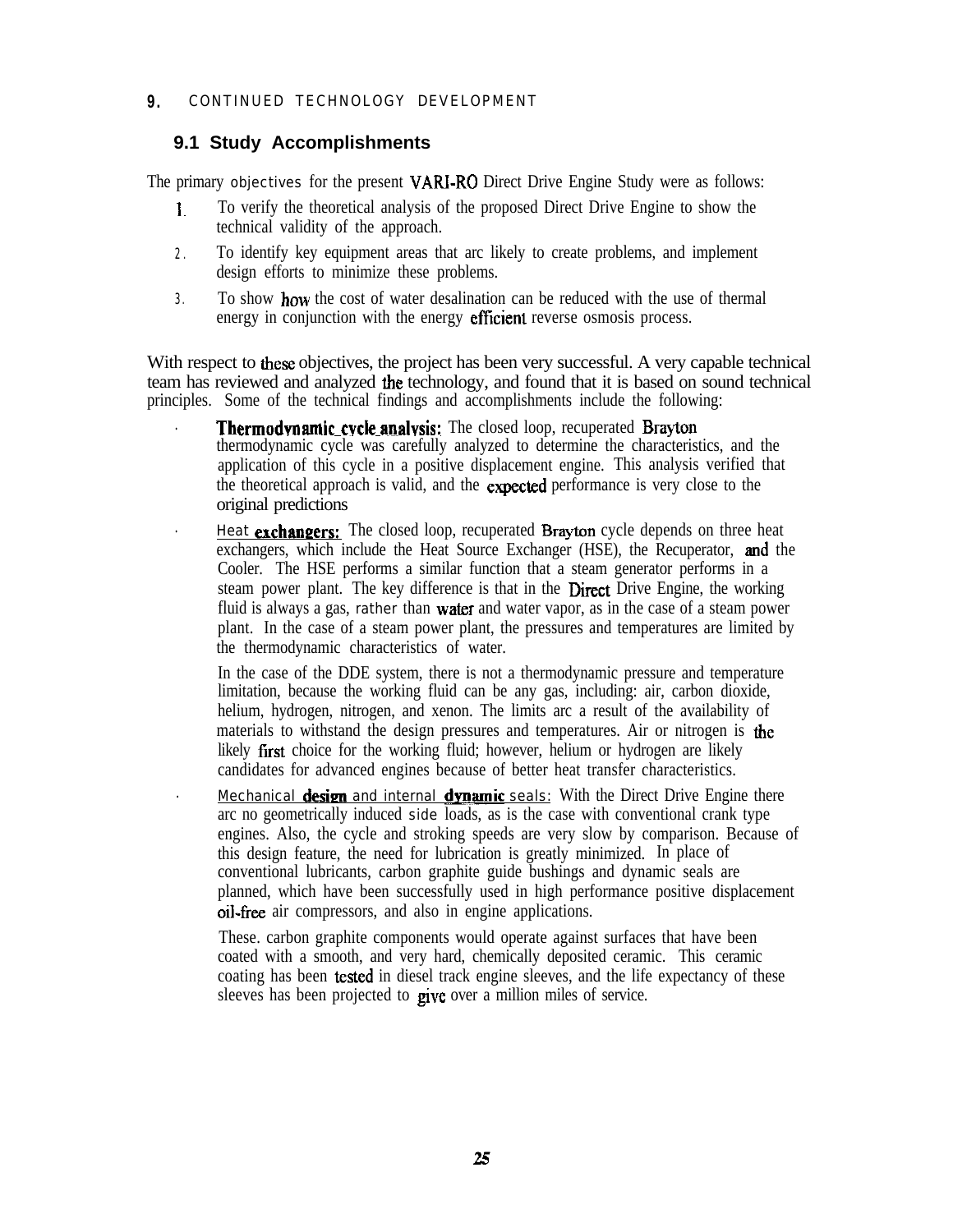**Expander inlet and exhaust valves:** The function of the expander inlet and exhaust valves is similar to a conventional engine The key difference is much slower cycle speed (say up to 20 CPM versus around 2000 RPM). This means that it would take over 100 years to get the same number of cycles that a conventional engine would experience in one year. The opening and closing of **these** valves would be controlled from the same computer that controls the energy recovery valves of the VARI-RO pumping and energy recovery system. However, the timing would be optimized to get the best possible performance for the operating conditions of temperature, pressure, and cycle speed.

The mechanical and system design, for this **unique** approach to energy conversion, is covered in **APPENDIX** C (Childs and **Albert**, 1998).

### **9.2 Pilot Plant Testing**

The **Study** has shown that the theoretical approach is sound, and that the major implementation hurdles appear to be solved, or are solvable. Based on this, it is recommended that a program be initiated to test a proof-of-concept Pilot Plant unit, with a power capacity in the 5 to 10 horsepower range.

This DDE Pilot Plant unit could be incorporated into the present VARI-RO Desalting Pilot Plant unit (Childs and Dabiri, 1998). This previous Pilot Plant project tested, and verified the performance capability, of the VARI-RO Electric Motor Drive system.

The planned test set up is shown in **FIGURF. 9-1.** The VARI-RO Direct Drive Engine (VRO-DDE) system is an addition **to** the present VRO-EMD system. The piston movement (expander and compressor) in the gas displacement **unit** (GDU) is controlled in the same way **that** piston movement (energy recovery and pumping) is controlled in the present water displacement unit (WDU). Also, the computer controls the opening and closing of the expander valves in a manner similar to the energy recovery valves of the present unit.

In the case of the expander, power input is by means of hot gas under pressure from an electric heater in the heat exchange unit (HEU). In the case of the energy recovery function in the present unit, the power input is **from** the high pressure water flow from **the** membrane simulator. For this proof-of-concept testing, the **combustor** will be simulated by using an electric heater. For this low capacity testing, it will be easier to control, and measure, the power input in this way.

To conduct the tests, the Electric Motor Drive (VRO-EMD) system will be placed in operation, with the GDU de-coupled from the WDU. The VRO-EMD system will be operated through a prescribed set of test runs; and the power input to the electric motor carefully recorded, which will provide a baseline performance measurement.

The GDU will then be coupled to the WDU, and the **system** set up for running tbe same set of runs that were previously run with the VRO-EMD unit alone. For this set of runs, the input power to **both** the electric heater and **the** electric motor will be recorded. As the power input from the electric heater is increased, the power requirement from the electric motor will decrease under the constant pumping conditions. This data will be used to provide a measurement of the engine performance.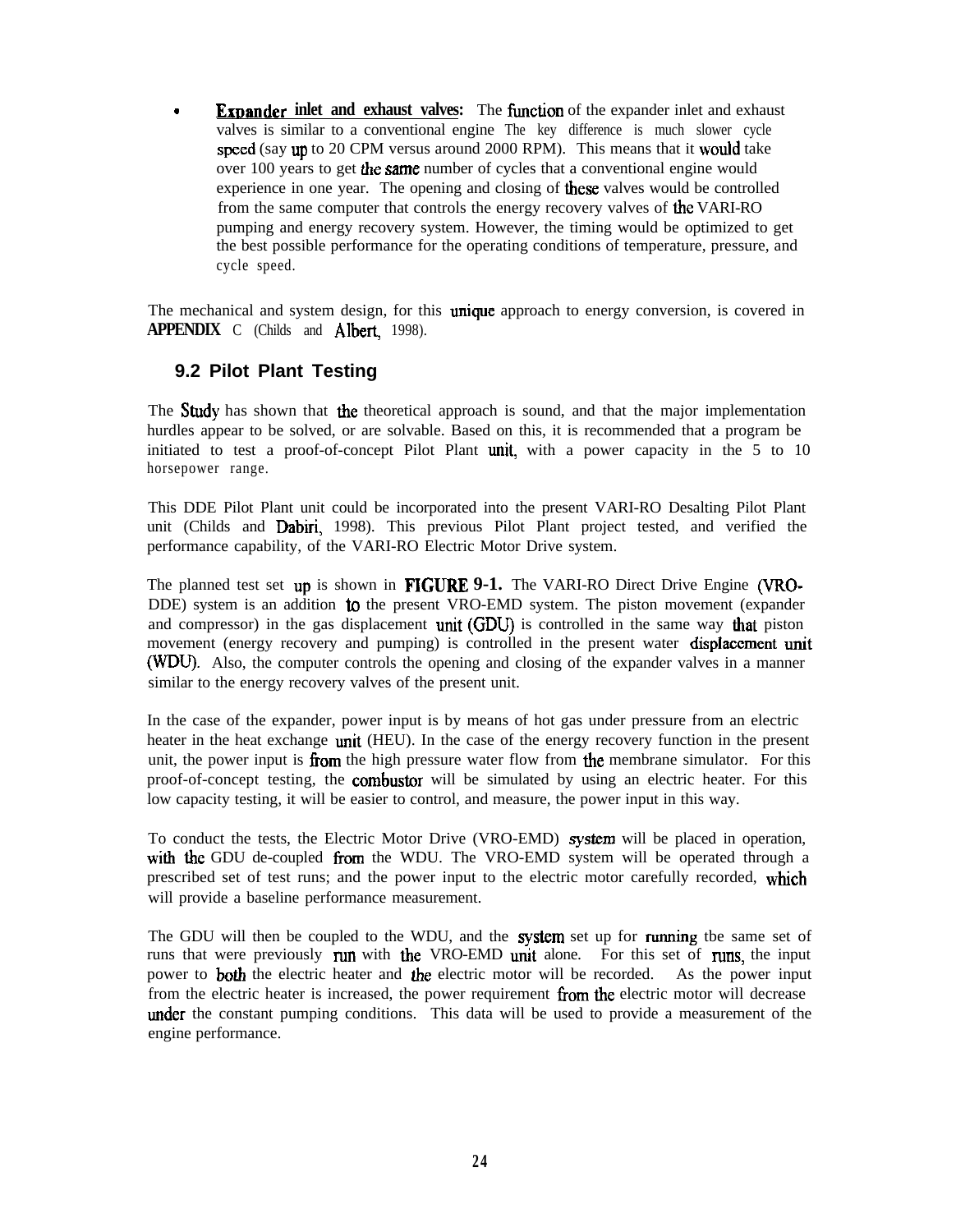

**FIGURE 9-l DDE Pilot Plant Test Schematic**

## **9.3 Demonstration of Full-Scale Capacity Unit**

It is recommended that a demonstration project be implemented to design, manufacture, and test a full-scale unit in the 300,000 to 600,000 GPD (1135 to 2270  $m^3/d$ ) capacity range. The objectives for this project include the following:

- . Show that the efficiency projections for a commercial capacity unit can be achieved
- Demonstrate to the desalting industry that the technology is viable and should be considered as a preferred method for future desalting plants, and as a retrofit for existing facilities.
- Put the VARI-RO system side-by-side with a conventional system to show the installation, operational, and energy saving features of the technology.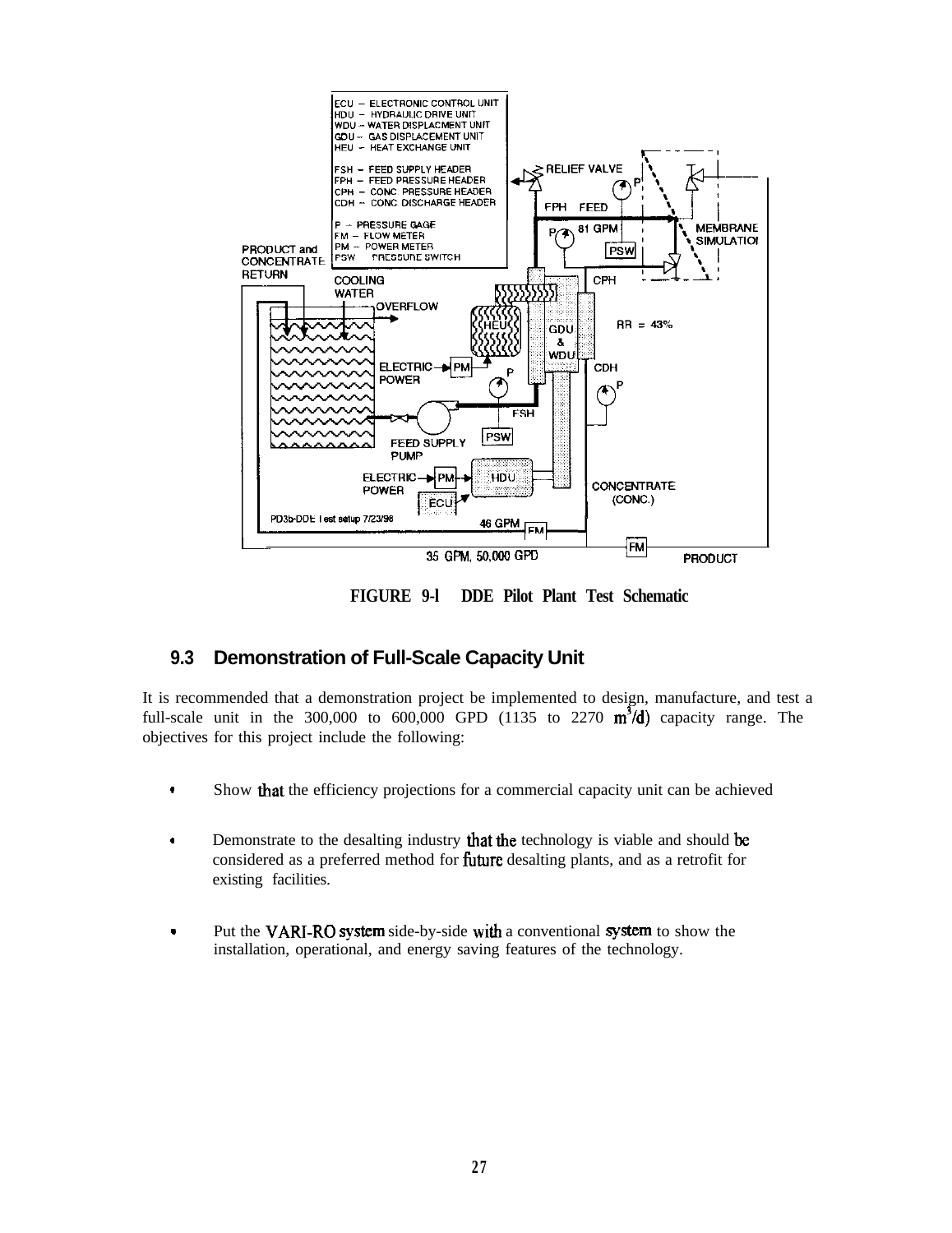#### **10. BIBLIOGRAPHY**

- Boyle Engineering Corporation; **"Desalination For An Urban Water Supply",** prepared for the California Urban Water Agencies, July 1991.
- Childs, Willard D., Ali E. Dabiri, Ph.D.; **"Desalination Cost Savings of VARI-ROTM Pumping Technology",** National Water Supply Improvement Association (NWSIA) conference, Newport Beach, California, August 1992.
- Childs, Willard I)., Ali E. Dabiri, Ph.D.; **"VARI-RO TM "Low Energy" Desalting for the** San Diego Region", (the VARI-RO study), Final Technical Report, WTTP Report No. 4, Bureau of Reclamation, June 1995.
- Childs, Willard D., Ali E. Dabiri, Ph.D.; **"VARI-RO TM Desalting Pilot Plant Testing and Evaluation",** Final Technical Report, WTTP Report No. 30, Bureau of Reclamation, May 1998.
- Childs, Willard; and Orrin Albert, **"VRO-DDETM Mechanical and System Design",** August 1998. (APPENDIX C)
- Issacci, Farrokh, Ph.D. **"VRO-DDETM Heat Exchanger Performance Projections",** August 1998. (APPENDIX B)
- MWD (Metropolitan Water District of Southern California), **"Seawater Desalination Plant for Southern California",** Preliminary Design Report No. 1084, October 1993.
- Weber, Helmut E., Sc.D.; and Ali E. Dabiri, Ph.D., **"VRO-DDETM Recuperated Brayton Cycle Thermodynamic Analysis",** August 1998. (APPENDIX A)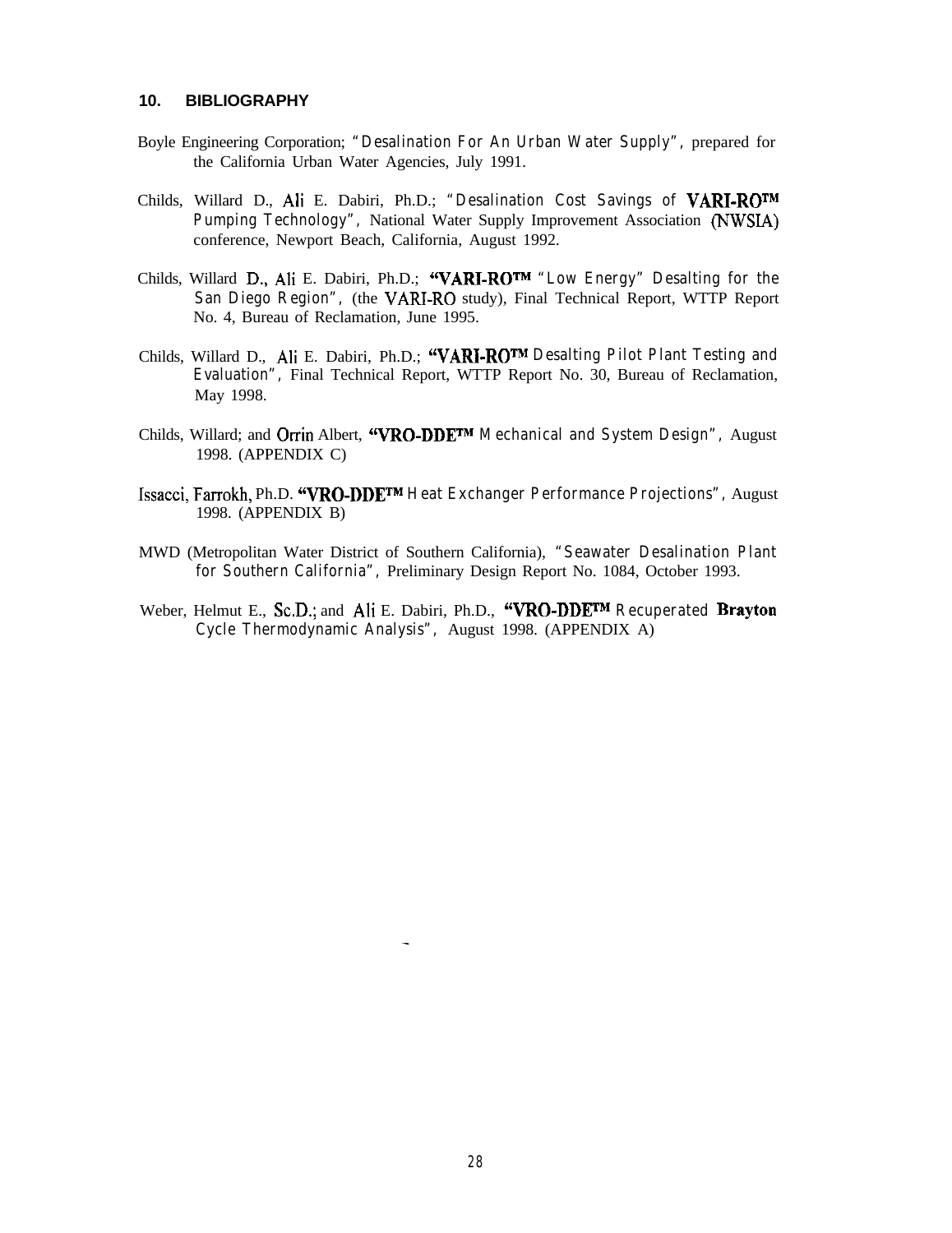## **Appendix A**

## **VRO-DDETM Recuperated Brayton Cycle Thermodynamic Analysis**

Flow Energy Engineering and Science Applications International Corporation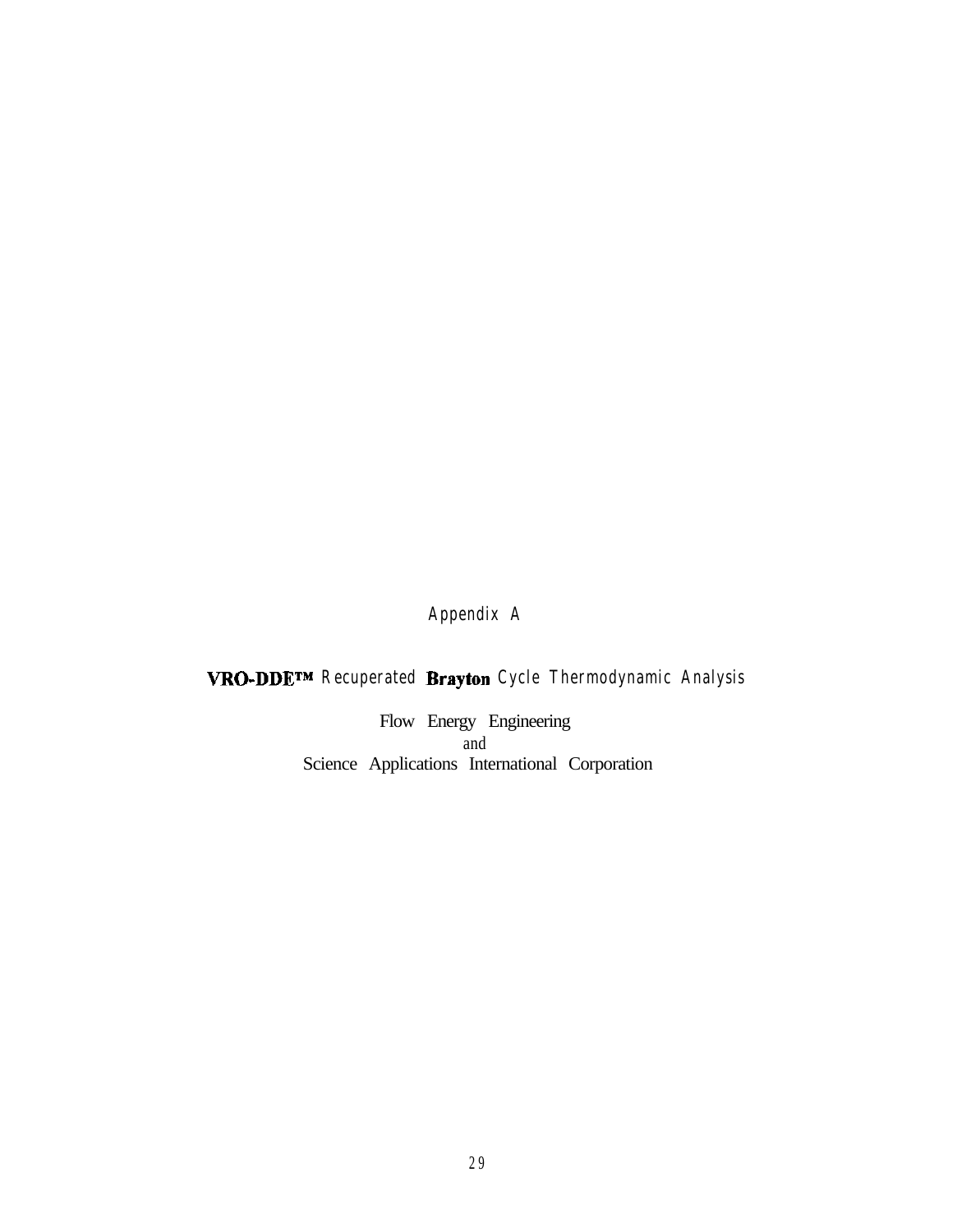## **VRO-DDETM Recuperated Brayton Cycle Thermodynamic Analysis**

Helmut E. Weber, Sc.D., Flow Energy Engineering (FEE) Ali E. Dabiri, Ph.D., Science Applications International Corporation (SAIC) August 1998

### **1. Introduction**

A reciprocating engine operating on a modified recuperated Brayton cycle (referred to as simply the **Brayton** cycle in this report) is proposed to directly drive reverse osmosis desalination pumps, known as the VARI-ROTM system. The combined system is called the VARI-RO<sup>TM</sup> Direct Drive Engine (VRO-DDE<sup>TM</sup>) system. The pump incorporates three reciprocating pistons operating 120 degrees out of phase with each other. These pistons provide a uniform flow rate and resulting system pressure; which permits effective operation of the reverse osmosis desalination unit.

Because of the reciprocating pumping pistons, it is convenient to also design the engine in the form of three sets of reciprocating pistons. These pistons are coupled directly to hydraulic pistons. The hydraulic pistons are, in turn, connected to the desalination pump pistons. Thus, there are no intervening gears or linkages. The hydraulic system is used so that it absorbs power from, or provides power to, the system to maintain the prescribed relatively constant flow rate. Thus the hydraulic system provides a power compensating function, because the power from the engine is non-uniform over the cycle period.

The Brayton cycle is used because the top pressure is nearly constant with no pressure peaks, which permits uniform piping and flange use at the maximum pressure of the Brayton cycle. It should be noted that the engine and its associated equipment size decreases with increasing pressure, which decreases the working fluid volume. However, there is a trade-off with cost, which could increase with higher design pressures. Most of the equipment for the proof-of-concept Pilot Plant unit is designed for a maximum pressure of 150 psig. Increasing the design pressure to 300 psi, or higher, could increase the equipment cost for the Pilot Plant unit. Future full-scale designs **may** use peak pressures of 300 psig, or higher. For the present project recuperators and other heat exchangers are readily available. For a recuperator effectiveness of  $90\%$ , the maximum cycle efficiency occurs at a pressure ratio of 3 as found in the thermodynamic analysis of the Brayton cycle. Thus, the low pressure of the Brayton cycle is set at 54.9 psia (3.79 BAR), which is one-third that of the high absolute pressure of 164.7 psia (11.35 BAR).

### **2 . Cycle Operation**

The Bmyton cycle is shown in Figure 1, and the engine schematic is shown in Figure 2. The compression and expansion cylinders are shown on the left and right respectively of Figure 2. As the compression piston moves to the right beginning at the left side of the cylinder, the gas to the right of the piston is compressed. The exit valve at the outlet, state 2, remains closed until the volume becomes sufficiently small to result in a pressure ratio of 3. Meanwhile gas at state 1 flows into the cylinder behind the left side of the piston.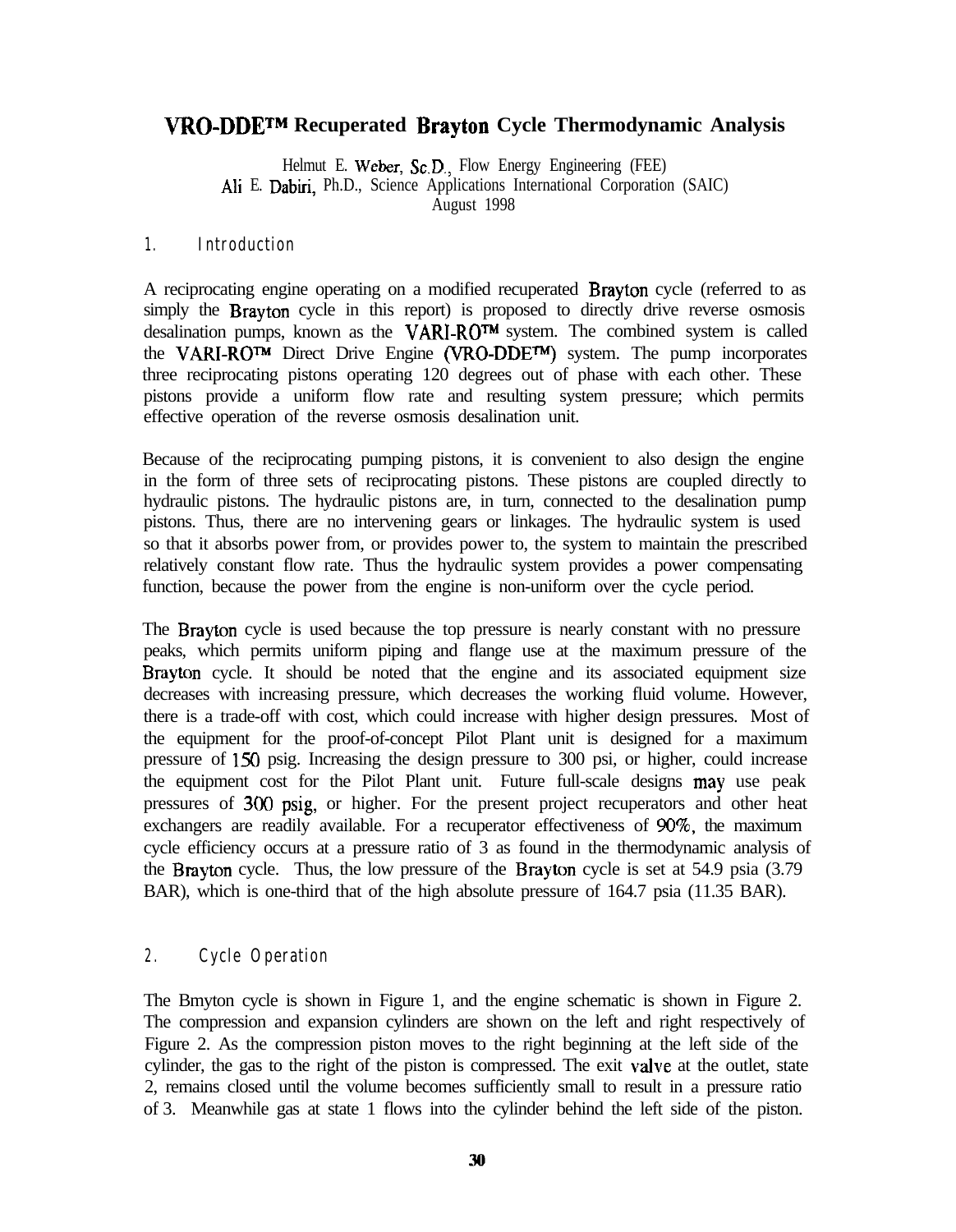When the pressure to the right of the piston becomes equal to  $p_2$  the valve at 2 opens and the gas flows out of the cylinder at constant pressure and through the exhaust valve until the piston reaches the right end of the cylinder. This outflow process is also at constant enthalpy, as will be shown later. Thus, state 2 on the Brayton cycle represents this process. The ratio of the compressed gas cylinder volume at the point of the valve opening to the total cylinder volume is  $V_2/V_1$  and is termed the cut-off ratio for compression.

While the compression cylinder moves to the right, gas at state 3 flows into the expansion cylinder at constant pressure. This filling process continues until the volume  $V<sub>3</sub>$  at closing of the inlet valve yields the specified  $p_4/p_3$  when the piston expands isentropically to  $V_4$ . The total expansion cylinder volume is  $V_4$  and the inlet valve closes when the cylinder volume of the in *flowing gas* is V,. The ratio of this cylinder volume to the total cylinder **volume** is  $V_a/V_a$  and is termed the cut-off ratio for expansion. The gas continues to expand until it reaches pressure  $p_4$  at the right end of the cylinder gas. Meanwhile, the gas on the right of the expansion piston has been flowing out the exhaust valve at  $p_{4}$ .

The same processes as described above occur on the opposite side of the pistons as they go from right to left on the return stroke. Thus, the pistons are double acting. When the pistons return to the left side of the cylinder, one cycle has been completed. The cycles per minute are adjustable, and with the length of the piston stroke its velocity is determined for a given cycle speed. The compression inlet and outlet valves open and close automatically when the pressure differential increases above the cracking pressure, to allow flow through the appropriate valve. In the expansion cylinder a computer controls the inlet and **outlet** valves and the optimum cut-off ratio.

#### **3 . Brayton Cycle Analysis**

Note that the cycle has been termed the Brayton cycle, although the processes in the cylinders are a combination of isentropic and constant pressure processes. There is isentropic compression and constant pressure emptying in the compression cylinder and constant pressure filling and isentropic expansion in the expansion cylinder. The expansion filling and compression emptying of the cylinders is at constant pressure and also at constant enthalpy (constant temperature for a perfect gas).

To show that the constant pressure filling of the expansion cylinder and emptying of the compression cylinder is a constant enthalpy process, the time-dependent energy equation for a control volume is used. It is written as

$$
dU/dt = dQ/dt \ dW/dt - dW_x/dt - (hw)_{in} + (hw),
$$

Where U is the total internal energy of the gas in the control volume,  $h_{in}$  and  $h_{out}$  the specific enthalpy of the gas flowing into or out of the control volume and  $w_{in}$  and  $w_{out}$  the mass flow of gas into or out of the control volume. W is the work done by the control volume at its boundaries (exclusive of flow work),  $W_x$  is the work done by any shaft protruding from the control volume (positive if work is done by the shaft), and Q is the heat transfer to the gas in the control volume. Q,  $W_x$  and  $W_{out}$  are zero.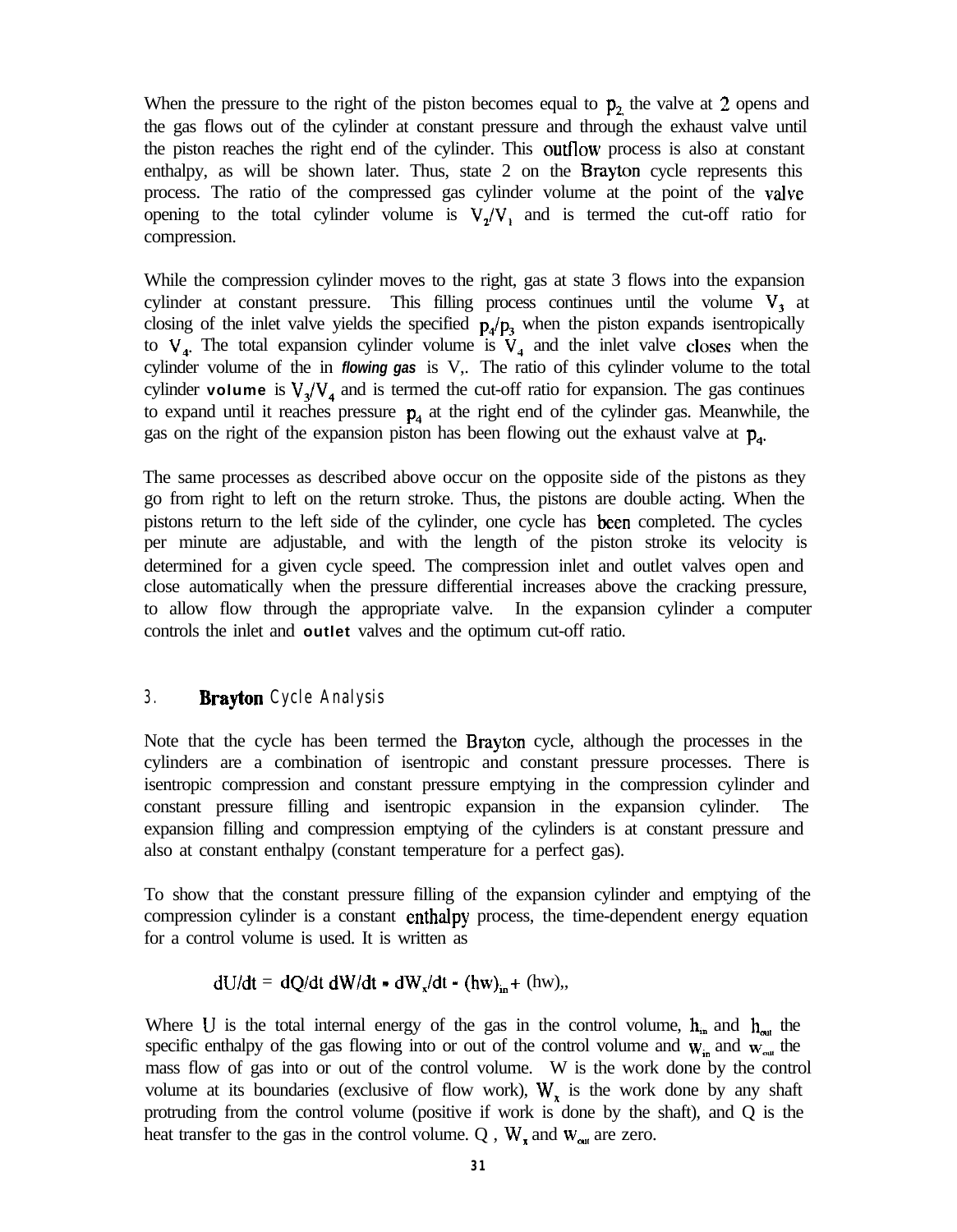The time dependent continuity equation is written

$$
dm/dt = w_{in} - w_{out}
$$

where m is the mass of gas in the control volume and w, is zero. These equations may be combined and multiplied by dt to obtain

$$
dU = -dW + h_{in}dm
$$

where  $dW = pdV$ , which is the work done by the gas on the piston.

This equation may be integrated from the beginning of gas filling (where  $m = 0$  and  $V =$ 0) to any later state which results in

$$
mu + pmv = h_{in} \, m
$$

or  $h_{\text{cont. vol}} = h_{\text{in}} = h_{\text{3}}$ 

The same procedure may be used to show that the compression cylinder emptying process is also a constant enthalpy process.

Because two properties determine a state and enthalpy and pressure remain constant, states 2 and 3 are fixed during the compression emptying and expansion filling processes. Thus, the cycle looks like the Brayton cycle shown in Figure 1. It is noted that with a relatively low pressure ratio of 3, the constant pressure portion of the stroke is relatively long, or about  $60\%$  of the total stroke. This results in a high mean-effective-pressure (mep) as compared to the maximum pressure  $P_2$ . This will be an important design benefit for full-scale engines.

### **4 . Is-entropic Processes in the Cycle in the Compression and Expansion Processes**

The isentropic processes in the Bmyton Cycle are essentially isentropic, because the boundary layers are thin compared with the dimensions of the cylinder and there are virtually no eddies which would result in fluid flow losses. Thus the heat transfer and fluid friction are essentially zero. The processes shown between the two constant pressure processes in Figure 1 are truly isentropic for the gas. There are, however, friction losses between pistons and their cylinders. These losses range between 2.5% to 5.0% of the isentropic expansion or compression power. For design purposes  $5.0\%$  will be used.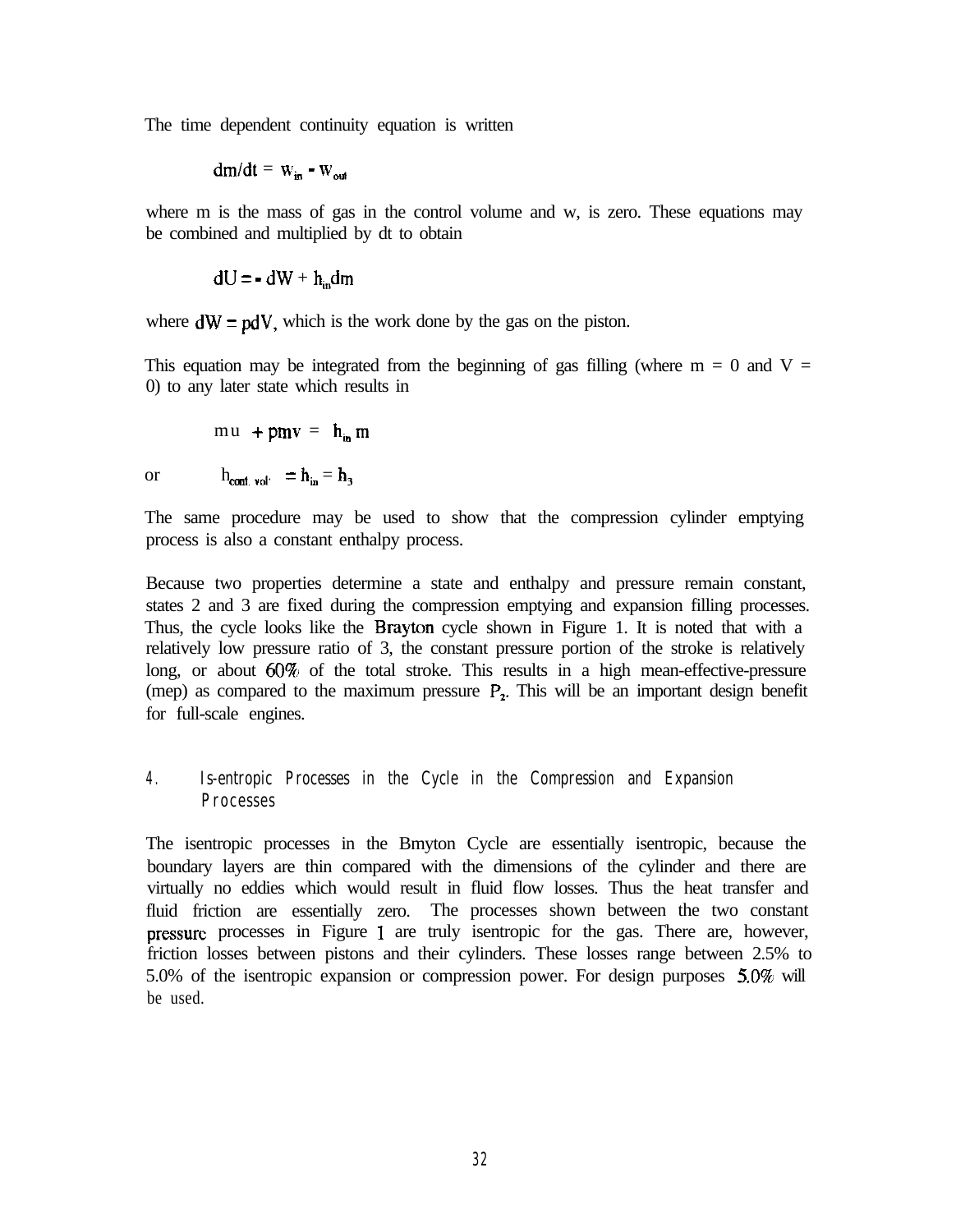### **5 . Losses in the Nearly Constant Pressure Processes**

Between isentropic compression and expansion the gas flows through pipes, heat exchangers and the furnace. The loss in the process is assumed to be 10 psi from the end of compression through the recuperator and furnace to the expansion process. The loss is taken to be 5 psi from the end of the expansion process through the recuperator and cooler to the compression process.

### **6 . Thermodynamic Performance and Engine Size**

Thermodynamic properties and component efficiencies will determine the work per pound of mass in the cycle. Then for a specified engine horsepower the flow rate is determined. The gas piston rods are directly coupled to the hydraulic pistons, which in turn are connected to the pistons of the reverse osmosis pumps. Thus, for a specified number of pump cycles per unit time and piston stroke length, the piston velocity is determined. The flow rate, piston velocity, and gas density determine the cross-sectional area of the pistons. Of course, the piston velocity is the same for both the expansion and compression pistons.

The following conditions are specified for determining engine size for the proof-ofconcept unit, using air as the working fluid; and assuming it to be a perfect gas:

specific heat of gas,  $Cp = 0.24$  Btu/lb-F specific heat ratio,  $k = 1.4$ recuperator effectiveness,  $e = 0.9$ cycle pressure ratio,  $PR = 3$  (3 yields maximum cycle efficiency) pressure drop from 2 to 3,  $dp_{23} = 10$  psi pressure drop from 4 to 1,  $dp_{41} = 5$  psi inlet gas temperature,  $T<sub>1</sub> = 90$  F hot gas temperature, T  $_3 = 1175$  F( limited by available component strength by a good margin)  $P_1 = 54.9 \text{ psia}$  $P_2$  = 54.9 x PR psia  $P_3 = P_2$  - dp, psia  $P_4 = P_1 + dp_{41}$  psia piston velocity,  $Vp = 3.1$  in/s piston stroke,  $S = 4.651$  in horse power (3 pistons)  $= 10$  HP

With these specifications all other properties in the cycle are calculated as well as the working fluid flow rate, work per pound, heat added per pound, piston velocity, piston area, cut-off ratios and cycle efficiency.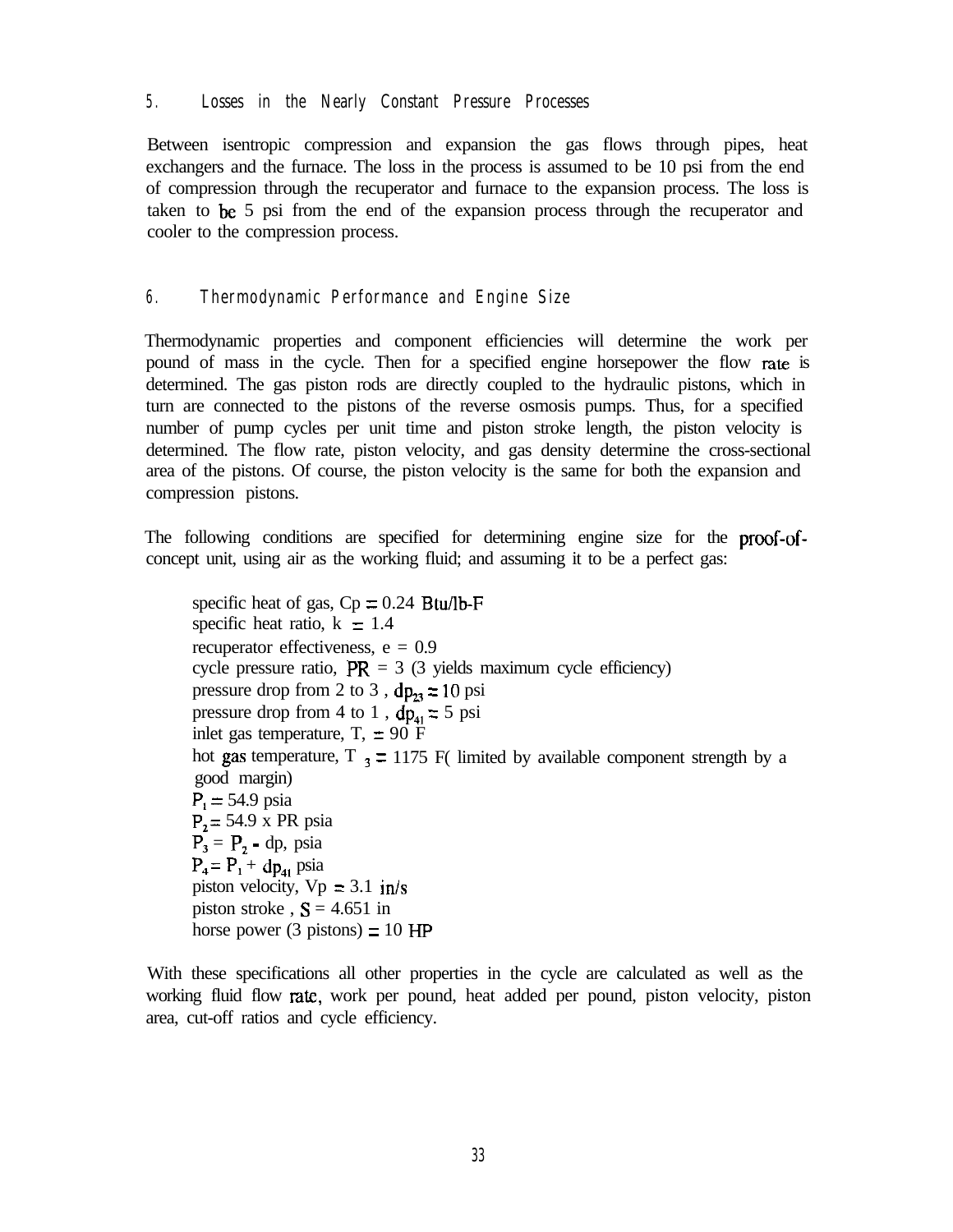With a recuperator effectiveness of 90% it may be shown that a pressure ratio of 3 maximizes the cycle efficiency. Hence, in the following analysis a PR of 3 will be utilized. The process from state 1 to state 2 is isentropic. Thus, the temperature at state 2 may be calculated from the isentropic relation,

$$
\frac{T_2}{T_1} = \left(\frac{P_2}{P_1}\right)^{\frac{K-1}{K}} = PR^{\frac{K-1}{K}}
$$

Thus, the temperature at state 2 becomes 753 R (293 F). From the assumed pressure drops from 2 to 3 and 4 to 1, we find

$$
P_2 = 164.7
$$
psia  
 $P_3 = 154.7$ psia  
 $P_4 = 59.9$ psia

The specifications given above yields the temperature at state 4, which is the temperature obtained from the isentropic process between states 3 and 4, or

$$
\frac{T_4}{T_3} = \left(\frac{P_4}{P_3}\right)^{\frac{K-1}{K}}
$$

Thus, the temperature at state 4 becomes 1247 R (787 F).

The definition of recuperator effectiveness yields the temperature rise from state 2 to the exit of the recuperator or

$$
Tx = T_2 + e(T_4 - T_2)
$$

Similarly the temperature of the hot gas leaving the recuperator is obtained from the definition of recuperator effectiveness or

$$
Ty = T_4 - e(T_4 - T_2)
$$

It should be noted that the temperature rise of the cold compressed air is the same as the temperature drop of the hot exhaust gas.

Since the pressures and temperatures at the various states of the cycle are known, the densities at these states may be calculated from the perfect gas law. The cut-off ratios for expansion and compression may be calculated from the densities as

expansion cut-off  $X_{\text{cat-off}} = V_3/V_4 = \rho_4/\rho_3$ compression cut-off:  $X_{\text{cut-off}} = 1 - V_2 / V_1 = 1 - \rho_1 / \rho_2$ 

where X is the fraction of the stroke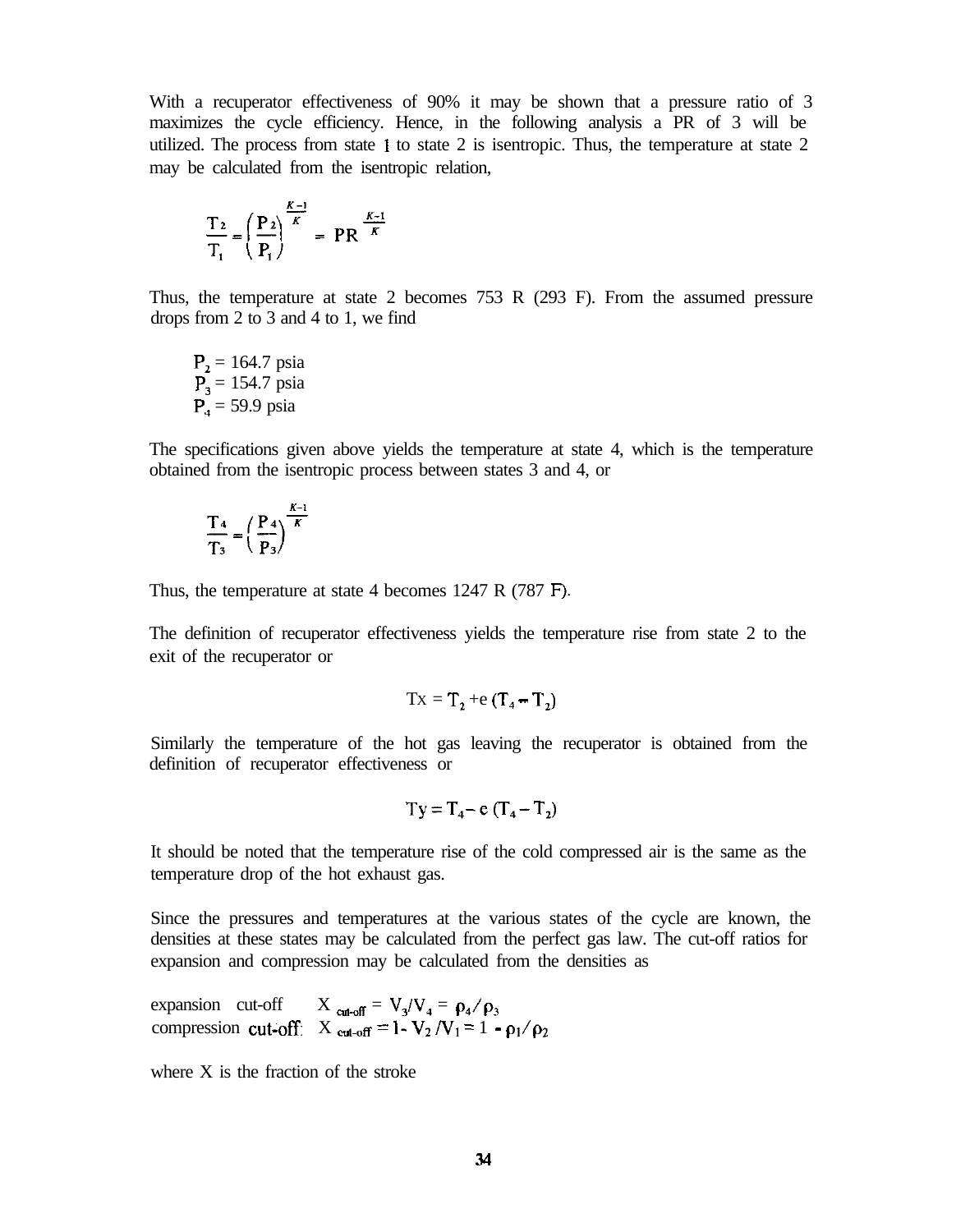We = Cp 
$$
(T_3 - T_4)
$$
; WC = Cp  $(T_2 - T_1)$ 

5% of the expansion power and 5% of the compression power are added for friction losses. The heat added (Qadd ) in the cycle is also obtained from the energy equation as

$$
Qadd = Cp (T_3 - Tx)
$$

Thus, the cycle efficiency may be calculated with the above equations as

$$
\eta = (We - Wc) / Qadd
$$

For the specified horsepower, HP, the flow rate is determined as

$$
W = \text{POWER} / (\text{We} - \text{Wc-LOSS})
$$

The piston velocity  $(Vp)$  is obtained from the piston stroke S, and the cycles per minute as

$$
Vp = 2 \times S \times cpm
$$

The cross-sectional area of the expansion (Ae) and compression (AC) pistons are obtained from the continuity equation as

$$
Ae = W / \rho_4 Vp ; Ac = W / \rho_1 Vp
$$

All the above calculations provide typical force and power results as shown on Figures 5 and 6.

#### **7 . Force and Power Produced by the Pistons**

The volumetric flow rate is a steady state value for constant velocity of the piston. The velocity of the pistons varies due to acceleration and deceleration at each end of the stroke. The design velocity is shown in Figure 3. Since the distance that the piston travels is the time integral of the velocity, the velocity of Figure 3 integrates to the distance X shown in Figure 4, which is the fraction of maximum total stroke S. The force produced by the engine pistons is the net pressure times the area of the expansion and compression pistons respectively, or

$$
F = \left(\frac{P \exp}{P_4}\right) P_4 A e_+ \left(1 - \frac{P \text{comp}}{P_1}\right) P_1 A c
$$
  

$$
\frac{P \exp}{P_4} = \frac{1}{0} \left(1 - \frac{k}{P_4}\right) 0.508 < x \le 1 ; \frac{P \exp}{P_4} = \frac{P_3}{P_4} 0 \le x \le 0.508
$$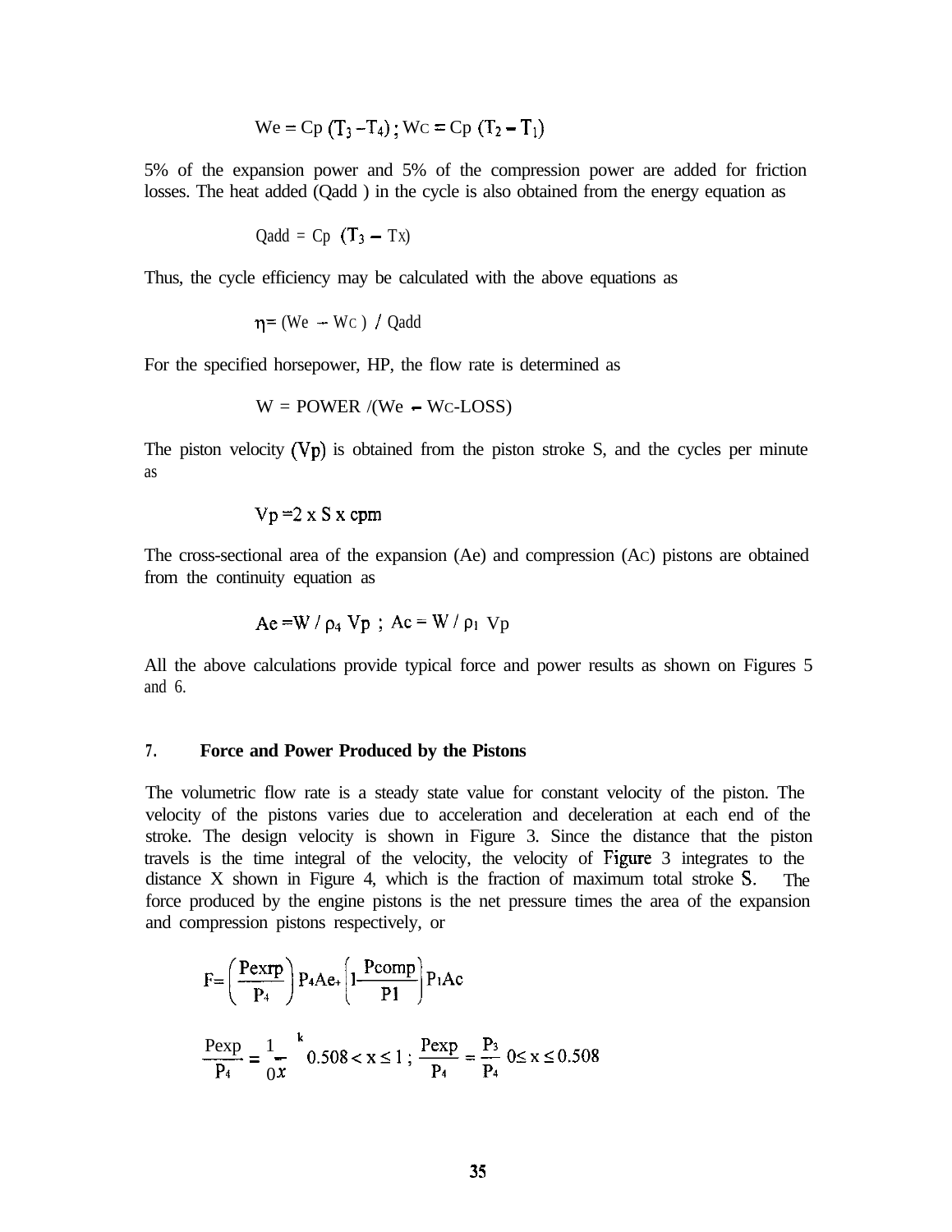$$
\frac{\text{Pcomp}}{\text{PI}} = \left(\frac{1}{1-X_1}\right)^k 0 \le x < 0.544; \frac{\text{Pcomp}}{\text{P}_1} = \frac{\text{P}_2}{\text{P}_1} 0.544 \le x \le 1.
$$

From an inspection of Figure 1,

$$
X = V / V_4 = (V_1 - V) / V_1 = 1 - V / V_1
$$

The pressures and the resulting forces are shown in Figures 4 and 5, respectively. Note that the force produced by a piston becomes negative because the pressure times the respective area of expansion becomes less than that of compression, as shown in Figure 5. When this occurs, the hydraulic system must provide power to maintain the piston velocity, drawing power from the pistons that have positive power available. Fexp, Fcomp, and Fnet shown in Figure 5 are the expansion force, compression force, and net force respectively. Net force is the difference between the expansion force and the compression force.

To maintain a relatively constant flow rate from the reverse osmosis pump, three pistons are utilized. Each piston is 120 degrees out of phase with the others in a complete forward and return cycle of the piston, as shown in Figure 3. In the example, the stroke is 4.651 in., and the cycle speed is 13.33 cpm. The resultant power from a single piston, which is the product of the velocity shown in Figure 3 and the force shown in Figure 5, is plotted in Figure 6. For the 13.33 cpm, the three pistons are displaced in time from each other by 1.5 sec. The sum of the power from the three pistons is shown in Figure 6. Although one or two of the pistons are sometime moving in opposite directions to the third, the power.is always positive in the first part of the motion and negative at the end of the piston travel, as described above and shown in Figure 6.

The power profile for  $1/2$  cycle of Piston No. 1 is shown on Figure 6. For three double acting pistons, there are six power strokes like this per cycle. As it is shown in this figure, the instantaneous power varies from the average power by some percentage. The amount of this deviation depends on rise time, ta, constant velocity period, tb, and dwell time, td; and also the variation of compression and expansion pressures. The thermodynamic analysis computer code has been used to look at these parameters with respect to the theoretical power swings. Typical results are shown on Figure 6. The maximum power swing is about 80% of the average power and this corresponds to rise time of 0.45 sec., tb = 1.05 sec., and td = 0.3 sec. The minimum power swing is about 34% and this corresponds to rise time of 0.65 sec. and th =  $0.85$  sec. and td =  $0.1$  sec. Figures 4, 5, and 6 are based on times of: ta =  $0.65$  sec., tb =  $0.85$  sec. and td =  $0.1$  sec.

In the proof-of-concept engine, the actual power swing will be determined for various operating conditions. During this testing the power flow will be added or absorbed by the electric motor to maintain the desired piston velocity, and hence the pumping flow rate. In a full-scale application there are other ways to minimize the effect of the power swings. Some options include phasing six pistons at 60 degrees out of phase, using a flywheel similar to conventional crank type engines, and varying the power profile with computer compensation. For the latter, one option could be to adjust the expander cut-off ratio, lead or lag, to provide part of the compensation.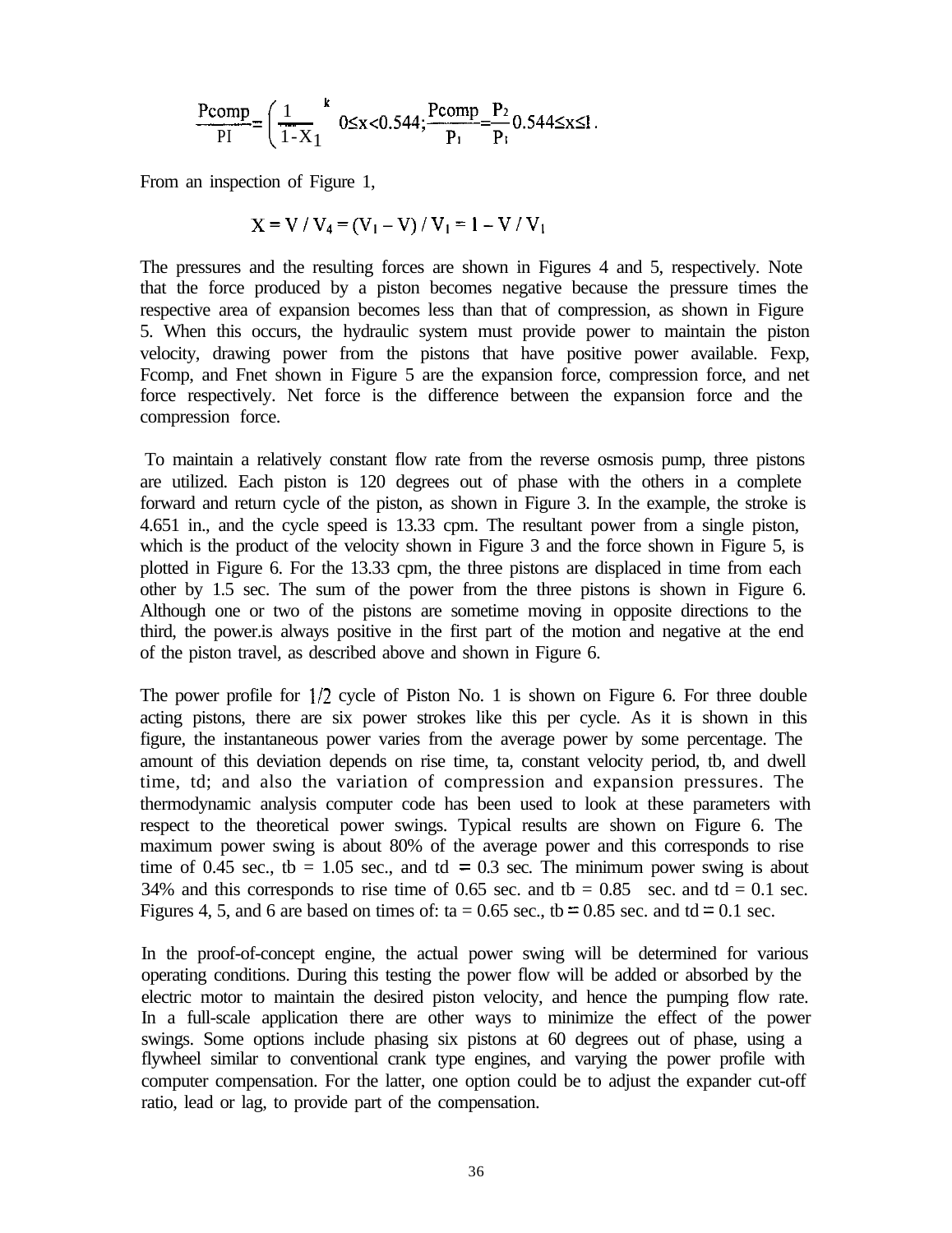#### **8 . Relations for Piston Velocity Protile,** Stroke **and Cycle Time**

An inspection of the piston velocity profile of Figure 3, stroke, S; and the cycle time, T, yield the following relations

T = 2SIVp (avg.) cpm = l/T Vp (avg.) = [(ta 12 + tc I2)Vp (max) + tb Vp (max)] I (T/2) ta=tc, tb= T/2-2ta -td

so that

$$
(\text{ta} + \text{tb } )\nabla p \text{ (max)} = T \nabla p \text{ (avg.) } /2 = S
$$

also

 $T / 2 = 2ta + tb - td$ 

and

S / Vp (max)= 
$$
T/2 - ta - td
$$

The above equations may be used to solve for the quantities desired. In the examples calculated herein various values of cpm were selected, the stroke, was taken as 4.651 in **and** the dwell time, td, was taken as 0.3 seconds and 0.1 seconds.

The present Pilot Plant pumping system design is based on a maximum piston velocity, Vp(max), of 3.10 in/s. The power vs. displacement or time of Figure 6 has a positive lobe near the beginning of the piston displacement and a negative lobe near the end. After superposition of the power from the three pistons, there remains a swing between maximum and minimum power. The power is the product of the piston force and velocity, and it will always integrate to the designed horsepower of 3.33 for each piston. Therefore, the maximum and minimum power lobes can be reduced or flattened by slowing the velocity in the regions of highest and lowest power. Reduction of the velocity is accomplished by increasing the rise and drop times ta and tc as shown in the velocity profile of Figure 3. The final result is a reduction of the percent of the power swing between maximum and minimum. This procedure also results in an increase of the cycle time or decrease of the cpm; however, this is another alternative for smoothing the power flow.

#### **9 . Clearances Between Piston and Cylinder at the End of the Travel**

If there is a clearance between the end wall of the compression cylinder and the end of the piston stroke, the piston must reverse and return a distance  $C_1$  before flow at p, can enter the cylinder. The gas trapped in clearance  $C_2$  is at  $p_2$  and the return motion of the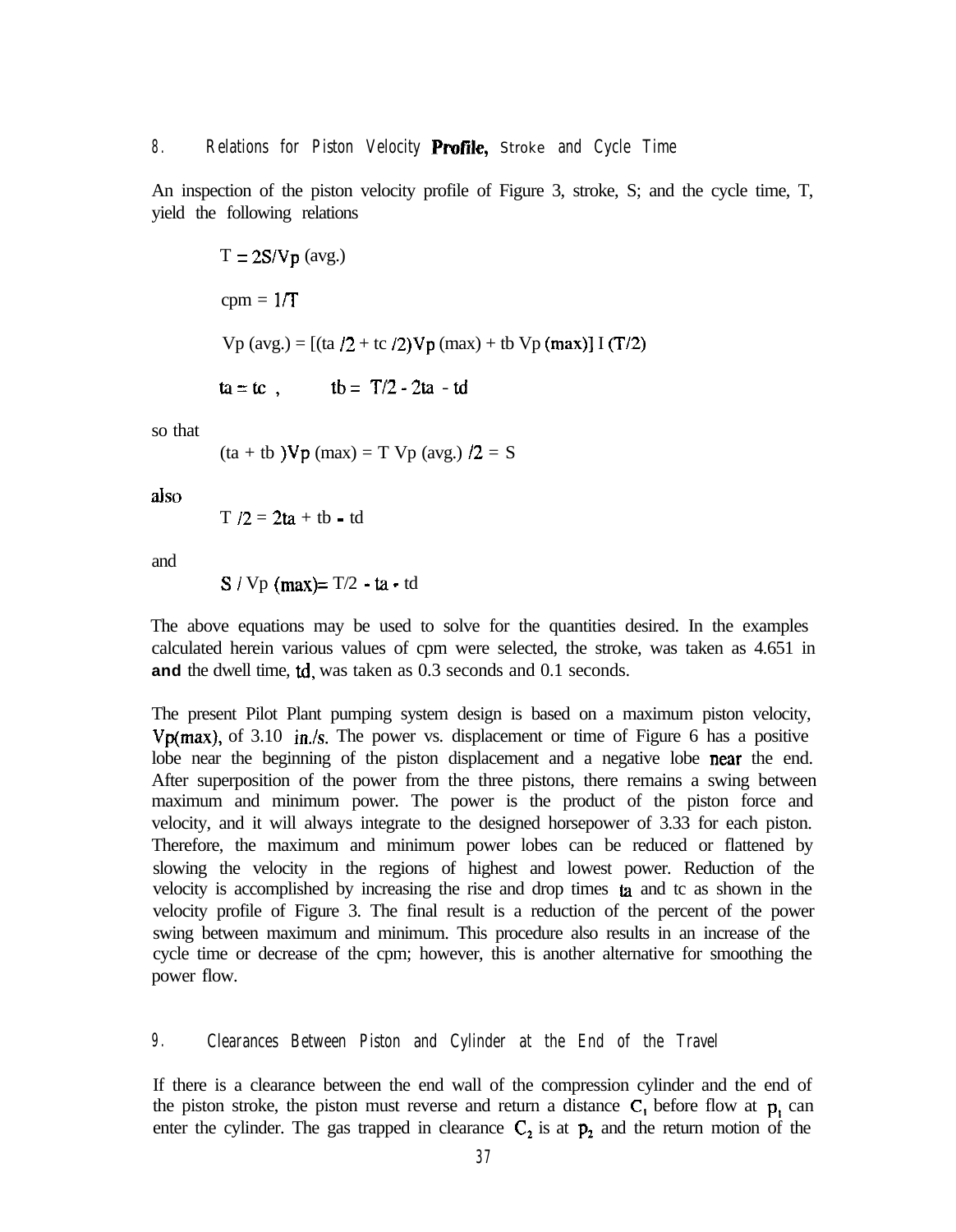piston to clearance  $C_1$  permits the air to return to pressure  $p_1$ . To provide the same flow in compression as in expansion, the cross-sectional area of the compression piston must be increased to accommodate the effectively shortened piston stroke, which is s-2  $C_1$ , assuming that the clearance is the same at both ends of the cylinder. Thus to maintain the same volumetric displacement in the compression cylinder the change in cross-sectional area must be increased from A, to A,. To maintain the same volume for the decreased stroke we may write

A, 
$$
S = A_2[S-2(C_1-C_2)]
$$

For expansion of the gas trapped in the clearance space from  $C_2$  at state 2 to  $C_1$  at state 1 we may write

$$
C_1/C_2=V_1/V_2=\rho_2/\rho_1
$$

For zero clearance between cylinder end wall and the piston  $C_1$  is zero as is  $C_2$ . The results for various clearances are shown in the Table below.

| Clearance Each End (inches) | $A_2/A_1$ | $d_2/d_1$ |
|-----------------------------|-----------|-----------|
| 0.125                       | 1.068     | 1.033     |
| 0.25                        | 1.147     | 1.070     |
| 0.375                       | 1.238     | 1.111     |

#### **10. Summary and Conclusions**

The thermodynamic analysis shows that the maximum cycle efficiency can be attained with pressure ratio of 3 when the recuperator effectiveness is 90% or higher.

While the expansion cylinder is filling with hot gas at constant enthalpy, the compression cylinder is isentropically compressing the gas from state 1 to state 2. This process results in the pressure distribution shown in Figure 4, where the expander pressure goes from high to low and the compressor pressure goes from low to high as time increases. This pressure distribution results in positive power produced by a compression and expansion cylinder for the initial part of the stroke and a negative power for the later part of the stroke. Of course, the positive power is greater than the negative power and three sets of expander and compressor cylinders can be superimposed each operating 120 degrees out of phase with the others.

The superposition of power from three pistons results in power swings from maximum to minimum of up to almost 80% and as low as 34% of the average power depending upon the velocity profile. Reducing dwell time reduces the power sting and its effect was significant when reduced from 0.3 seconds to 0.1 seconds. The power swing was also reduced by increasing the rise and fall times, while maintaining the maximum velocity constant over the constant velocity period. This procedure flattens the maximum and minimum power lobes over each half-cycle of piston travel. In full-scale applications there are other methods available to flatten the power profile. In a full-scale design, there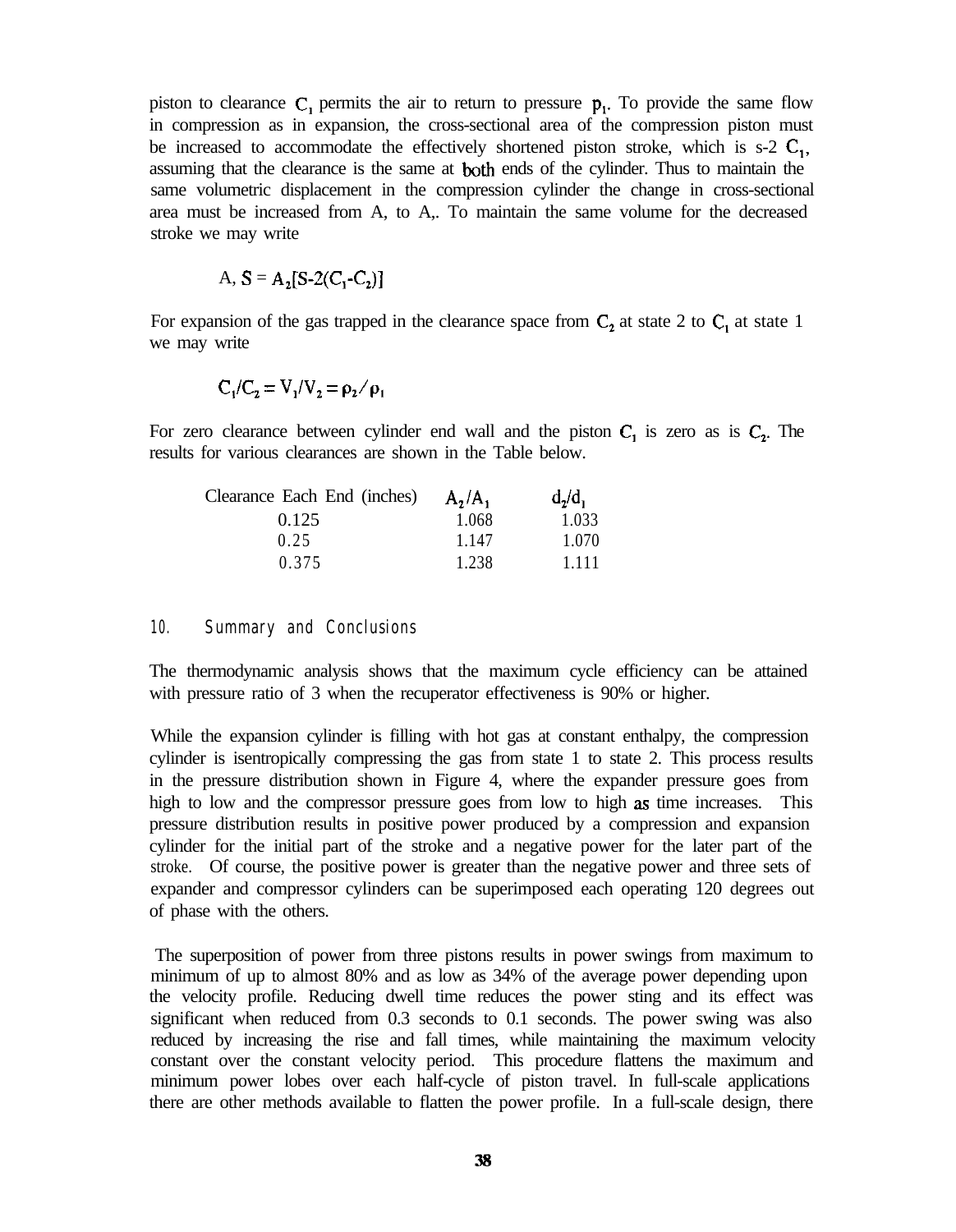are various other techniques that can be used to smooth the power flow to within acceptable limits.

The diameters of the expansion and compression cylinders arc not much affected over the range of cpm analyzed. For the case of no end clearance on the pistons, this yields a preliminary sizing for the Pilot Plant unit of an expansion cylinder diameter of 22.8 in., and a compression cylinder diameter of 15.9 in. For full-scale designs, the sizing will be optimized by using longer strokes, higher pressures, and perhaps higher operating temperatures.

The following figures arc referred to in this report



**Figure 1 Recuperated Brayton Cycle, PV and TS Diagrams**



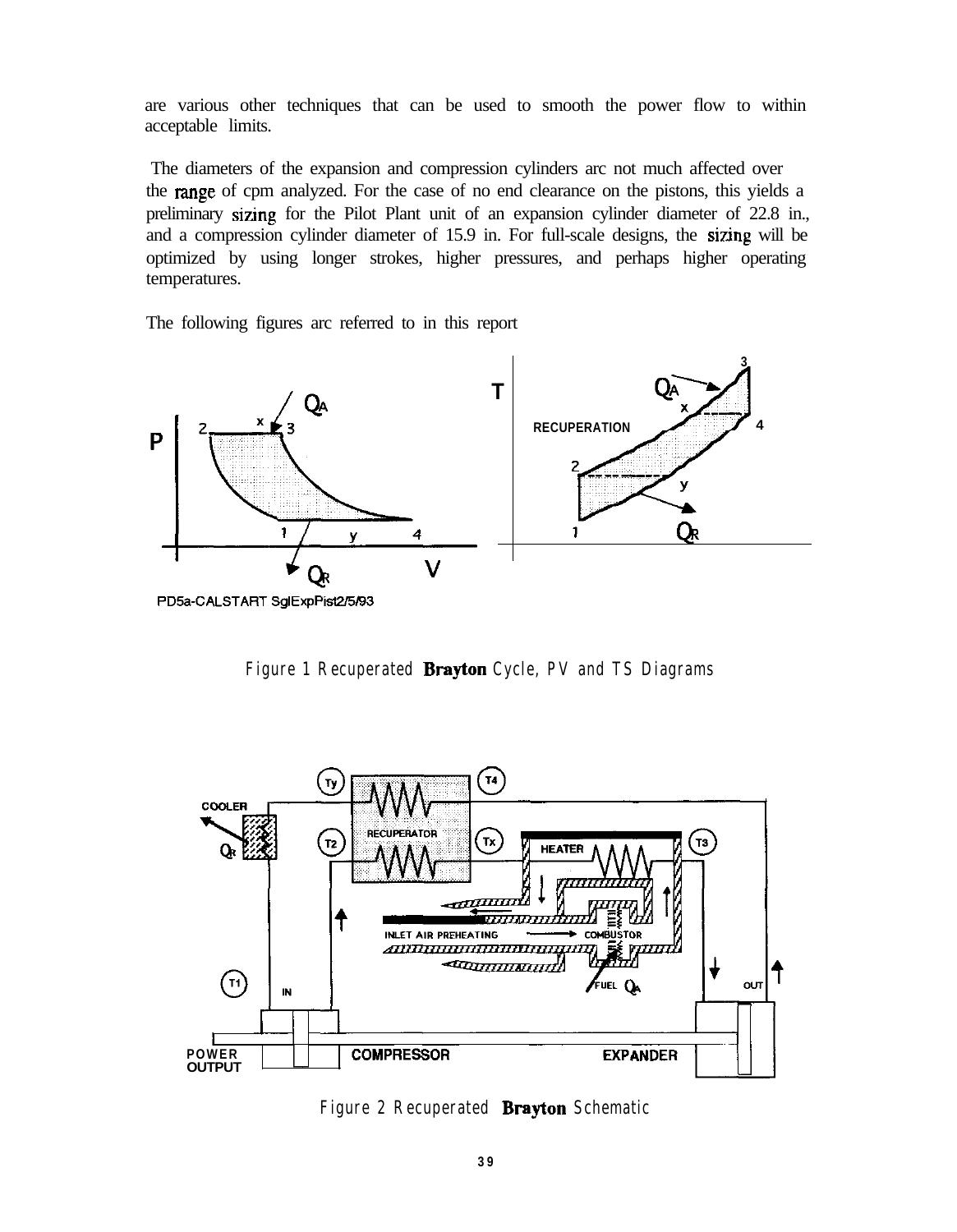

**Figure 3 Piston Velocity Proftie**



**Figure 4 Stroke, Velocity, and Pressures**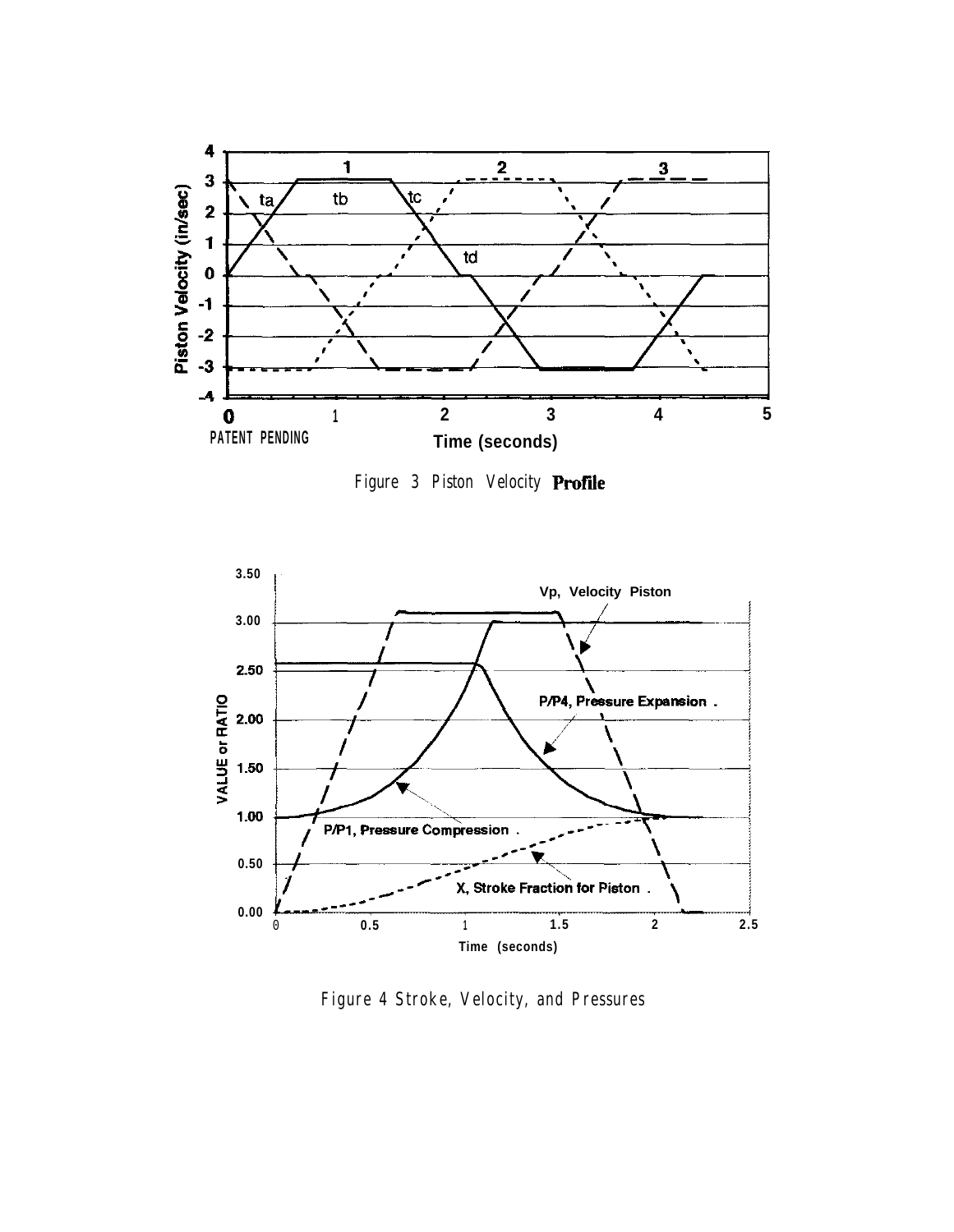

Figure 5 Piston Forces



Figure 6 Piston Power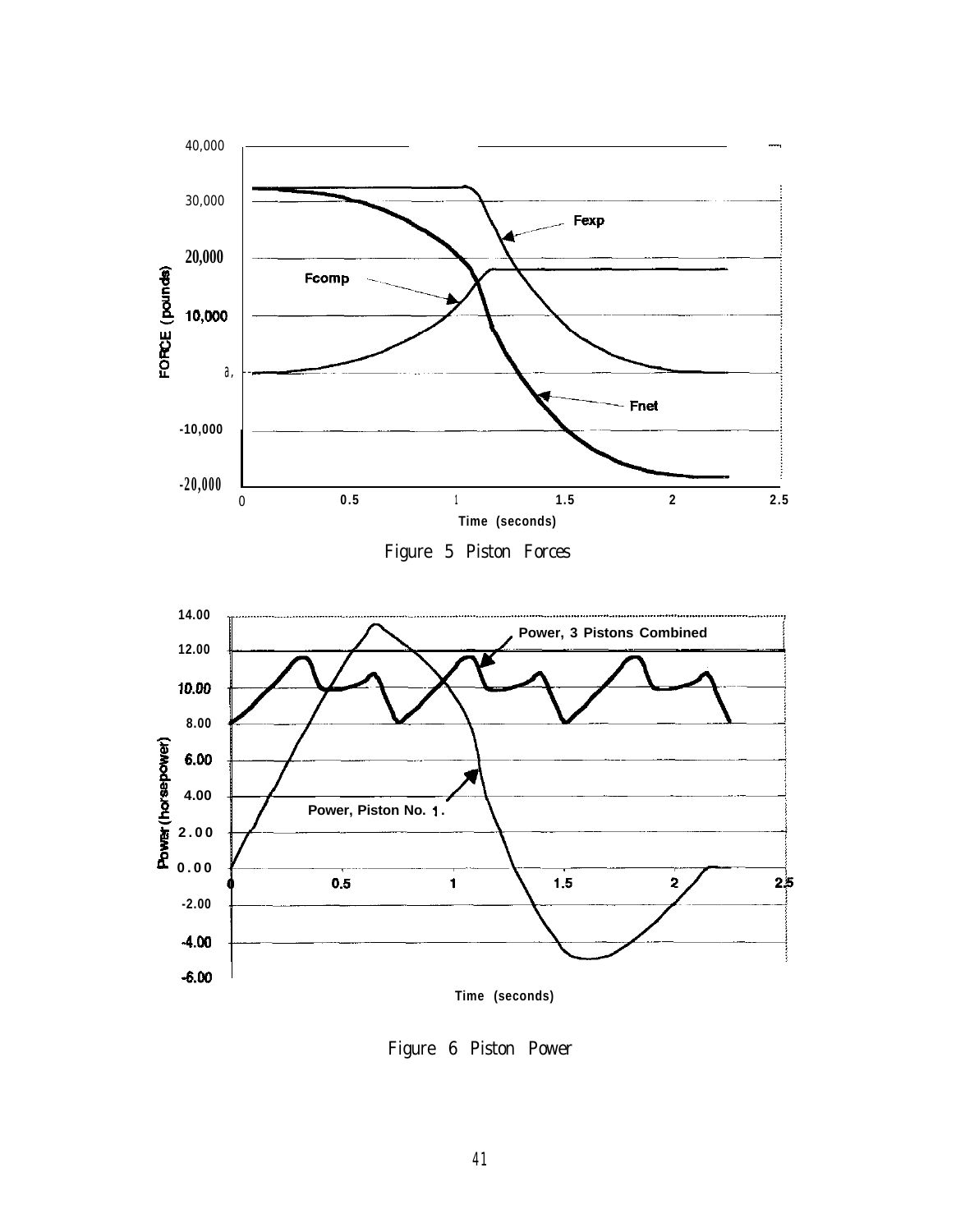# **Appendix B**

# **VRO-DDEm Heat Exchanger Performance Projections**

Aerospace Equipment Systems AlliedSignal Corporation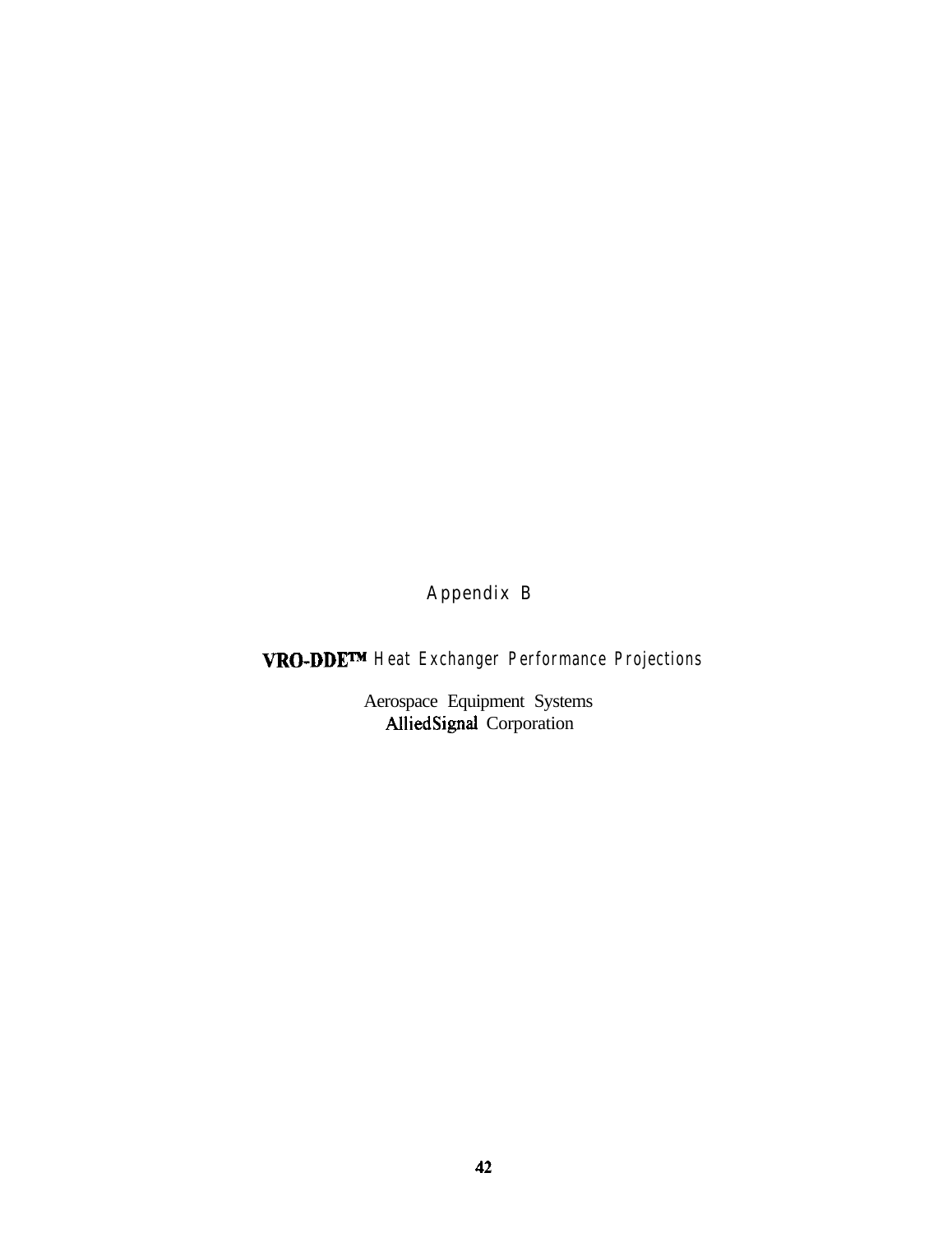## **VRO-DDETM Heat Exchanger Performance Projections**

## **Farrokh Issacci, Ph.D., Aerospace Equipment Systems, AlliedSignal Corporation August '1998**

This report outlines the thermal design of heat exchangers for use in the **VARI-ROW** Direct Drive Engine (VRO-DDETM) system. The engine diagram, shown in Figure 1, includes three heat exchangers: the recuperator, cooler, and heater. The following is a brief description of the design procedure as well as designs for a few different system power and pressure requirements.



**Figure 1: Direct Drive Engine Process Flow Diagram**

#### **Design Procedure**

In the design of the VARI-RO heat exchangers, the following system requirements were incorporated:

#### **Thermal Performance:**

Based on the heat load and required inlet and outlet temperatures, the three heat exchangers require high effectiveness, about 90%. High effectiveness is achievable with counter-flow heat exchangers used in the presented designs.

#### **Weight and Volume:**

Using the advanced heat exchange surfaces such as offset plate-tines, the designed heat exchangers are compact with minimum weight and volume.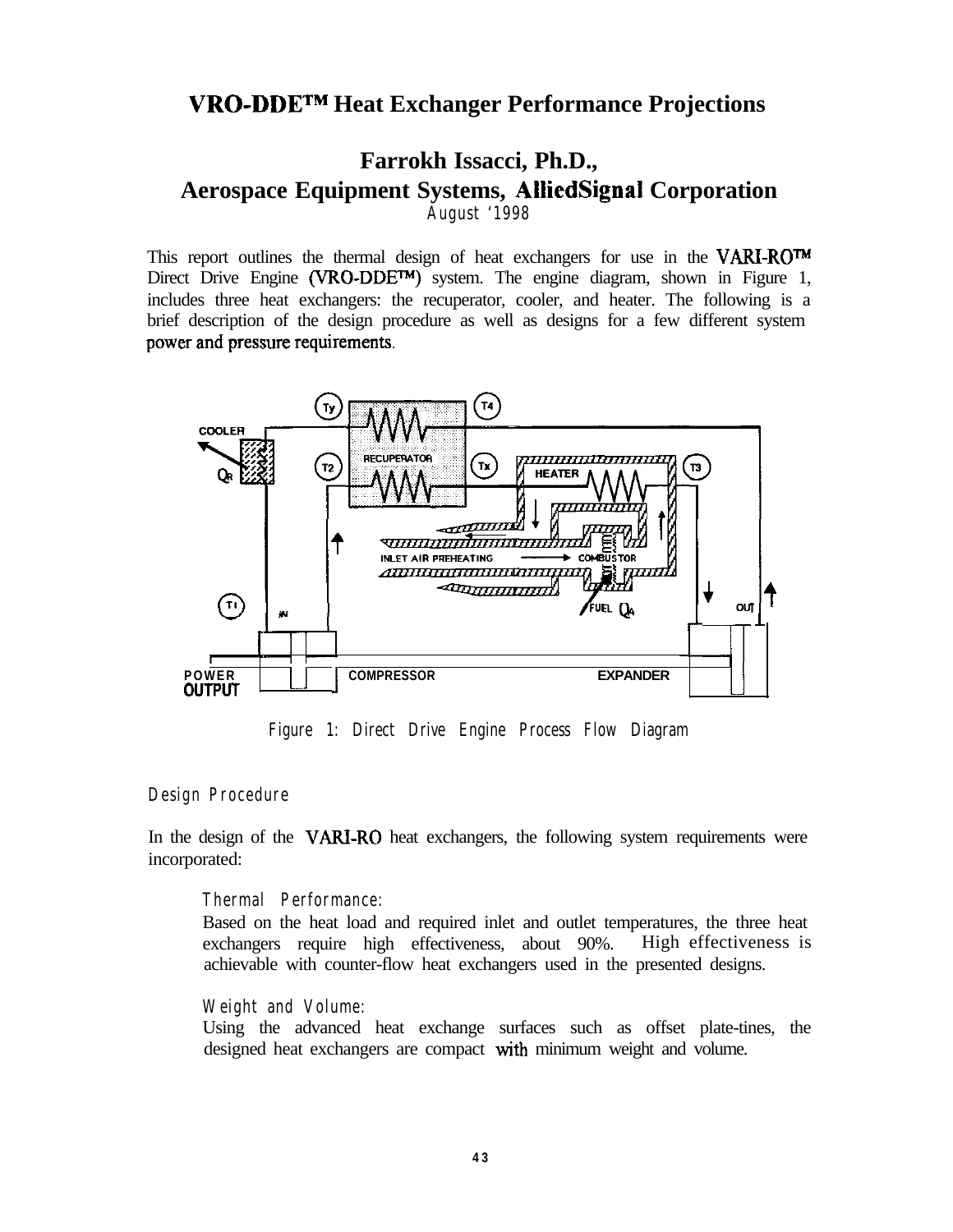#### **Pressure Drop:**

Minimum pressure drop in a heat exchanger is desired to minimize the power penalty. An optimization technique was employed to select a heat, exchanger design that requires minimum pressure drop and complies with the thermal performance and minimum weight and volume requirements. The pressure drop in a heat exchanger can be reduced by increasing the height (within the manufacturing limits) and the plate fin dimensions.

#### **Material Selection:**

The heat exchanger material is selected based on the operating temperature. Stainless steel was used for high temperature conditions of the recuperator and heater, whereas aluminum was used for the cooler, which operates at low temperatures. Also, based on the operating pressure the fin and plate thickness was selected that ensures the unit integrity under design and off-design operating conditions.

#### **Heat Exchanger Designs**

The engine heat exchangers, namely, the recuperator, cooler, and heater, were designed for four different system pressure and power requirements. These requirements are:

**( 300** psi, 25 hp **( 300** psi, 10 hp ( 150 psi, 10 hp **( 500** psi, 300 hp

The first three designs were considered for a scaled-down pilot plant system whereas, the last design (500 psi and 300 hp) was selected as the full-scale system.

The detail specifications of the VARI-RO heat exchangers for different pressure and power requirements are presented in the following tables.

| <b>HEX</b>                      | Recuperator | Cooler | <b>Heater</b> |
|---------------------------------|-------------|--------|---------------|
| Fluid 1 (hot)                   | Air         | Аіг    | Air           |
| Fluid 2 (cold)                  | Air         | Water  | Air           |
| Flow Rate 1 (lh/min)            | 39.6        | 39.6   | 39.6          |
| Flow Rate 2 (lb/min)            | 39.6        | 10.0   | 39.6          |
| Inlet Temp. 1 (F)               | 782         | 351    | 1250          |
| Exit Temp. 1 (F)                | 351         | 90     | 813           |
| Inlet Temp. 2 (F)               | 303         | 60     | 735           |
| Exit Temp. 2 (F)                | 735         | 120    | 1175          |
| <b>Effectiveness (hot side)</b> | 90%         | 90%    | 85%           |
| Inlet Press. 1 losia)           | 105         | 105    | 15.5          |
| <b>Inlet Press. 2 (psia)</b>    | 315         | 16     | 315           |
| Press. Drop 1 (psid)            | 1.5         | 1.5    | 0.6           |
| Press. Drop 2 (psid)            |             | 0.2    | 0.4           |

**Table 1: 300 psi, 25 hp**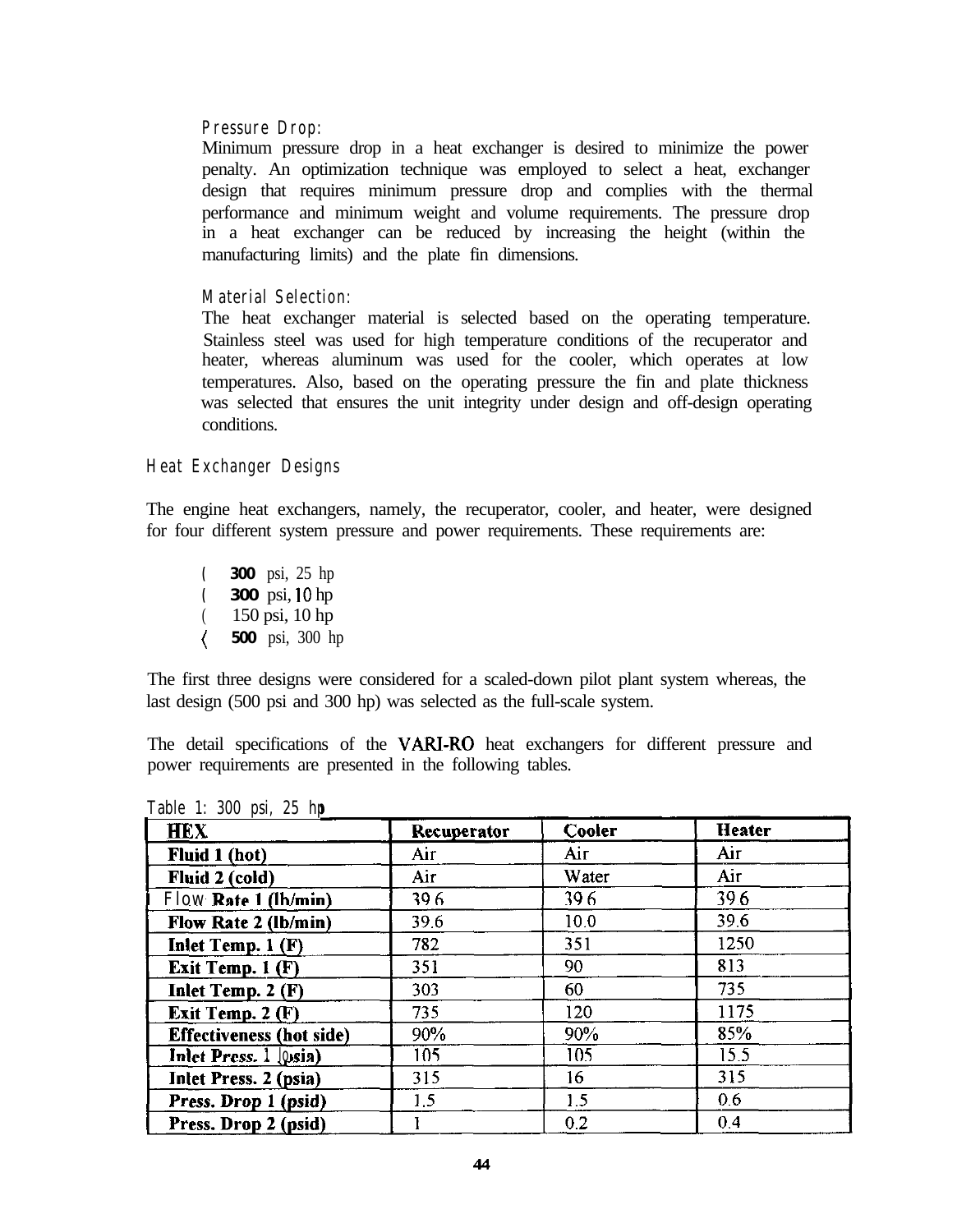| <b>Length</b> $(in)$ | 20.5                   | 13.3         | 11.3                |
|----------------------|------------------------|--------------|---------------------|
| Width (in)           | 1.6                    | 4.1          | 5.9                 |
| Height $(in)$        | $I \, 80$              | ap           | 20.0                |
| N o her of Passages  | 37                     |              | 94                  |
| Volume $(in^23)$     | 1246.4                 | 2181         | 1333.4              |
| Heat Exch. Mode      | Counter Flow           | Counter Flow | <b>Counter Flow</b> |
| <b>Material</b>      | <b>Stainless Steel</b> | Aluminum     | Stainless Steel     |
| Weight (lb)          | 165.5                  | 9.2          | 145.8               |

## Table 2: 300 psi, 10 hp

| <b>HEX</b>                      | Recuperator            | Cooler       | <b>Heater</b>   |
|---------------------------------|------------------------|--------------|-----------------|
| Fluid 1 (hot)                   | Air                    | Air          | Air             |
| Fluid 2 (cold)                  | Air                    | Water        | Air             |
| Flow Rate 1 (lb/min)            | 9.6                    | 9.6          | 9.6             |
| Flow Rate 2 (lb/min)            | 9.6                    | 4.0          | 9.6             |
| Inlet Temp. 1 (F)               | 782                    | 339          | 1250            |
| <b>Exit Temp. 1 (F)</b>         | 339                    | 90           | 813             |
| Inlet Temp. 2 (F)               | 290                    | 70           | 733             |
| Exit Temp. 2 (F)                | 733                    | 215          | 1175            |
| <b>Effectiveness</b> (hot side) | 90%                    | 93%          | 85%             |
| Inlet Press. 1 (psia)           | 105                    | 105          | 15.5            |
| Inlet Press. 2 (psia)           | 315                    | 15           | 315             |
| Press. Drop 1 (psid)            | 0.5                    | 0.5          | 0.3             |
| Press. Drop 2 (psid)            | 0.7                    | 0.2          | 0.6             |
| Length (in)                     | 18.5                   | 7.0          | 7.6             |
| Width (in)                      | 4.0                    | 2.2          | 6.2             |
| Height (in)                     | 4.0                    | 2.2          | 6.2             |
| Number of Passages              | 18                     | 10           | 29              |
| Volume (in^3)                   | 296.0                  | 33.9         | 292.1           |
| Heat Exch. Mode                 | <b>Counter Flow</b>    | Counter Flow | Counter Flow    |
| <b>Material</b>                 | <b>Stainless Steel</b> | Aluminum     | Stainless Steel |
| Weight (lb)                     | 35.5                   | 1.3          | 33.8            |

# **Table 3: 150 psi, 10 hp ,**

| HEX                      | Recuperator | <b>Cooler</b> | Heater        |  |
|--------------------------|-------------|---------------|---------------|--|
| Fluid 1 (hot)            | Air         | Air           | Air           |  |
| $Flu$ <b>id</b> 2 (cold) | Air         | Water         | Air           |  |
| Flow Rate 1 (lb/min)     | 9.6         | 9.6           | 9.6           |  |
| Flow Rate 2 (lb/min)     | 9.6         | 4.0           | 9.6           |  |
| Inlet 1 emp. $1$ $(F)$   | 782         | 339           | 1250          |  |
| Exit Temp $1(F)$         | 1339        | 190           | <u> 1813 </u> |  |
| Inlet Temp. 2 (F)        | 1290.       | 7٥            | 733           |  |
| $\vert$ Exit Temp. 2(F)  | 1735        | 215           | 1175          |  |
| Effectiveness (hot side) | 190%        | 193%          | 185%          |  |
| Inlet Press. 1 (psig)    | I50 I       | (105          | 10.3          |  |
| Inlet Press. 2 (psig)    | 150         | 15            | <b>150</b>    |  |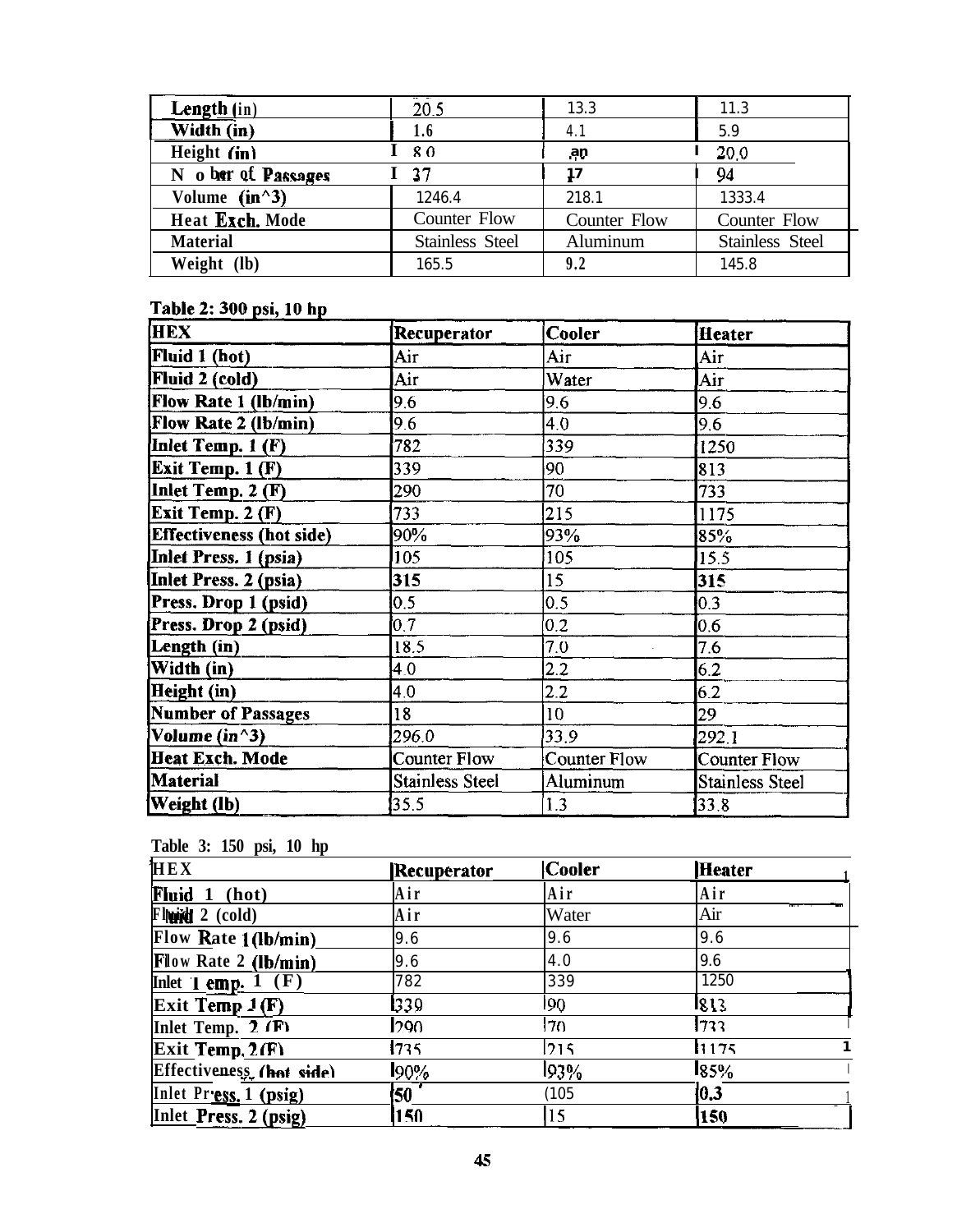| Press. Drop 1 (psid) | 0.2             | 0,5          | l0.3            |
|----------------------|-----------------|--------------|-----------------|
| Press. Drop 2 (psid) | 0.7             | 0.2          | 10.6            |
| Length (in)          | 23.5            | 7.0          | 7.8             |
| Width (in)           | 4.3             | 2.2          | 5.2             |
| Height (in)          | $\overline{A}$  | 2.2          |                 |
| Number of Passages   |                 | 10           | 36              |
| Volume (in^3)        | 434.5           | 33.9         | 312.3           |
| Heat Exch. Mode      | Counter Flow    | Counter Flow | Counter Flow    |
| Material             | Stainless Steel | Aluminum     | Stainless Steel |
| <b>Weight</b> (lb)   | 44.0            | 1.3          | 35.9            |

Table 4: 500 psi, 300 hp

| <b>HEX</b>                      | Recuperator            | Cooler       | Heater          |
|---------------------------------|------------------------|--------------|-----------------|
| Fluid 1 (hot)                   | Air                    | Аiг          | Air             |
| Fluid 2 (cold)                  | Аіг                    | Water        | Aiг             |
| Flow Rate 1 (lb/min)            | 238.8                  | 9.6          | 238.8           |
| Flow Rate 2 (lb/min)            | 238.8                  | 4.0          | 238.8           |
| Inlet Temp. 1 (F)               | 1026                   | 339          | 1600            |
| Exit Temp. 1 (F)                | 388                    | 90           | 1049            |
| Inlet Temp. $2$ (F)             | 317                    | 70           | 955             |
| <b>Exit Temp. 2 (F)</b>         | 958                    | 215          | 1512            |
| <b>Effectiveness</b> (hot side) | 90%                    | 93%          | 85%             |
| Inlet Press. 1 (psig)           | 157                    | 105          | 0.8             |
| Inlet Press. 2 (psig)           | 500                    | 15           | 500             |
| Press. Drop 1 (psid)            | 0.95                   | 0.5          | 0.8             |
| Press. Drop 2 (psid)            | 1.0                    | 0.2          | 1.7             |
| Length (in)                     | 30.2                   | 7.0          | 11.5            |
| Width (in)                      | 12.5                   | 2.2          | 24.3            |
| Height (in)                     | 15.7                   | 2.2          | 30.4            |
| <b>Number of Passages</b>       | 67                     | 10           | 146             |
| Volume (in^3)                   | 5926                   | 33.9         | 8495            |
| Heat Exch. Mode                 | Counter Flow           | Counter Flow | Counter Flow    |
| Material                        | <b>Stainless Steel</b> | Aluminum     | Stainless Steel |
| Weight (lb)                     | 582.6                  | 1.3          | 887.1           |